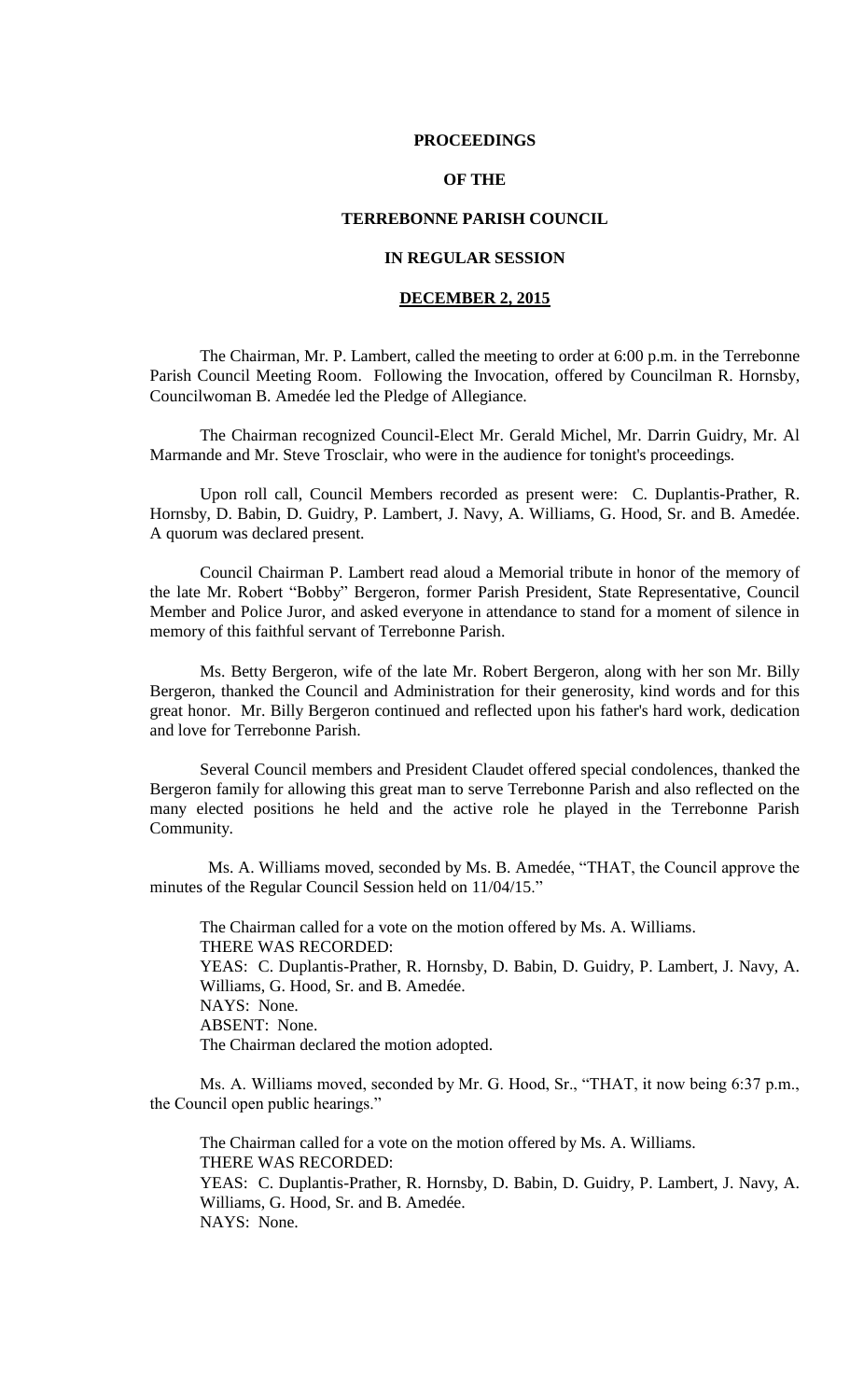ABSENT: None. The Chairman declared the motion adopted. The Chairman recognized the public for comments on the following:

A. A proposed ordinance to authorize Fire District No. 5 to sell property with a mandate that the proceeds of the sale benefit the purposes of Fire District No. 5.

Mr. D. Guidry moved, seconded by Ms. B. Amedée, "THAT, the Council close the aforementioned public hearing."

The Chairman called for a vote on the motion offered by Mr. D. Guidry. THERE WAS RECORDED: YEAS: C. Duplantis-Prather, R. Hornsby, D. Babin, D. Guidry, P. Lambert, J. Navy, A. Williams, G. Hood, Sr. and B. Amedée. NAYS: None. ABSENT: None. The Chairman declared the motion adopted.

OFFERED BY: Mr. D. Guidry SECONDED BY: Mr. G. Hood, Sr.

## ORDINANCE NO. 8661

AN ORDINANCE TO AUTHORIZE THE SALE OF PROPERTY BY FIRE PROTECTION DISTRICT #5 PREVIOUSLY RECEIVED FROM TERREBONNE PARISH CONSOLIDATED GOVERNMENT VIA QUIT CLAIM WITH THE PROCEEDS TO BE USED FOR FIRE PROTECTION PURPOSES; AND TO PROVIDE FOR OTHER MATTERS RELATIVE THERETO.

WHEREAS, Section 2-11(17) of the Terrebonne Parish Charter requires an ordinance to amend or repeal a previously adopted ordinance; and

WHEREAS, in 2007, pursuant to Intergovernmental Agreement and quitclaim deed between Terrebonne Parish Consolidated Government (TPCG) and Fire Protection District Number 5 (FPD#5), TPCG transferred the site of the FPD#5 fire station to the FPD#5 so that the property could continue to provide public services and serve the public purpose of public safety, public welfare, fire protection and emergency preparedness; and

WHEREAS, currently TPCG and FPD#5 no longer have any public use for a public facility at the location described in Attachment "A" of the Intergovernmental Agreement and the associated Quit Claim deed executed on June 27, 2007 by virtue of ordinance No. 07-7252; thus, TPCG releases any conditions associated with the previously executed quit claim deed and authorizes FPD #5 to offer the parcel described in Exhibit "A" for sale, in accordance with law, with the proceeds of any sale to be used for fire protection purposes within FPD #5.

NOW, THEREFORE BE IT ORDAINED by the Terrebonne Parish Council, on behalf of the Terrebonne Parish Consolidated Government, that:

# SECTION I

The Fire Protection District Number 5 be and is hereby authorized to sell, in accordance with law, the immovable property in full ownership described as:

See Exhibit A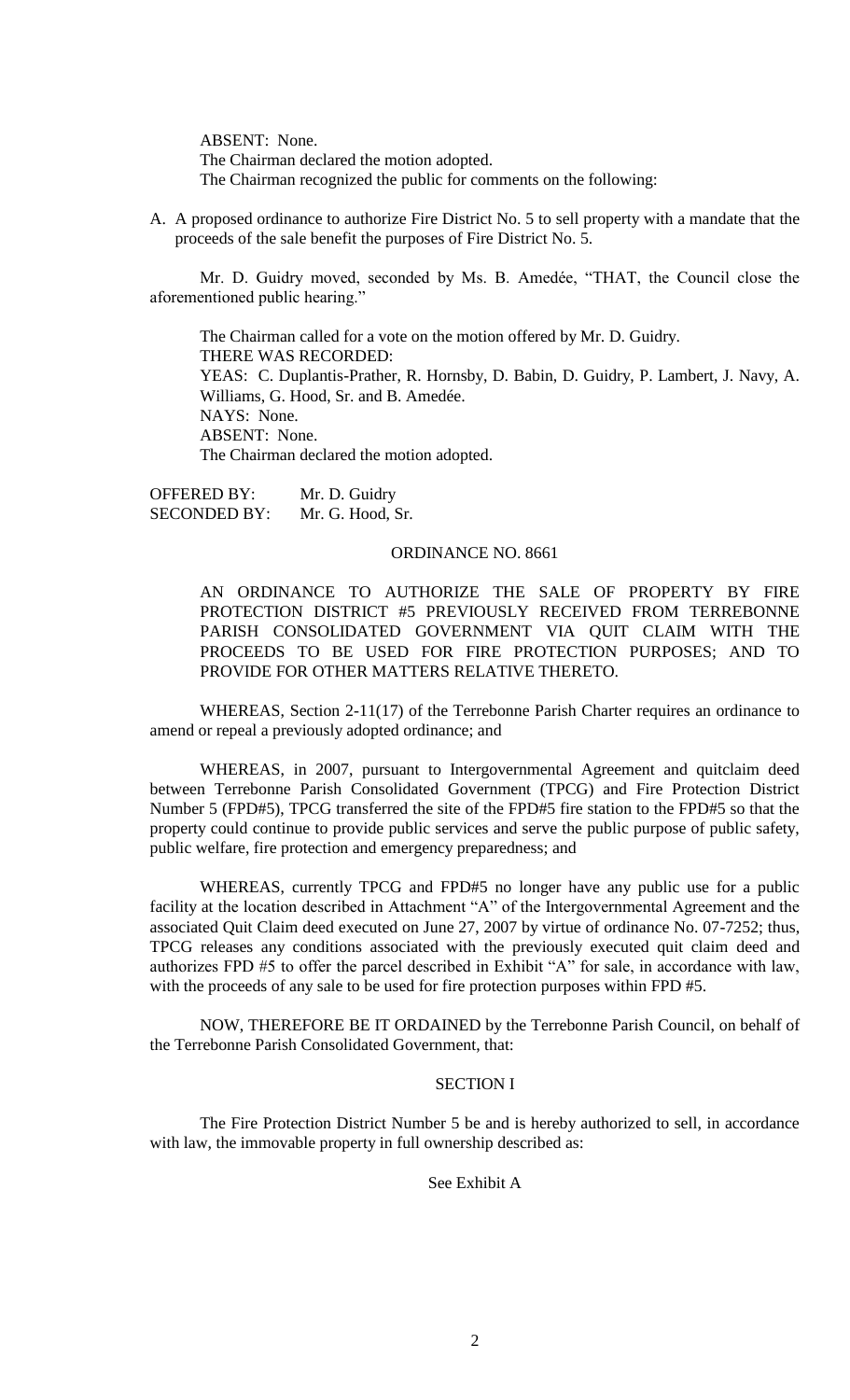The proceeds of any such sale shall be used for fire protection purposes within Fire Protection District Number 5.

## SECTION II

If any word, clause, phrase, section or other portion of this ordinance shall be declared null, void, invalid, illegal or unconstitutional, the remaining words, clauses, phrases, sections and other portions of this ordinance shall remain in full force and effect, the provisions of this ordinance hereby being declared to be severable.

### SECTION III

This ordinance shall become effective upon signing by the Parish President or, if not signed by the Parish President, in accordance with Sections 2-12, 2-13 and 2-14 of the Terrebonne Parish Home Rule Charter.

# SECTION IV

If any word, clause, phrase, section or other portion of this ordinance shall be declared null, void, invalid, illegal, or unconstitutional, the remaining words, clauses, phrases, sections and other portions of this ordinance shall remain in full force and effect, the provisions of this ordinance hereby being declared to be severable.

### SECTION V

This ordinance shall become effective upon approval by the Parish President or as otherwise provided in Section 2-13(b) of the Home Rule Charter for a Consolidated Government for Terrebonne Parish, whichever occurs sooner.

This ordinance, having been introduced and laid on the table for at least two weeks, was voted upon as follows:

THERE WAS RECORDED:

YEAS: C. Duplantis-Prather, R. Hornsby, D. Babin, D. Guidry, P. Lambert, J. Navy, A. Williams, G. Hood, Sr., and B. Amedée. NAYS: None. NOT VOTING: None. ABSTAINING: None. ABSENT: None. The Chairman declared the ordinance adopted on this the 2nd day of December 2015.

# EXHIBIT "A" PROPERTY DESCRIPTION

On the left descending bank of Bayou Terrebonne.

A certain tract or strip of land 300' in width including the navigation canal comprised within said strip, knowns as The Company Canal extending from Bayou Terrebonne to Bayou Blue, as contained in Quitclaim Deed from the United States of America to Police Jury of Terrebonne Parish, Dated July 14, 1959 & recorded in CB 286/132, Entry #195201 & Map Vol. 3 Page 9 and vertical file No. 1070. Less and except: A tract of land measuring 153' by depth of 1000' sold to Bourg Lions Club, Inc. of Bourg La. and recorded in CB 1000/356.

Less and except: the land comprising Company Canal Subdivision.

Less and except: the navigation canal known as the Company Canal comprised within said 300' strip of land.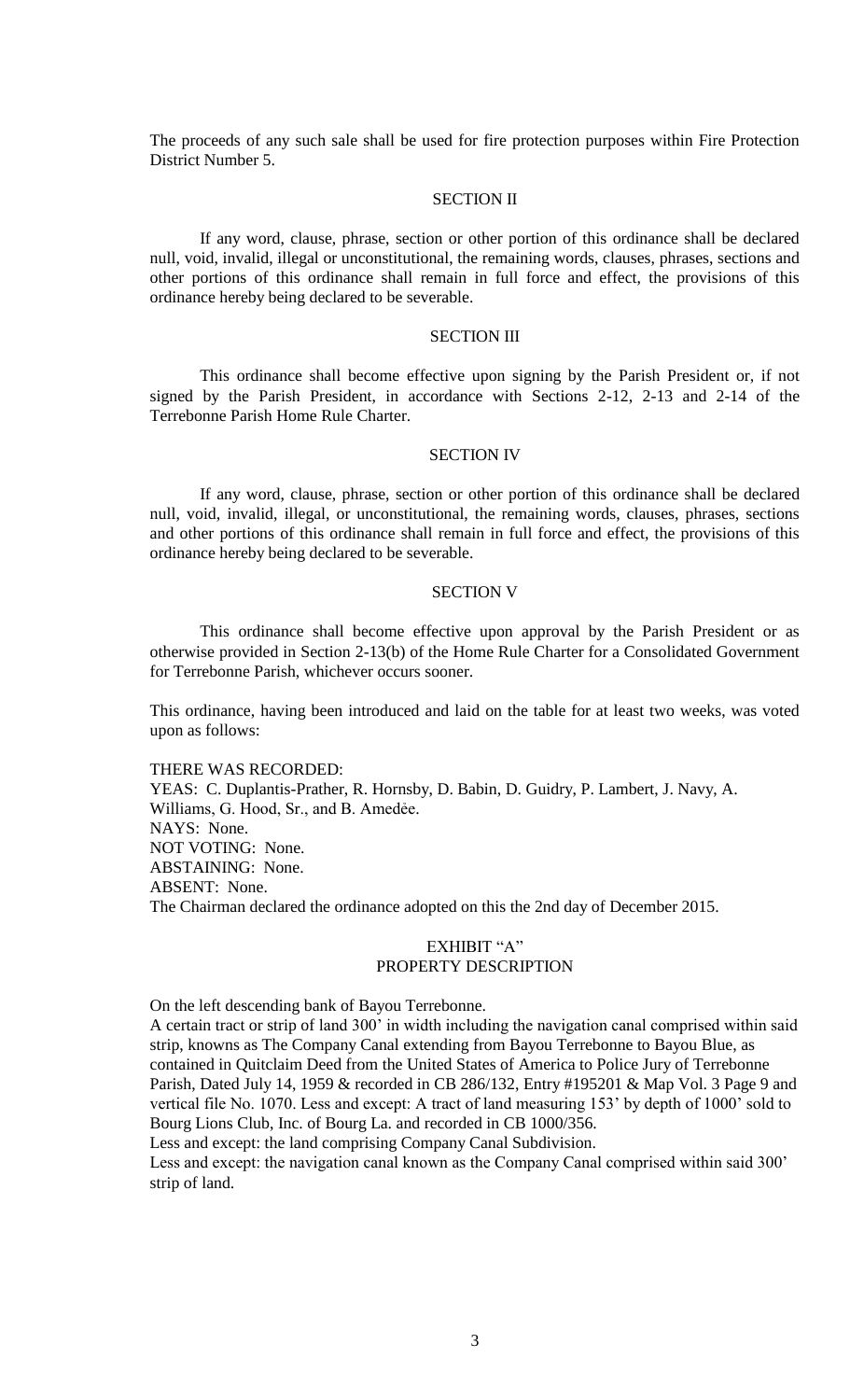The Chairman recognized the public for comments on the following:

- B. A proposed ordinance to amend the 2015 Adopted Operating Budget and the 5 Year Capital Outlay of the Terrebonne Parish Consolidated Government for the following items:
	- I. 5% Budget Adjustment for Sales Tax Revenue:
		- a. General Fund, (\$466,832)
		- b. Public Safety Fund, (\$460,711)
		- c. Road & Bridge Fund, (\$353,642)
		- d. Drainage Tax Fund, (\$353,642)
		- e. Sales Tax Fund, (\$353,642)
		- f. Terrebonne Parish Levee & Conservation District, (\$353,642)
	- II. 5% Budget Adjustment for Road Lighting #5, \$7,023
	- III. Sewerage-Mire & Wallis Sewer Lift Station Renovation, \$175,000
	- IV. Customer Service, \$4,069
	- V. General Fund Housing and Human Service, \$5,000
	- VI. Bayou Sports Park-Community Water Enrichment, \$135,317
	- VII. Parish Prisoners Fund, \$60,000
	- VIII. Bayou Lacarpe Drainage Location "C", \$250,000.

Ms. A. Williams moved, seconded by Ms. C. Duplantis-Prather, "THAT, the Council close the aforementioned public hearing."

The Chairman called for a vote on the motion offered by Ms. A. Williams. THERE WAS RECORDED: YEAS: C. Duplantis-Prather, R. Hornsby, D. Babin, D. Guidry, P. Lambert, J. Navy, A. Williams, G. Hood, Sr. and B. Amedée. NAYS: None. ABSENT: None. The Chairman declared the motion adopted.

OFFERED BY: Mr. D. Babin SECONDED BY: Ms. A. Williams

# ORDINANCE NO. 8662

AN ORDINANCE TO AMEND THE 2015 ADOPTED OPERATING BUDGET AND THE 5-YEAR CAPITAL OUTLAY OF THE TERREBONNE PARISH CONSOLIDATED GOVERNMENT FOR THE FOLLOWING ITEMS AND TO PROVIDE FOR RELATED MATTERS.

- I. 5% BUDGET ADJUSTMENT FOR SALES TAX REVENUE:
	- A. GENERAL FUND, (\$466,832)
	- B. PUBLIC SAFETY FUND, (\$460,711)
	- C. ROAD & BRIDGE FUND, (\$353,642)
	- D. DRAINAGE TAX FUND, (\$353,642)
	- E. SALES TAX FUND, (\$353,642)
	- F. TERREBONNE PARISH LEVEE & CONSERVATION DISTRICT, (\$353,642)
- II. 5% BUDGET ADJUSTMENT FOR ROAD LIGHTING #5, \$7,023
- III. SEWERAGE-MIRE & WALLIS SEWER LIFT STATION RENOVATION, \$175,000
- IV. CUSTOMER SERVICE, \$4,069
- V. GENERAL FUND HOUSING AND HUMAN SERVICE, \$5,000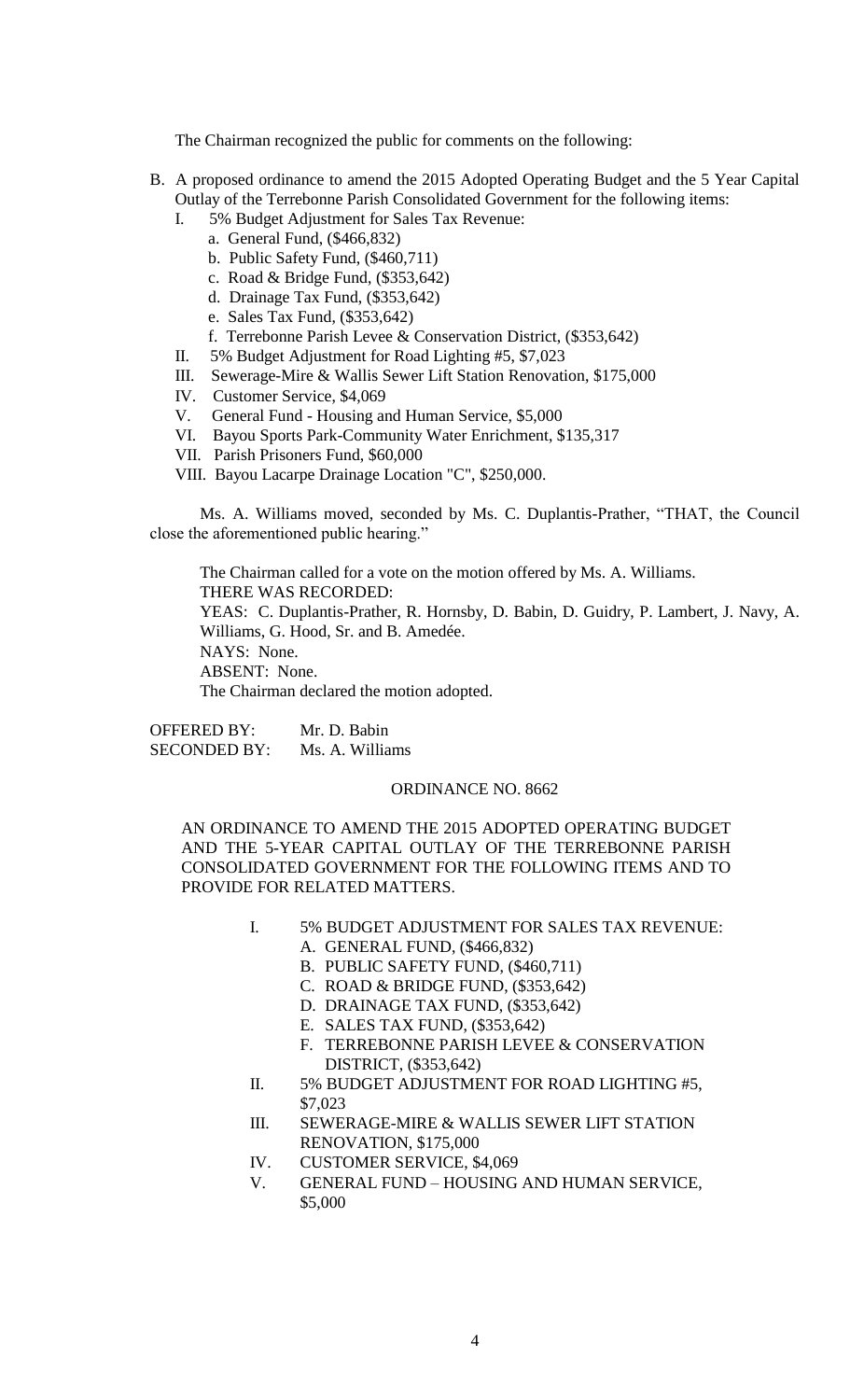# VI. BAYOU SPORTS PARK-COMMUNITY WATER ENRICHMENT,\$135,317 VII. PARISH PRISONERS FUND, \$60,000 VIII. BAYOU LACARPE PUMP STATION, \$250,000

## SECTION I

WHEREAS, the Parish is required to recognize projected revenue which has a variance of 5% or less than the current budget, and

WHEREAS, the Sales Tax Revenue projections in various funds are more than 5% less than budget:

A. GENERAL FUND, (\$466,832) B. PUBLIC SAFETY FUND, (\$460,711) C. ROAD & BRIDGE FUND, (\$353,642) D. DRAINAGE TAX FUND, (\$353,642) E. SALES TAX FUND, (\$353,642) F. TERREBONNE PARISH LEVEE & CONSERVATION DISTRICT, (\$353,642)

NOW, THEREFORE BE IT ORDAINED, by the Terrebonne Parish Council, on behalf of the Terrebonne Parish Consolidated Government, that the 2015 Adopted Operating Budget be amended to recognize the necessary adjustment for the Sales Tax Revenue Accounts listed above. (Attachment A)

## SECTION II

WHEREAS, the Parish is required to recognize projected expenditures which have a variance of 5% or more over the current budget, and

WHEREAS, the Road Lighting District #5 Miscellaneous Tax Adjustment Account requires a \$7,023 increase.

NOW, THEREFORE BE IT FURTHER ORDAINED, by the Terrebonne Parish Council, on behalf of the Terrebonne Parish Consolidated Government, that the 2015 Adopted Operating Budget be amended to recognize the necessary adjustment for the Road Lighting District #5 Fund. (Attachment B)

## SECTION III

WHEREAS, bids for the Mire & Wallis Sewer Lift Station Renovation came in higher than the budgeted amount,

WHEREAS, the Sewer Administration is requesting an additional \$175,000 to accommodate the new project cost so that this project can move forward, and

WHEREAS, the Sewer Administration is requesting that the funding come from its Major Pump Station Renovation account.

NOW, THEREFORE BE IT FURTHER ORDAINED, by the Terrebonne Parish Council, on behalf of the Terrebonne Parish Consolidated Government, that the 2015 Adopted Operating Budget and the 5-Year Capital Outlay Budget be amended to recognize additional funding needed for the Mire & Wallis Sewer Lift Station Renovation Project. (Attachment C)

## SECTION IV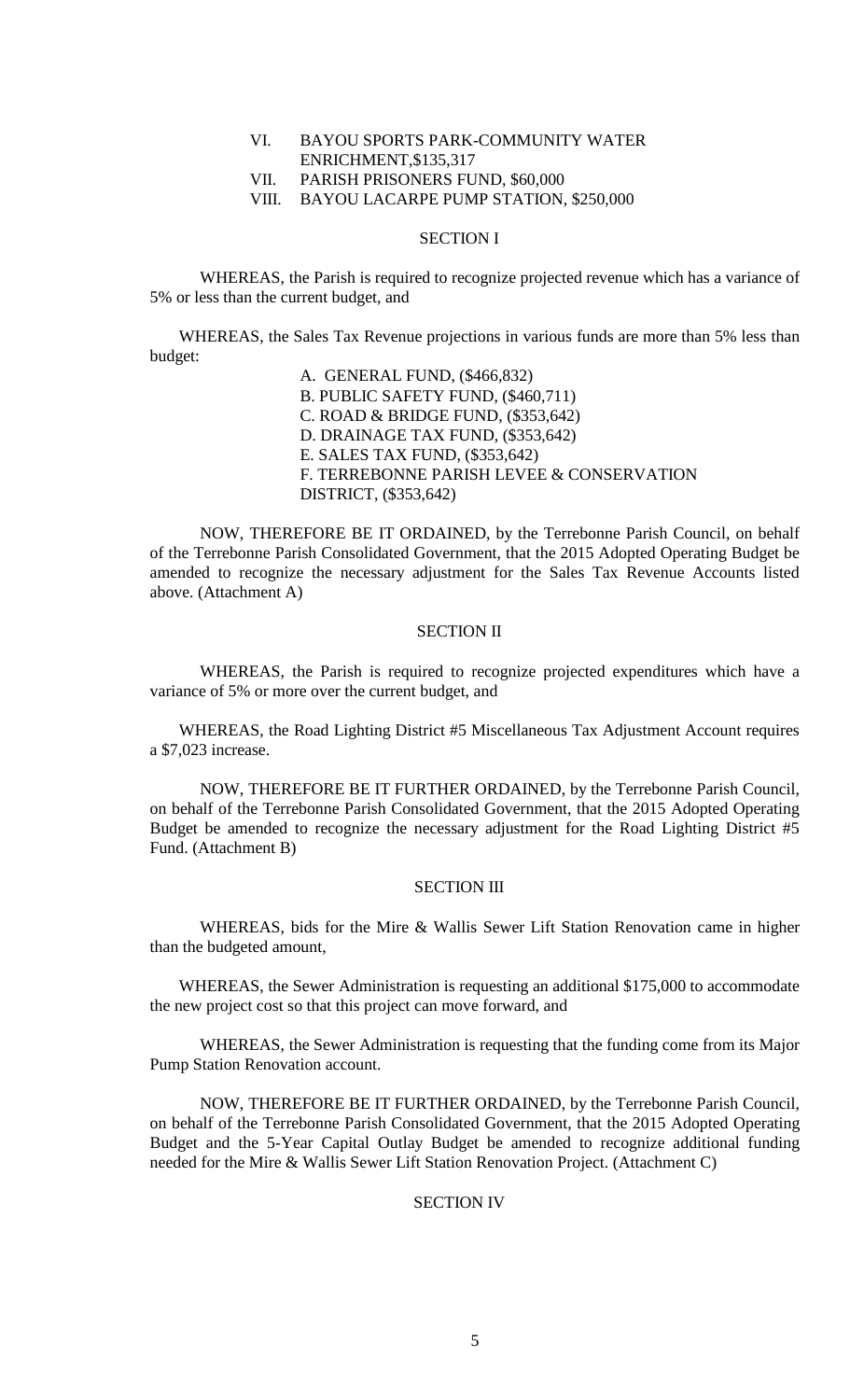WHEREAS, the Customer Service Department has received \$4,069 as a reimbursement from the Insurance Provider for the repairs to its vehicle, and

WHEREAS, this will be used to replenish the Auto and Truck Repair Account.

NOW, THEREFORE BE IT FURTHER ORDAINED, by the Terrebonne Parish Council, on behalf of the Terrebonne Parish Consolidated Government, that the 2015 Adopted Operating Budget be amended to recognize the reimbursement for the vehicle in the Customer Service Department. (Attachment D)

# SECTION V

WHEREAS, the General Fund, Housing and Human Services Department has received funds from South Louisiana Bank for \$5,000,

WHEREAS, the purpose of these funds are to create handicap accessibility features to qualified properties,

NOW, THEREFORE BE IT FURTHER ORDAINED, by the Terrebonne Parish Council, on behalf of the Terrebonne Parish Consolidated Government, that the 2015 Adopted Operating Budget be amended in the General Fund, Housing and Human Services Department. (Attachment E)

### SECTION VI

WHEREAS, the Parish received a grant for the Community Water Enrichment at the Bayou Sports Park in Recreation 2/3 for \$135,317, and

WHEREAS, the grant will include the installation of an 8" waterline and appurtenances to provide water service to softball, baseball, and soccer complexes, and

WHEREAS, once constructed, the waterline will be incorporated into the existing parish wide public water system operated by Consolidated Waterworks District No. 1.

NOW, THEREFORE BE IT FURTHER ORDAINED, by the Terrebonne Parish Council, on behalf of the Terrebonne Parish Consolidated Government, that the 2015 Adopted Operating Budget and the 5-Year Capital Outlay Budget be amended for the Bayou Sports Park. (Attachment F)

## SECTION VII

WHEREAS, the Parish Prisoners Fund receives reimbursements from the Sheriff's Office for DOC,

WHEREAS, the revenues received have been greater than the budgeted amount, and

WHEREAS, the Prisoners Medical Department has had some unforeseen medical expenditures causing the need of an additional \$60,000 for the remainder of 2015.

NOW, THEREFORE BE IT FURTHER ORDAINED, by the Terrebonne Parish Council, on behalf of the Terrebonne Parish Consolidated Government, that the 2015 Adopted Operating Budget be amended for the Parish Prisoners Fund. (Attachment G)

# **SECTION VIII**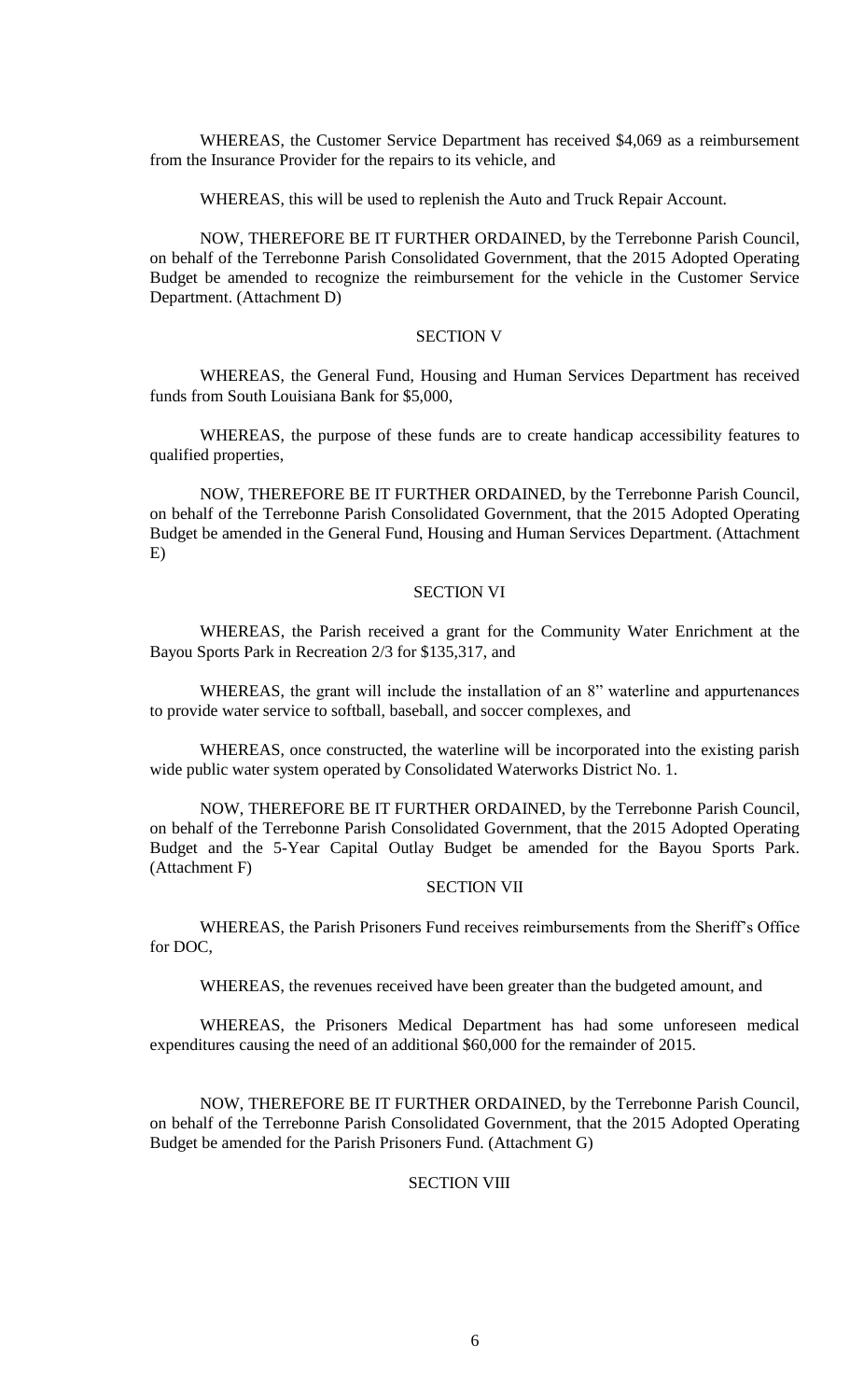WHEREAS, a application for funding for the Bayou Lacarpe Drainage Location "C" Project through the State Capital Outlay in the amount of \$750,000 requires a 25% match, and

WHEREAS, the additional funding is from the Bayou Lacarpe Drainage Improvements for \$200,000 and Drainage reserves for \$50,000.

NOW, THEREFORE BE IT ORDAINED, by the Terrebonne Parish Council, on behalf of the Terrebonne Parish Consolidated Government, that the 2015 Adopted Budget and the 5 Year Capital Outlay of the Terrebonne Parish Consolidated Government be amended for the Bayou Lacarpe Drainage Location "C" Project. (Attachment H)

#### SECTION IX

If any word, clause, phrase, section or other portion of this ordinance shall be declared null, void, invalid, illegal, or unconstitutional, the remaining words, clauses, phrases, sections and other portions of this ordinance shall remain in full force and effect, the provisions of this ordinance hereby being declared to be severable.

#### SECTION X

This ordinance shall become effective upon approval by the Parish President or as otherwise provided in Section 2-13(b) of the Home Rule Charter for a Consolidated Government for Terrebonne Parish, whichever occurs sooner.

This ordinance, having been introduced and laid on the table for at least two weeks, was voted upon as follows:

THERE WAS RECORDED: YEAS: C. Duplantis-Prather, R. Hornsby, D. Babin, D. Guidry, P. Lambert, J. Navy, A. Williams, G. Hood, Sr., and B. Amedẻe. NAYS: None. NOT VOTING: None. ABSTAINING: None. ABSENT: None. The Chairman declared the ordinance adopted on this the 2nd day of December 2015.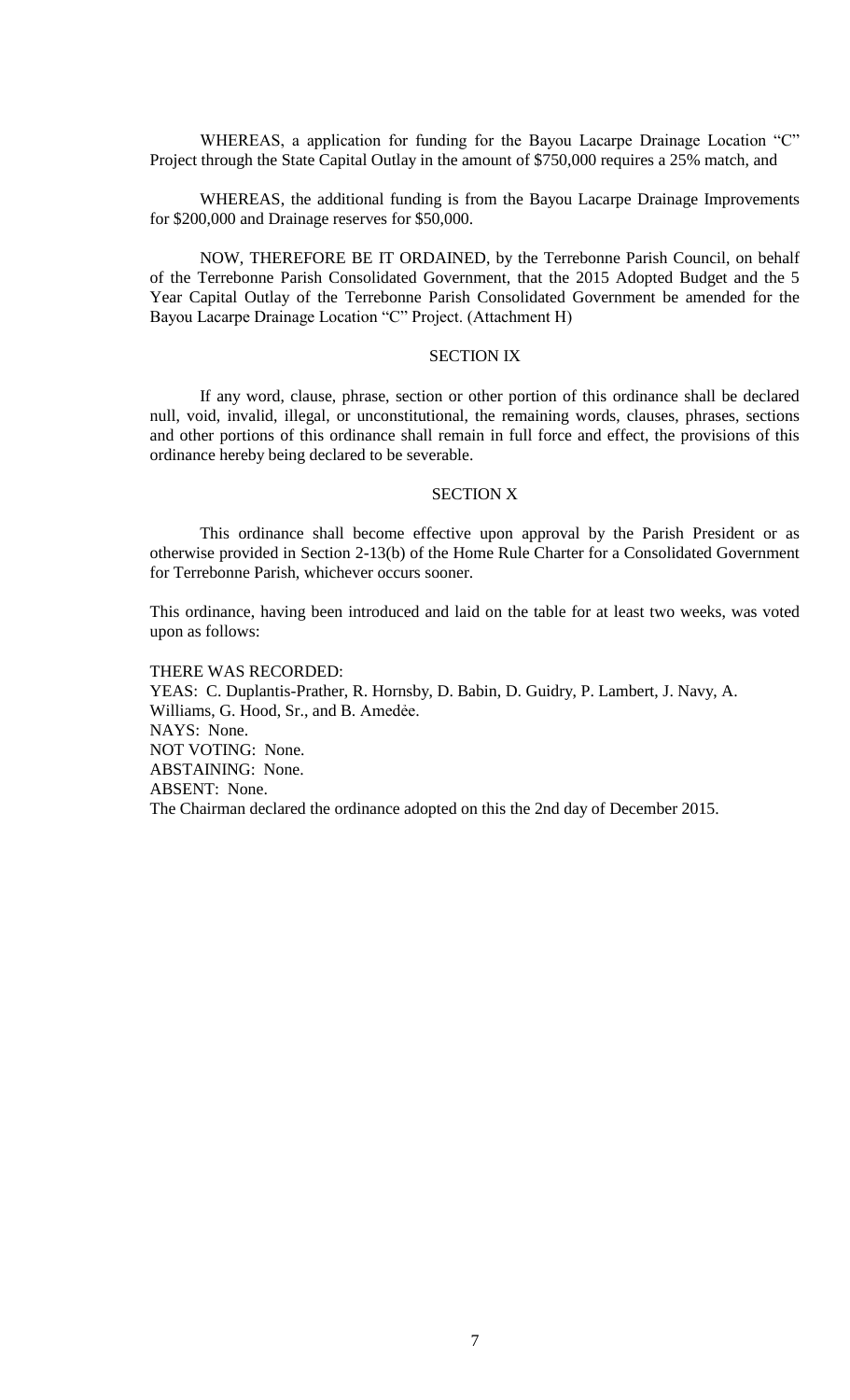| <b>ATTACHMENT A - Sales Tax Revenue</b>               |                      |                       |                    |  |
|-------------------------------------------------------|----------------------|-----------------------|--------------------|--|
|                                                       |                      | 2015                  |                    |  |
|                                                       | <b>Adopted</b>       | <b>Change</b>         | <b>Amended</b>     |  |
|                                                       |                      |                       |                    |  |
| One-third Cent Sales Tax                              | (8, 159, 771)        | 466,832               | (7,692,939)        |  |
| Fund Balance (Decrease)                               | N/A                  | (466, 832)            | N/A                |  |
| One-third Cent Sales Tax                              | (8,042,650)          | 460,711               | (7,581,939)        |  |
| Fund Balance (Decrease)                               | N/A                  | (460, 711)            | N/A                |  |
| One-Quarter Cent Sales Tax                            |                      | 353,642               |                    |  |
| Fund Balance (Decrease)                               | (6, 118, 761)<br>N/A |                       | (5,765,119)<br>N/A |  |
|                                                       |                      | (353, 642)            |                    |  |
| One-Quarter Cent Sales Tax                            | (6, 118, 761)        | 353,642               | (5,765,119)        |  |
| Fund Balance (Decrease)                               | N/A                  | (353, 642)            | N/A                |  |
| One-Quarter Cent Sales Tax                            | (6, 118, 761)        | 353,642               | (5,765,119)        |  |
| Fund Balance (Decrease)                               | N/A                  | (353, 642)            | N/A                |  |
|                                                       |                      |                       |                    |  |
| One-Quarter Cent Sales Tax<br>Fund Balance (Decrease) | (6, 118, 761)<br>N/A | 353,642<br>(353, 642) | (5,765,119)<br>N/A |  |
| <b>ATTACHMENT B - Road Lighting District #5</b>       |                      |                       |                    |  |
|                                                       |                      | 2015                  |                    |  |
|                                                       | <b>Adopted</b>       | <b>Change</b>         | Amended            |  |
| Misc Tax Adjustment                                   | 2,220                | 7,023                 | 9,243              |  |
| Fund Balance (Decrease)                               | N/A                  | (7,023)               | N/A                |  |
|                                                       |                      |                       |                    |  |
| <b>ATTACHMENT C - Sewerage Fund</b>                   |                      |                       |                    |  |
|                                                       |                      | 2015                  |                    |  |
|                                                       | <b>Adopted</b>       | <b>Change</b>         | Amended            |  |
| Transfer to Sewer Capital Renewals                    | 900,000              | 175,000               | 1,075,000          |  |
| Net Position (Decrease)                               | N/A                  | (175,000)             | N/A                |  |
| <b>Transfer from Sewer Fund</b>                       | (900,000)            | (175,000)             | (1,075,000)        |  |
|                                                       |                      |                       |                    |  |

| Net Position (Increase)                 |         | 175.000   | 175.000 |
|-----------------------------------------|---------|-----------|---------|
|                                         |         |           |         |
| Major Pump Station Renovation-Note Only | 660.051 | (175,000) | 485.051 |
| Mire & Wallis Sewer LS Renovation-Note  |         | 175.000   | 175,000 |
|                                         |         |           |         |
|                                         |         |           |         |

**ATTACHMENT D - Customer Service**

|                                    | 2015                     |               |           |  |
|------------------------------------|--------------------------|---------------|-----------|--|
|                                    | <b>Adopted</b>           | <b>Change</b> | Amended   |  |
|                                    |                          |               |           |  |
| Auto & Truck Repair                | 7,987                    | 4,069         | 12,056    |  |
| <b>CRI Supplies</b>                | (7, 725)                 | (4,069)       | (11, 794) |  |
|                                    |                          |               |           |  |
| <b>ATTACHMENT E - General Fund</b> |                          |               |           |  |
|                                    |                          |               |           |  |
|                                    | 2015                     |               |           |  |
|                                    | <b>Adopted</b>           | <b>Change</b> | Amended   |  |
|                                    |                          |               |           |  |
| Handicap Mobility Program          | $\overline{\phantom{a}}$ | (5,000)       | (5,000)   |  |
| Housing Rehab - ADA Compliant      | -                        | 5,000         | 5,000     |  |
|                                    |                          |               |           |  |
|                                    |                          |               |           |  |
|                                    |                          |               |           |  |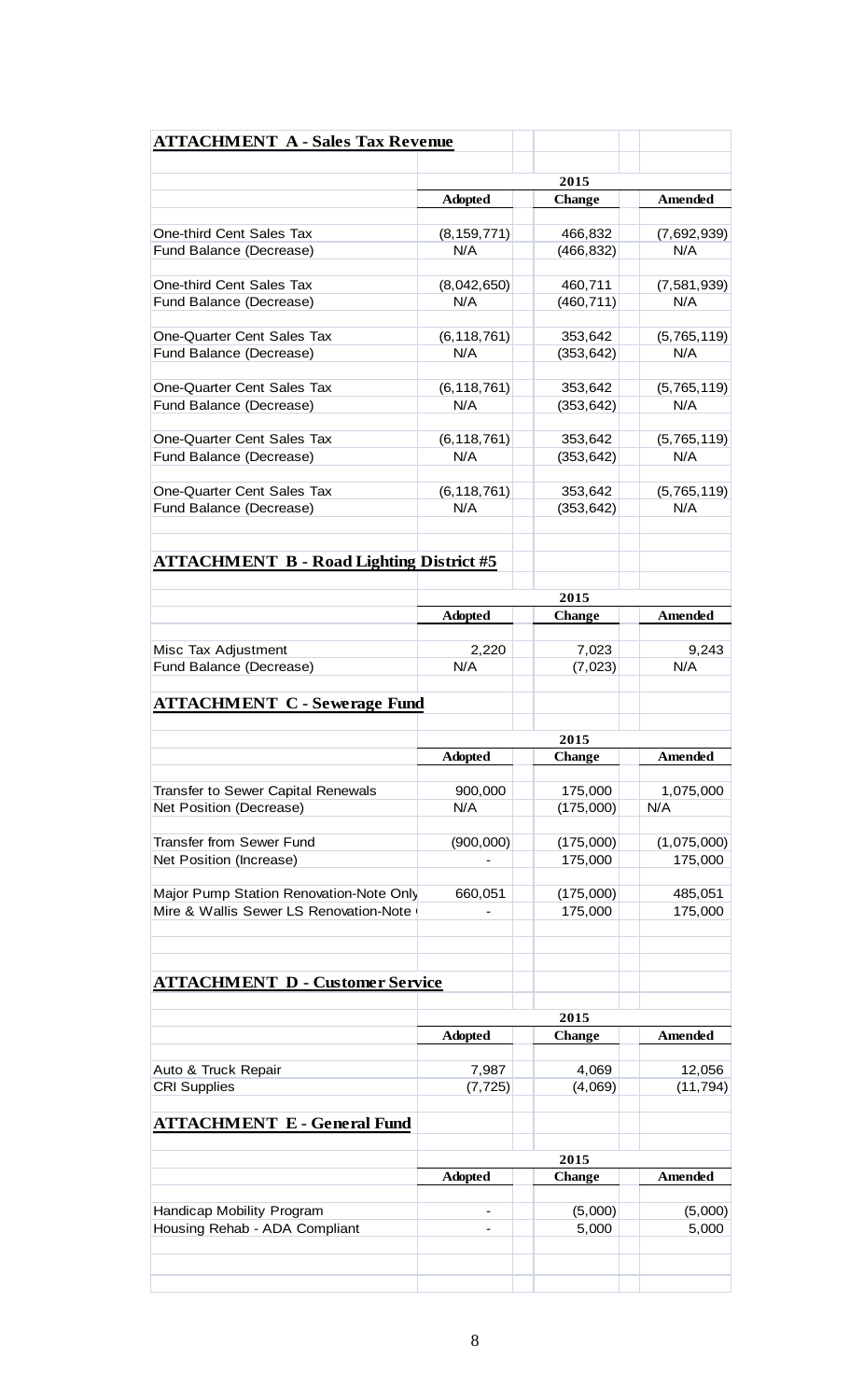| <b>ATTACHMENT F - Bayou Sports Park</b>                   |                   |               |                |
|-----------------------------------------------------------|-------------------|---------------|----------------|
|                                                           |                   |               |                |
|                                                           |                   | 2015          | <b>Amended</b> |
|                                                           | <b>Adopted</b>    | <b>Change</b> |                |
| Parish Sports Park Complex (CWEF)                         |                   | 135,317       | 135,317        |
| Community Water Enrichment OCD                            |                   | (135, 317)    | (135, 317)     |
|                                                           |                   |               |                |
| <b>ATTACHMENT G - Parish Prisoners Fund</b>               |                   |               |                |
|                                                           |                   | 2015          |                |
|                                                           | <b>Adopted</b>    | <b>Change</b> | <b>Amended</b> |
| <b>Medical Services</b>                                   |                   | 6,000         | 35,000         |
|                                                           | 29,000<br>162,000 | 54,000        | 216,000        |
| Prescription & OTC Medication                             |                   |               |                |
| Terrebonne Parish Sheriff                                 | (700,000)         | (60,000)      | (760,000)      |
| <b>ATTACHMENT H - Bayou Lacarpe Drainage Location "C"</b> |                   |               |                |
|                                                           |                   |               |                |
|                                                           |                   | 2015          |                |
|                                                           | <b>Adopted</b>    | <b>Change</b> | Amended        |
| Bayou Lacarpe Drainage Loc "C"                            |                   | 250,000       | 250,000        |
| Bayou Lacarpe Drainage Improvements                       | 1,702,524         | (200,000)     | 1,502,524      |
| <b>Transfer from Drainage</b>                             | (1,800,000)       | (50,000)      | (1,850,000)    |
| Transfer to Bayou Lacarpe Drain Loc "C"                   | 1,800,000         | 50,000        | 1,850,000      |
| Fund Balance (Decrease)                                   | N/A               | (50,000)      | N/A            |
|                                                           |                   |               |                |
|                                                           |                   |               |                |
|                                                           |                   |               |                |
|                                                           |                   |               |                |
|                                                           |                   |               |                |
|                                                           |                   |               |                |
|                                                           |                   |               |                |
|                                                           |                   |               |                |
|                                                           |                   |               |                |
|                                                           |                   |               |                |
|                                                           |                   |               |                |
|                                                           |                   |               |                |
|                                                           |                   |               |                |
|                                                           |                   |               |                |
|                                                           |                   |               |                |
|                                                           |                   |               |                |
|                                                           |                   |               |                |
|                                                           |                   |               |                |
|                                                           |                   |               |                |
|                                                           |                   |               |                |
|                                                           |                   |               |                |
|                                                           |                   |               |                |
|                                                           |                   |               |                |
|                                                           |                   |               |                |
|                                                           |                   |               |                |
|                                                           |                   |               |                |
|                                                           |                   |               |                |
|                                                           |                   |               |                |
|                                                           |                   |               |                |
|                                                           |                   |               |                |
|                                                           |                   |               |                |
|                                                           |                   |               |                |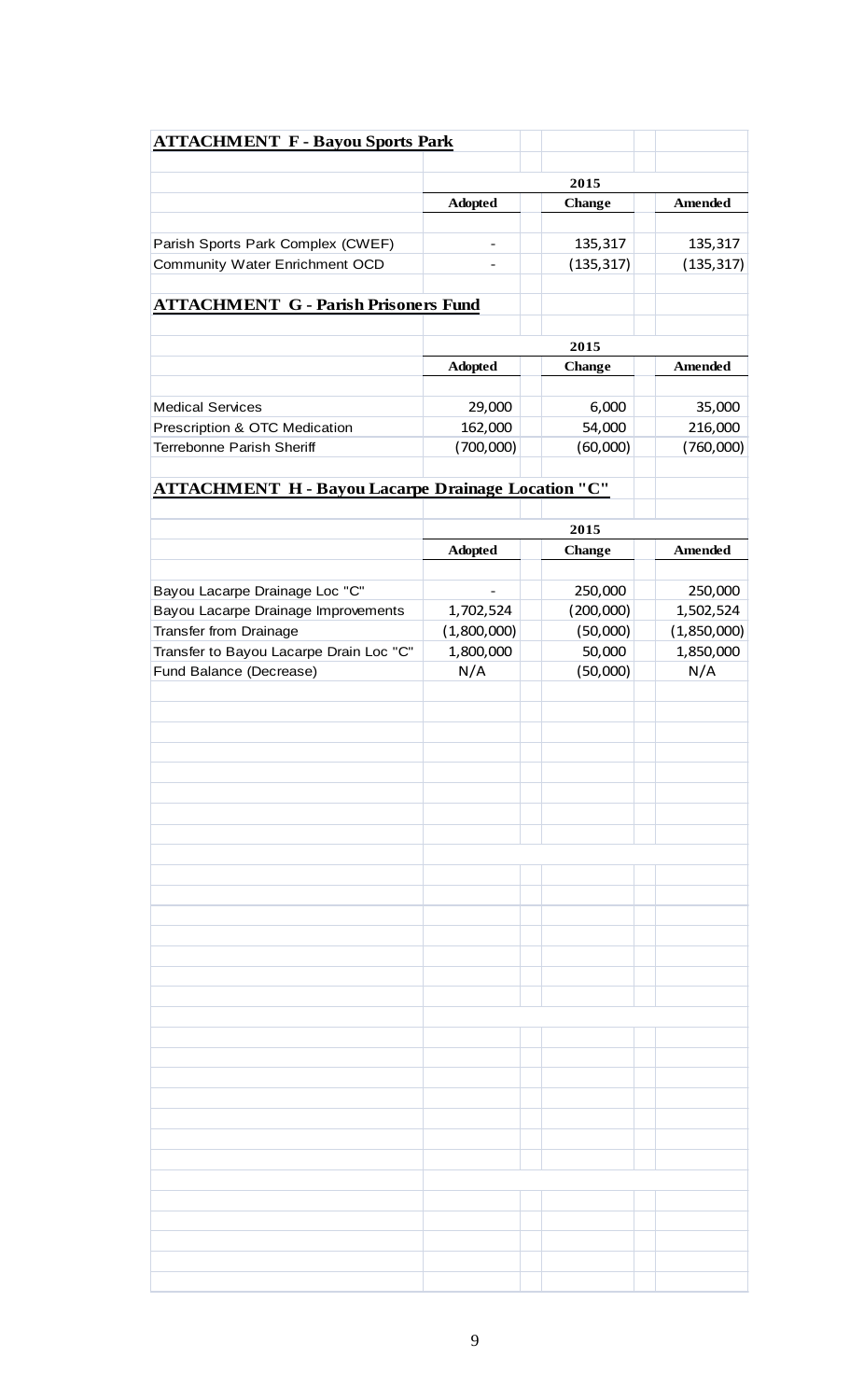The Chairman recognized the public for comments on the following:

C. A proposed ordinance to adopt the 2016 Operations and Maintenance Budget, and the Five Year Capital Improvements Budget, of the Terrebonne Parish Consolidated Government as presented by the Parish President and further amended by the Terrebonne Parish Council; to amend the parish compensation plan for new and/or adjusted positions; and to address other matters relative thereto.

Ms. A. Williams moved, seconded by Ms. C. Duplantis-Prather, "THAT, the Council close the aforementioned public hearing."

The Chairman called for a vote on the motion offered by Ms. A. Williams. THERE WAS RECORDED: YEAS: C. Duplantis-Prather, R. Hornsby, D. Babin, D. Guidry, P. Lambert, J. Navy, A. Williams, G. Hood, Sr. and B. Amedée. NAYS: None. ABSENT: None. The Chairman declared the motion adopted.

OFFERED BY: Mr. D. Babin SECONDED BY: Ms. A. Williams

#### ORDINANCE NO. 8663

AN ORDINANCE TO ADOPT THE 2016 OPERATIONS AND MAINTENANCE BUDGET, AND THE FIVE YEAR CAPITAL IMPROVEMENTS BUDGET, OF THE TERREBONNE PARISH CONSOLIDATED GOVERNMENT AS PRESENTED BY THE PARISH PRESIDENT AND FURTHER AMENDED BY THE TERREBONNE PARISH COUNCIL; TO AMEND THE PARISH COMPENSATION PLAN FOR NEW AND/OR ADJUSTED POSITIONS; AND TO ADDRESS OTHER MATTERS RELATIVE THERETO.

## SECTION I

NOW, THEREFORE BE IT ORDAINED, by the Terrebonne Parish Council, on behalf of the Terrebonne Parish Consolidated Government, that the 2016 Operations and Maintenance Budget, and the Five Year Capital Improvements Budget, of the Terrebonne Parish Consolidated Government be hereby adopted, as presented by the Parish President and further amended by the Terrebonne Parish Council.

## SECTION II

This ordinance shall become effective upon approval by the Parish President or as otherwise provided in Section 2-13(b) of the Home Rule Charter for a Consolidated Government for Terrebonne Parish, whichever occurs sooner.

### SECTION II

If any word, clause, phrase, section or other portion of this ordinance shall be declared null, void, invalid, illegal, or unconstitutional, the remaining words, clauses, phrases, sections and other portions of this ordinance shall remain in full force and effect, the provisions of this ordinance hereby being declared to be severable.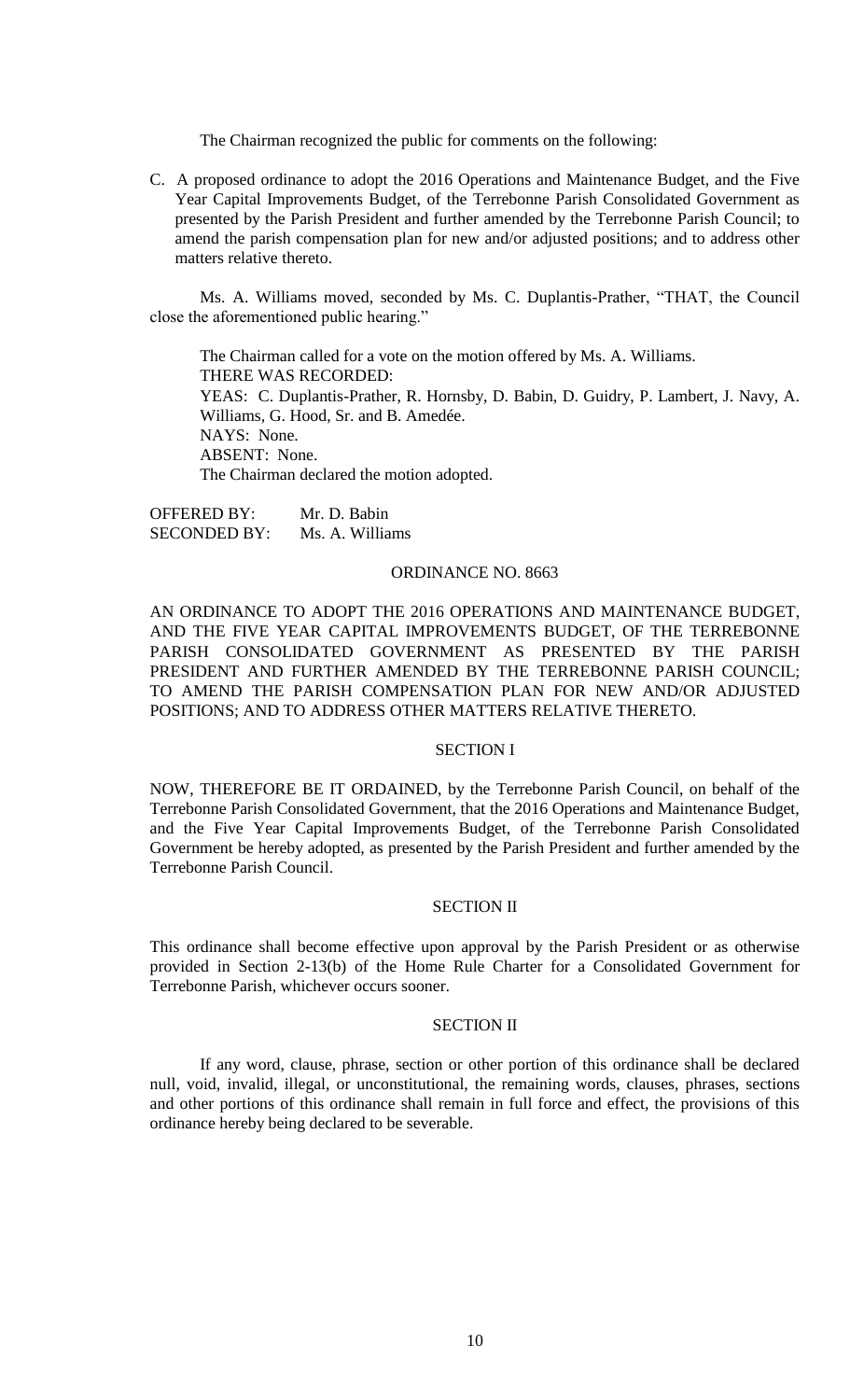### SECTION III

This ordinance shall become effective upon approval by the Parish President or as otherwise provided in Section 2-13(b) of the Home Rule Charter for a Consolidated Government for Terrebonne Parish, whichever occurs sooner.

This ordinance, having been introduced and laid on the table for at least two weeks, was voted upon as follows:

### THERE WAS RECORDED:

YEAS: C. Duplantis-Prather, R. Hornsby, D. Babin, D. Guidry, P. Lambert, J. Navy, A. Williams, G. Hood, Sr., and B. Amedẻe. NAYS: None. NOT VOTING: None. ABSTAINING: None. ABSENT: None. The Chairman declared the ordinance adopted on this the 2nd day of December 2015.

President M. Claudet recognized Chief Financial Officer Jamie Elfert and explained that tonight the Council approved her last budget. He continued that Ms. Elfert has presented many distinguished budgets throughout her tenure. Mr. Claudet also recognized Comptroller Donald Picou who is also retiring, and Ms. Kayla Dupre who will soon take over the Comptroller position. Mr. Claudet thanked both Ms. Elfert and Mr. Picou for their tremendous loyalty and dedication to this great parish and wished them well on their retirement.

Chief Financial Officer Jamie Elfert thanked everyone for being extremely supportive and recognized Comptroller Donald Picou for his dedication and impeccable service throughout his tenure with Terrebonne Parish.

Comptroller Donald Picou thanked everyone for the opportunity to work for Terrebonne Parish for the last 36.5 years, and expressed his gratitude to all the great people he worked with in the Accounting Department and noted that the department will be in good hands with Ms. Kayla Dupre and other staff.

President Claudet explained that Mr. Donald Picou's position has been filled by Ms. Kayla Dupre, who is currently the Accounting Manager and has been working for Terrebonne Parish for several years.

Several Council members shared special thanks to both Ms. J. Elfert and Mr. D. Picou and wished them the best of luck on their retirement and noted that the Parish will have "Big shoes to fill".

Mr. D. Babin moved, seconded by Mr. G. Hood, Sr., "THAT, the Council continue with the regular order of business."

The Chairman called for a vote on the motion offered by Mr. D. Babin. THERE WAS RECORDED: YEAS: C. Duplantis-Prather, R. Hornsby, D. Babin, D. Guidry, P. Lambert, J. Navy, A. Williams, G. Hood, Sr. and B. Amedée. NAYS: None. ABSENT: None. The Chairman declared the motion adopted.

Ms. C. Duplantis-Prather moved, seconded by Ms. B. Amedée, "THAT, the Council approve the Parish Bill Lists dated 11/23/15 and 11/30/15."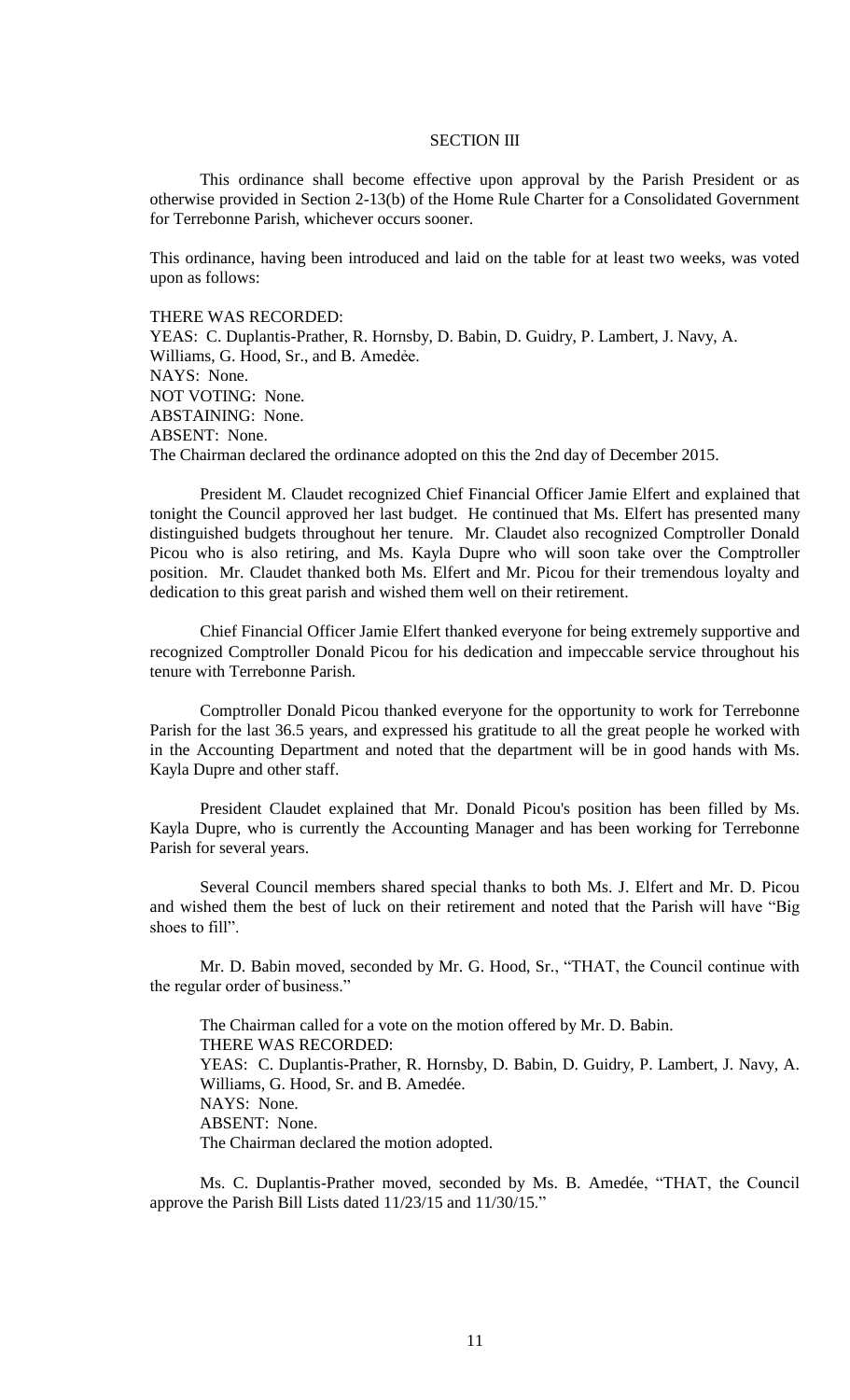The Chairman called for a vote on the motion offered by Ms. C. Duplantis-Prather. THERE WAS RECORDED: YEAS: C. Duplantis-Prather, R. Hornsby, D. Babin, D. Guidry, P. Lambert, A. Williams, G. Hood, Sr. and B. Amedée. NAYS: None. ABSENT: None. ABSTAINING: J. Navy. The Chairman declared the motion adopted.

Mr. D. Babin moved, seconded by Mr. D. Guidry, "THAT, the Council approve the Parish Manual Check List for October 2015."

The Chairman called for a vote on the motion offered by Mr. D. Babin. THERE WAS RECORDED: YEAS: C. Duplantis-Prather, R. Hornsby, D. Babin, D. Guidry, P. Lambert, J. Navy, A. Williams, G. Hood, Sr. and B. Amedée. NAYS: None. ABSENT: None. The Chairman declared the motion adopted.

Under Agenda Item 1A - Public Wishing to Address the Council (No speaker cards were submitted prior to agenda deadline.)

The Chairman called for a report on the Budget and Finance Committee meeting held on 11/30/15, whereupon the Committee Chairman noting ratification of minutes calls public hearings on December 16, 2015 at 6:30 p.m., rendered the following:

#### BUDGET & FINANCE COMMITTEE

#### NOVEMBER 30, 2015

The Chairman, John Navy, called the Budget & Finance Committee meeting to order at 5:30 p. m. in the Terrebonne Parish Council Meeting Room with an Invocation offered by Committee member A. Williams and the Pledge of Allegiance led by Committee member C. Duplantis-Prather. Upon roll call, Committee Members recorded as present were: C. Duplantis-Prather, R. Hornsby, D. Babin, D. Guidry, P. Lambert, J. Navy, A. Williams, Capt. Greg Hood, Sr. and B. Amedѐe. A quorum was declared present.

Chief Finance Officer Jamie Elfert reviewed the list of the two 2016 Proposed Budget changes that were recommended by Administration. There are as follows: Cedar Grove to Ashland Landfill Levee Water Control Structure and Suzie Canal North Levee Extension for 2017, 2018, 2019 for \$618,667 from the Drainage Tax Fund and the ¼% Capital Sales Tax Fund.

Mr. D. Guidry moved, seconded by Mr. G. Hood, Sr. and Mr. D. Babin, "THAT, the Budget and Finance Committee approve the recommended 2016 Proposed Budget changes (as per Administration) for the Cedar Grove to Ashland Landfill Water Control Structure Project and the Suzie Canal North Levee Extension Project for the years 2017, 2018 and 2019 for \$618,667."

The Chairman called for the vote on the motion offered by Mr. D. Guidry. THERE WAS RECORDED: YEAS: C. Duplantis-Prather, R. Hornsby, D. Babin, D. Guidry, P. Lambert, J. Navy, A. Williams, G. Hood, Sr. and B. Amedèe. NAYS: None. ABSENT: None. The Chairman declared the motion adopted.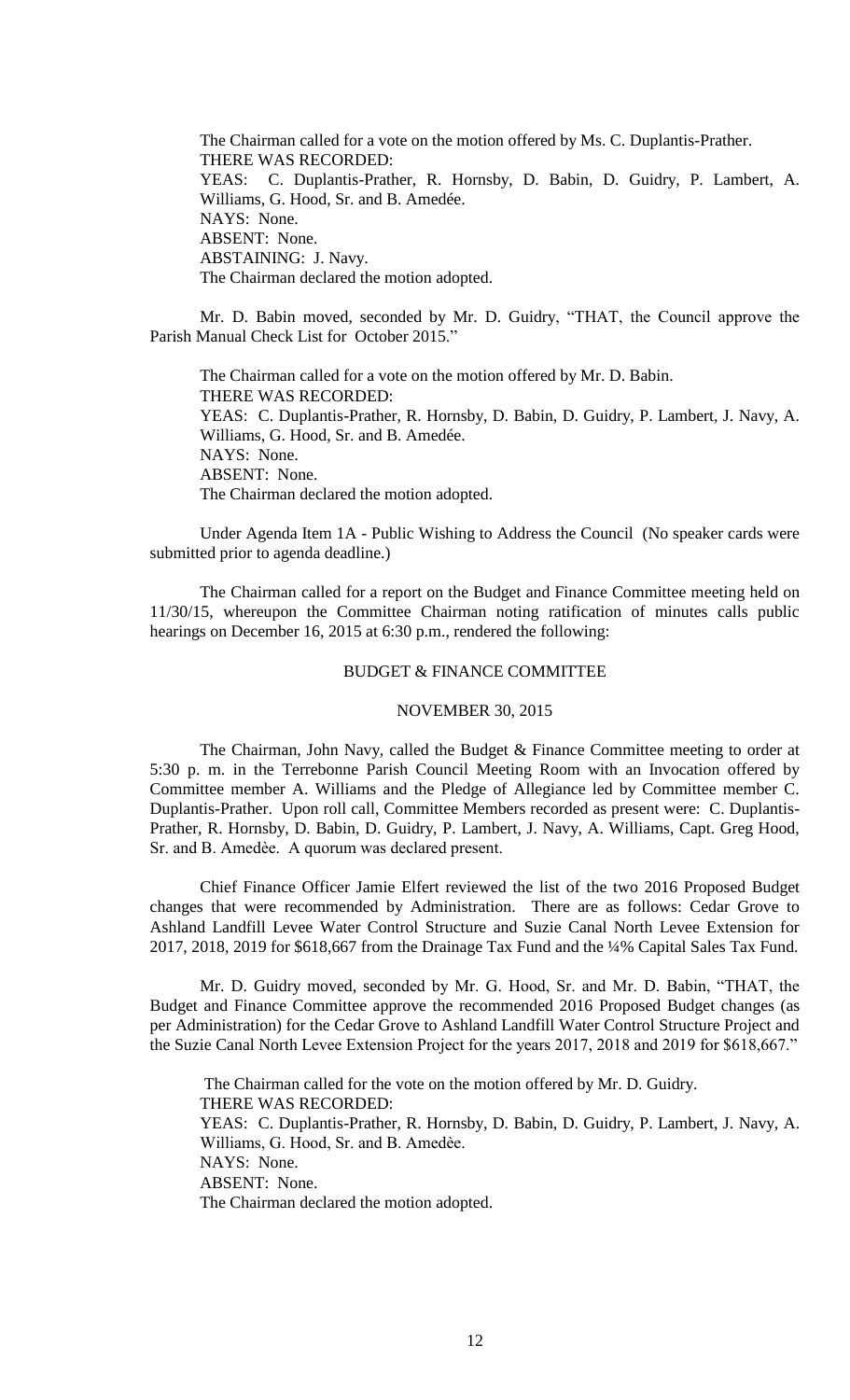OFFERED BY: Mr. D. Babin SECONDED BY: Mr. G. Hood, Sr. and Mr. D. Guidry

## RESOLUTION NO. 15-578

WHEREAS, Louisiana Statutory Law provides for the disposal of surplus movable property having a value of \$5,000.00 or less, in addition to other legally permissible means, at private sale which is, in the opinion of the governing authority, not needed for public purposes; and

WHEREAS, the movable property listed in the attached Exhibit A each have a valued of \$5,000.00 or less, as indicated by the values set out next to each item on the attached Exhibit A; and

WHEREAS, the parish administration has recommended that the movable property listed in the attached Exhibit A be declared surplus as the items are no longer useful, nor do they serve a public purpose and authorizes immediate award to the highest bidder for all items, including those where the highest bid exceeds \$5,000.00; and

NOW THEREFORE, BE IT RESOLVED by the Terrebonne Parish Council that the movable property listed in the attached Exhibit A be declared surplus and grants authorization to dispose of said items by private sale or by any other legally approved method to the highest bidder pursuant to statutory law, including those where the highest bid exceeds \$5,000.00.

#### THERE WAS RECORDED:

YEAS: C. Duplantis-Prather, R. Hornsby, D. Babin, D. Guidry, P. Lambert, J. Navy, A. Williams, G Hood, Sr. and B. Amedée. NAYS: None. ABSTAINING: None. ABSENT: None. The Chairman declared the resolution adopted on this the 30th day of November 2015.

\* \* \* \* \* \* \* \* \*

# Exhibit "A" November 2015 Surplus List

Animal Shelter: 1 - Monitor / \$0.00 1 - Keyboard / \$0.00

Civic Center: 11 - Ink Cartridges / \$11.00

Customer Service: 1 - Printer / \$0.00 1 - Cash Counter / \$5.00

Housing and Human Services: 1 -Washing Machine, Broken / \$0.00

Human Resources: 8 - Phones / \$16.00 9 - Telephone Cords / \$1.00 1 - Laptop / \$5.00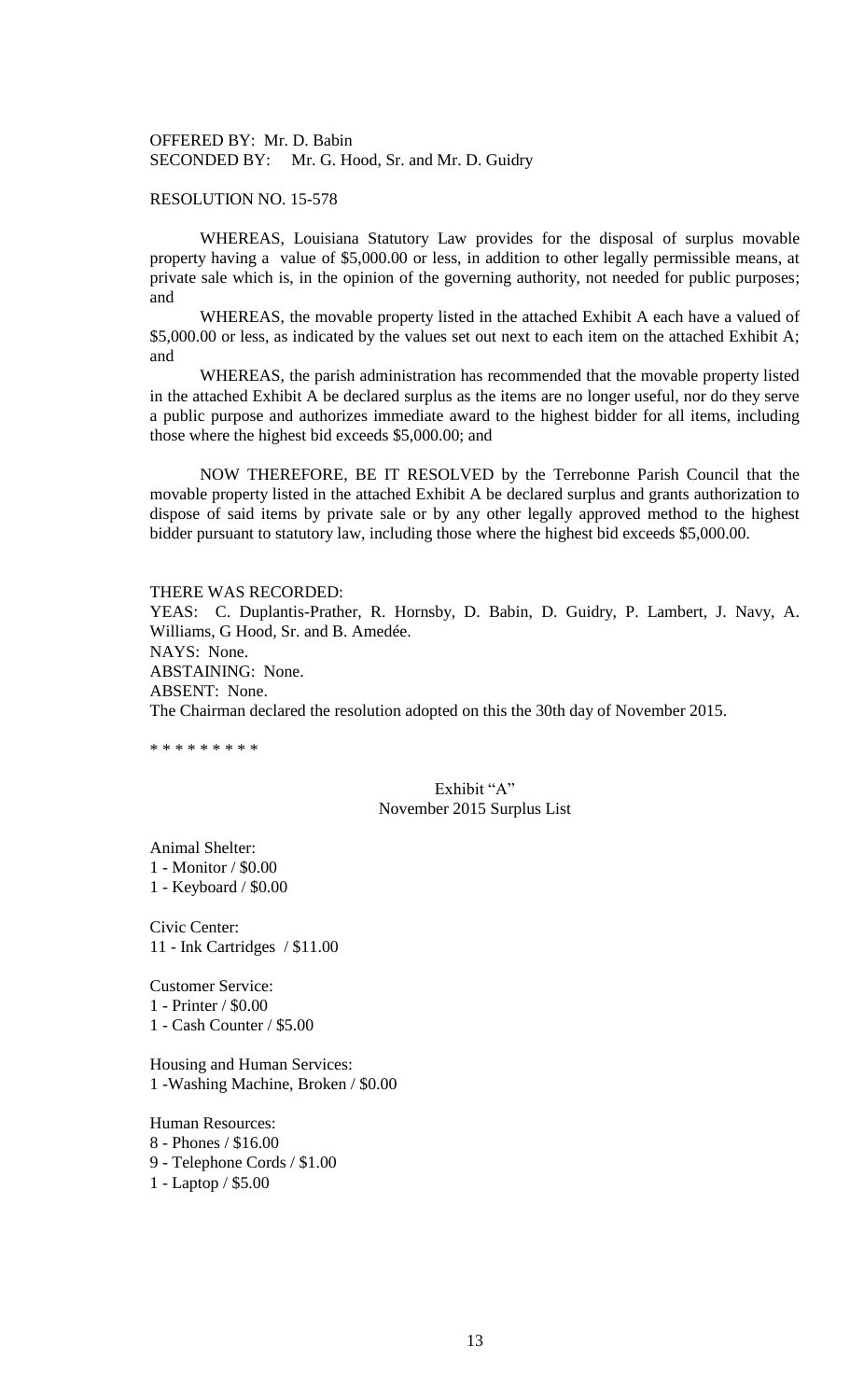Juvenile Detention:

1 - Commercial Washer / \$500.00

1 - Commercial Dryer / \$500.00

Planning & Zoning:

1 - Laptop with port, keyboard and mouse / \$7.00

Police:

7 - Filing Cabinets / \$35.00 1 - Copy Machine / \$0.00 13 - Desk Chairs / \$26.00 25 - Chairs / \$50.00 1 - Shelf / \$25.00 1 - Stove / \$50.00 1 - Metal Shelving - Scrapped / \$0.00

15- Holsters / \$0.00

17 - Radio Holders / \$0.00

Pollution Control Treatment: 3 - 50 HP Aerator Motors / \$1500.00

Risk Management: 13 - Phones / \$13.00 2 - Headsets / \$2.00

Recreation:

1 - Ice Machine with Bin, Broken / \$50.00

1 - John Deere Tractor with Mower Attachment / \$200.00

Solid Waste:

- 1 1995 John Deere 590 D Excavator (Unit 3259) / \$2,500.00
- 1 2002 Volvo EC140 Excavator (Unit 4211) / \$4,000.00
- 1 2006 John Deere Z-Trak Mower (Unit 4285) / \$200.00
- 1 1994 Black Light Angle Trailer (Unit 4130) / \$300.00
- 1 2002 S321 Air Burner (diesel engine & blower only) (Unit 4200) / \$1,000.00
- 1 2002 Ford F450 Flat Bed Truck (Unit 863) / \$2,500.00

Utilities: 2 - Desk Chairs / \$0.00

OFFERED BY: Mr. D. Babin SECONDED BY: Mr. G. Hood, Sr.

RESOLUTION NO. 15-579

A resolution approving the 2015 Balancing Budget Adjustment and 2016 Budget Plan (Operations and Five-Year Capital Outlay) of the Terrebonne Parish Veterans Memorial District.

WHEREAS, effective June 17, 2008, the Terrebonne Parish Veterans Memorial District (the "District) was created as a governing authority under the provisions of LA R.S. 33:9357, which requires the District to receive approval of the Terrebonne Parish Council prior to any of the following actions by the board:

- 1. Adoption of an annual budget.
- 2. Purchase, sale or encumbrance of immovable property.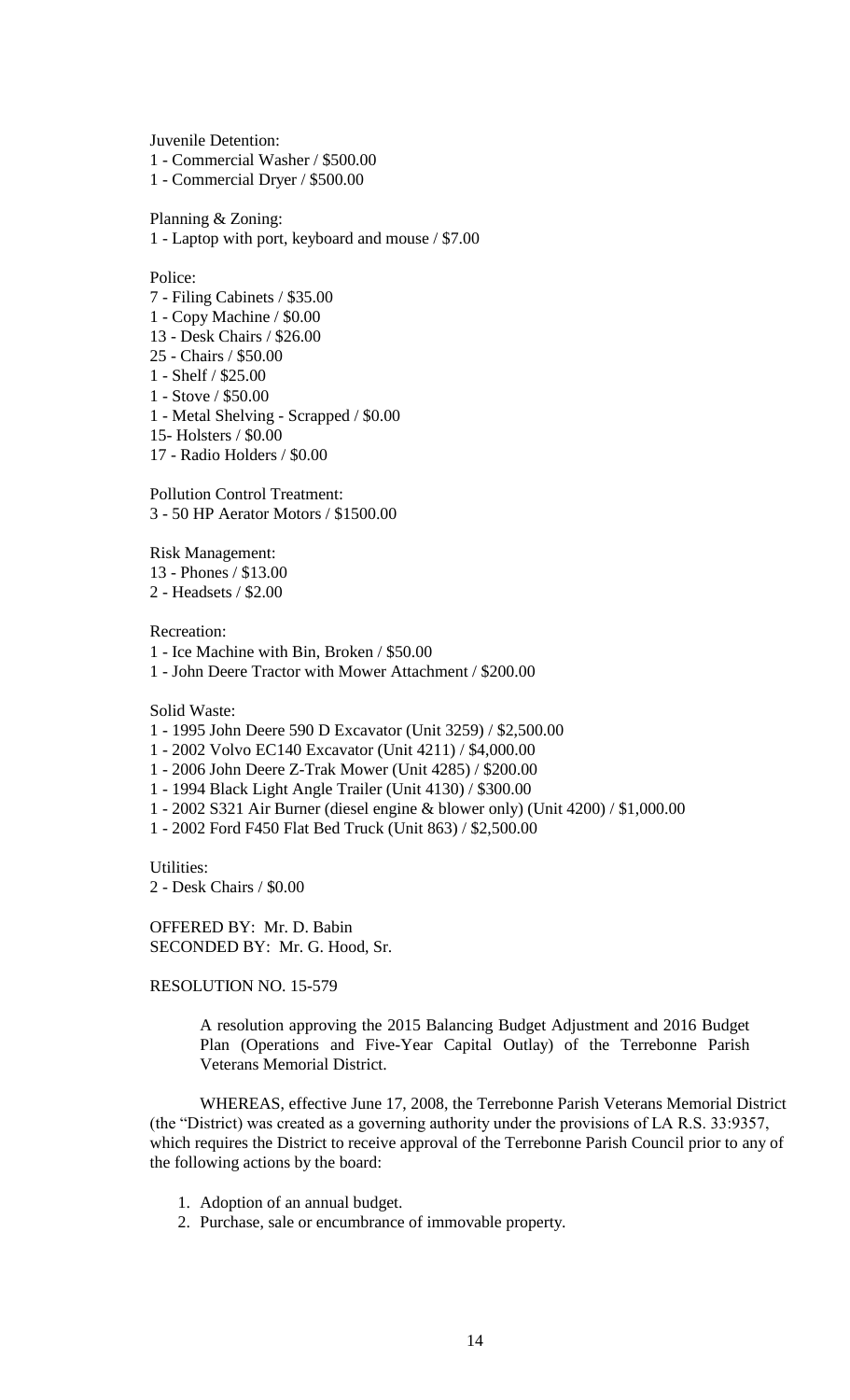- 3. Submitting for voter approval any tax proposal.
- 4. Any other matter or action as determined by ordinance adopted by the Terrebonne Parish Consolidated Government, and

WHEREAS, the District was successful in the voters' approval of a .5 mill property tax in 2010, with the first levy of said millage in the Fall of 2011 for the budget year of 2012, and

WHEREAS, the District approved their 2015 final balancing budget amendment for their General Fund Operations, at their regular meeting of November 19, 2015 subject to Council Approval,, and

WHEREAS, the District approved their 2016 Operations Budget at their regular meeting of November 19, 2015, subject to Council Approval.

NOW, THEREFORE BE IT RESOLVED by the Terrebonne Parish Council (Budget and Finance Committee), on behalf of the Terrebonne Parish Consolidated Government, to approve the Terrebonne Parish Veterans' Memorial District 2015 Final Balancing Budget adjustment and 2016 Budget Plan.

### THERE WAS RECORDED:

YEAS: C. Duplantis-Prather, R. Hornsby, D. Babin, D. Guidry, P. Lambert, J. Navy, A. Williams, G. Hood, Sr. and B. Amedée. NAYS: None. ABSTAINING: None. ABSENT: None. The Chairman declared the resolution adopted on this the 30th day of November 2015.

OFFERED BY: Mr. D. Guidry SECONDED BY: Mr. P. Lambert

## RESOLUTION NO. 15-580

Resolution authorizing the Sole Source / Proprietary purchase of various Oils and Lubricates for use by Terrebonne Parish Consolidated Government (TPCG) Fleet Maintenance Division and other Departments / Divisions

WHEREAS, after careful review Angela Guidry, Purchasing Manager and Wendell Voisin, Fleet Maintenance Superintendent it has been determined that the unique qualities of Reliant Technologies' Oils and Lubricants for the consistent maintenance of TPCG Vehicles and Heavy Equipment substantiate the sole source / proprietary purchase as per the provisions set forth in the Louisiana Revised Statutes Titles 39:1597 and 39:1551 et seq., and

WHEREAS, Reliant Technologies, Inc. currently holds the contract for various Oils and Lubricants and agrees to adhere to the current pricing for a one (1) year period and subject to two (2) additional twelve (12) month renewal periods provided there is no change in product specifications and pricing structure, and

WHEREAS, Parish Administration concurs with the recommendation of the Sole Source/Proprietary purchase of Oils and Lubricates from Reliant Technologies, Inc. as per as per the provisions set forth in the Louisiana Revised Statutes Titles 39:1597 and 39:1551 et seq. and attached documents, and

NOW, THEREFORE BE IT RESOLVED by the Terrebonne Parish Council, on behalf of the Terrebonne Parish Consolidated Government, that the recommendation of the Parish Administration be approved and that the sole source / proprietary purchase of Oils and lubricants be accepted as per the aforementioned provisions and attached documents.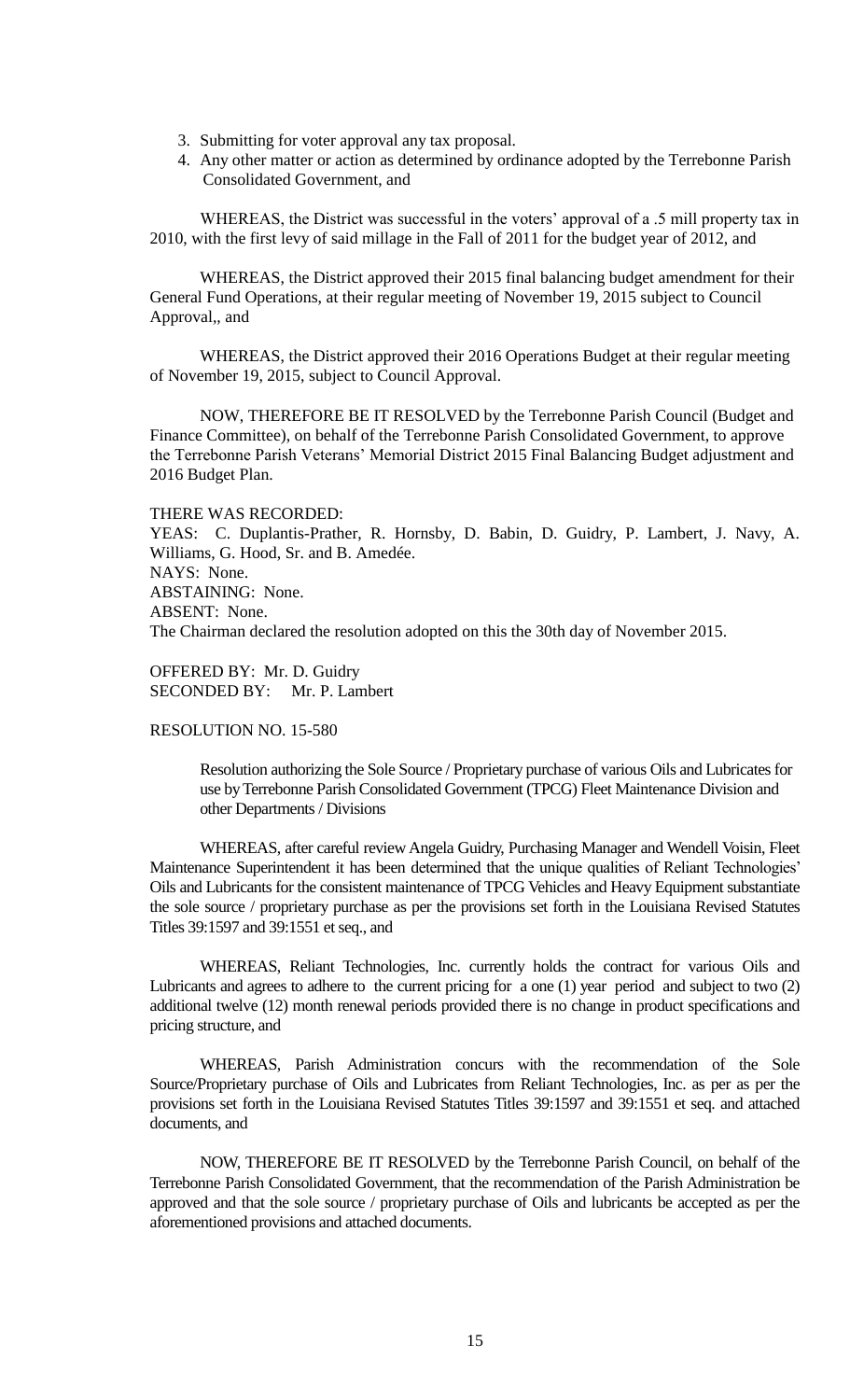THERE WAS RECORDED: YEAS: C. Duplantis-Prather, R. Hornsby, D. Babin, D. Guidry, P. Lambert, J. Navy, A. Williams, G. Hood, Sr. and B. Amedée. NAYS: None. ABSTAINING: None. ABSENT: None. The Chairman declared the resolution adopted on this the 30th day of November 2015.

Mr. G. Hood, Sr. moved, seconded by Ms. C. Duplantis-Prather, "THAT, the Budget & Finance Committee introduce an ordinance to amend the Compensation Plan of Terrebonne Parish Consolidated Government so as to adjust the Maximum Pay Structure of the Executive Positions by \$10,000.00 and adjust the midpoint accordingly, as presented by the Human Resources Department, and call a public hearing on December 16, 2015 at 6:30 p.m."

The Chairman called for the vote on the motion offered by Mr. G. Hood, Sr. THERE WAS RECORDED: YEAS: C. Duplantis-Prather, R. Hornsby, D. Babin, D. Guidry, P. Lambert, J. Navy, A. Williams, G. Hood, Sr. and B. Amedèe. NAYS: None. ABSENT: None. The Chairman declared the motion adopted.

Ms. C. Duplantis-Prather moved, seconded by Mr. G. Hood, Sr., "THAT, the Budget & Finance Committee introduce an ordinance to amend the 2015 Adopted Operating Budget and the 5 Year Capital Outlay of the Terrebonne Parish Consolidated Government for the following items:

- I. Disaster Voucher Program, \$13,828
- II. Terrebonne Homeless Shelter, \$1,726
- III. FEMA Terrebonne Parish SRL/RL Elevation Project 1786-109-0006, \$10,018,060
- IV. Oakshire/Southdown #2 Holding Basins, \$6,831,024
- V. Capital Improvement Bond Sinking, \$11,059,047

and call a public hearing on said matter on December 16, 2015 at 6:30 p.m."

The Chairman called for the vote on the motion offered by Ms. C. Duplantis-Prather. THERE WAS RECORDED: YEAS: C. Duplantis-Prather, R. Hornsby, D. Babin, D. Guidry, P. Lambert, J. Navy, A. Williams, G. Hood, Sr. and B. Amedèe. NAYS: None. ABSENT: None. The Chairman declared the motion adopted.

OFFERED BY: Ms. C. Duplantis-Prather SECONDED BY: Mr. P. Lambert

## RESOLUTION NO. 15-581

WHEREAS, prices were obtained through the Louisiana State Commodity Catalog by the Terrebonne Parish Consolidated Government for the purpose of purchasing one (1) ¾ Ton, Regular Cab and Chassis, 2WD, with 8' Service Body (Knapheide 696J) Pick-up Truck (2016 Dodge Ram 2500) and one (1) ½ Ton Regular Cab, 4WD, with 8' box Pick-up Truck (2016 Dodge Ram 1500) for the Forced Drainage Division of the Public Works Department under State Contract #4400005974/409959, and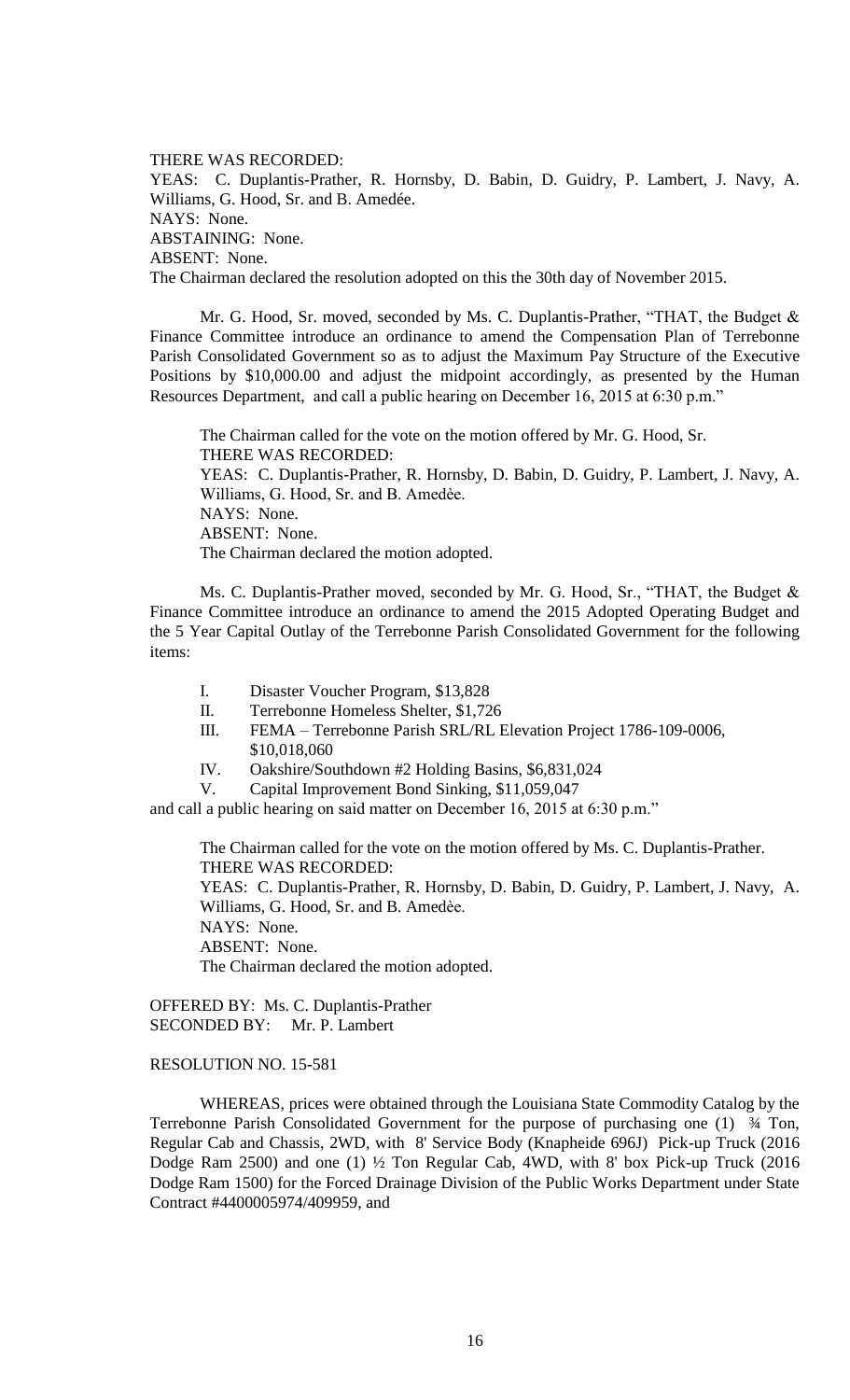WHEREAS, after careful review by Carl Ledet, Forced Drainage Superintendent and Perry Blanchard, Operations Manager it has been determined that the price of Twenty-seven Thousand Fifty-eight Dollars (\$27,058.00) from Southland Dodge, Inc. for the purchase of one (1) ¾ Ton, Regular Cab and Chassis, 2WD, with 8' Service Body (Knapheide 696J) Pick-up Truck (2016 Dodge Ram 2500) and the price of Twenty-four Thousand Four Hundred and Nine Dollars (\$24,409.00) from Southland Dodge, Inc. for the purchase of one (1) ½ Ton Regular Cab, 4WD, with 8' box Pick-up Truck (2016 Dodge Ram 1500) should be accepted as per the State Contract Vehicle Catalog and under the provisions set forth in the Louisiana Revised Statutes Title 39:1710, and

WHEREAS, the Parish Administration has recommended the acceptance of the prices for the aforementioned vehicles purchase at a total cost of Fifty-one Thousand, Four Hundred Sixtyseven Dollars (\$51,467.00) as per the attached State Purchasing Contract Catalog.

NOW, THEREFORE BE IT RESOLVED by the Terrebonne Parish Council (Budget and Finance Committee), on behalf of the Terrebonne Parish Consolidated Government, that the recommendation of the Parish Administration be approved and that the purchase of the vehicle be accepted as per the attached forms.

#### THERE WAS RECORDED:

YEAS: C. Duplantis-Prather, R. Hornsby, D. Babin, D. Guidry, P. Lambert, J. Navy, A. Williams, G. Hood, Sr. and B. Amedée. NAYS: None. ABSTAINING: None. ABSENT: None. The Chairman declared the resolution adopted on this the 30th day of November 2015.

OFFERED BY: Mr. D. Guidry SECONDED BY: Mr. D. Babin

# RESOLUTION NO. 15-582

WHEREAS, prices were obtained through the Louisiana State Commodity Catalog by the Terrebonne Parish Consolidated Government for the purpose of purchasing one (1) ¾ Ton, Crew Cab, 2WD, with 6' 4" Box Pick-up Truck (2016 Dodge Ram 2500) for the Customer Service Division of the Finance Department under State Contract #4400005969/409962, and

WHEREAS, after careful review by Edward Lawson, Customer Service Manager it has been determined that the price of Twenty-four Thousand Two Hundred Forty Dollars (\$24,240.00) from Southland Dodge, Inc. for the purchase of one (1) ¾ Ton, Crew Cab, 2WD, with 6' 4" Box Pick-up Truck (2016 Dodge Ram 2500) should be accepted as per the State Contract Vehicle Catalog and under the provisions set forth in the Louisiana Revised Statutes Title 39:1710, and

WHEREAS, the Parish Administration has recommended the acceptance of the price for the aforementioned vehicle purchase at a cost of Twenty-four Thousand Two Hundred Forty Dollars (\$24,240.00) as per the attached State Purchasing Contract Catalog.

NOW, THEREFORE BE IT RESOLVED by the Terrebonne Parish Council (Budget and Finance Committee), on behalf of the Terrebonne Parish Consolidated Government, that the recommendation of the Parish Administration be approved and that the purchase of the vehicle be accepted as per the attached forms.

#### THERE WAS RECORDED:

YEAS: C. Duplantis-Prather, R. Hornsby, D. Babin, D. Guidry, P. Lambert, J. Navy, A. Williams, G. Hood, Sr. and B. Amedée.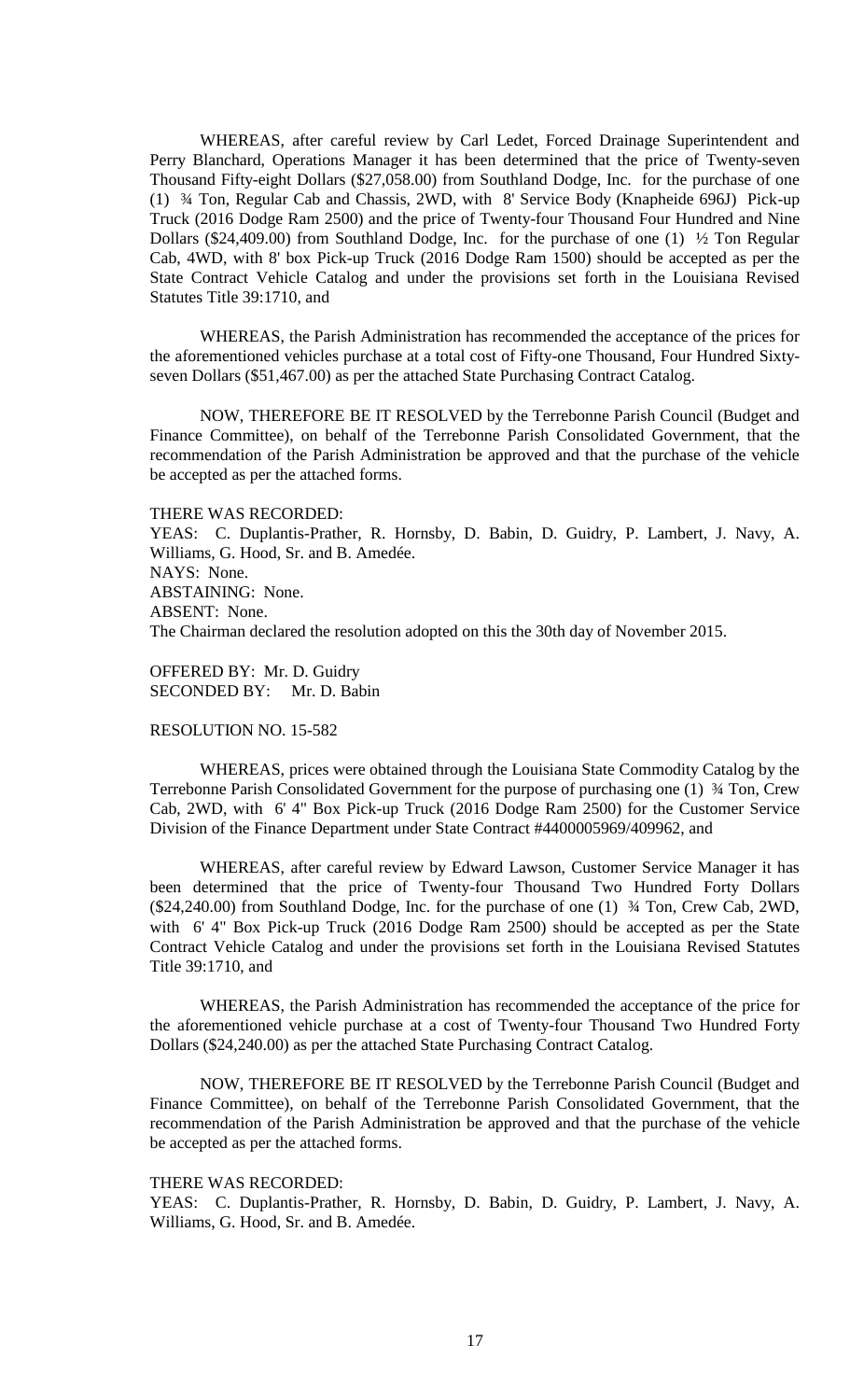NAYS: None. ABSTAINING: None. ABSENT: None. The Chairman declared the resolution adopted on this the 30th day of November 2015.

OFFERED BY: Ms. C. Duplantis-Prather SECONDED BY: Mr. P. Lambert

## RESOLUTION NO. 15-583

WHEREAS, prices were obtained through the Louisiana State Commodity Catalog by the Terrebonne Parish Consolidated Government for the purpose of purchasing one (1) ¾ Ton, Crew Cab & Chassis, 2WD, with 8' Service Body (Knapheide 696J) Pick-up Truck (2016 Dodge Ram 2500) for the Pollution Control - Collection Division of the Public Works Department under State Contract #4400005974/409959, and

WHEREAS, after careful review by Michael P. Ordogne, Pollution Control Administrator, it has been determined that the price of Twenty-eight Thousand One Hundred Ninety-nine Dollars (\$28,199.00) from Southland Dodge, Inc. for the purchase of one (1)  $\frac{3}{4}$  Ton, Crew Cab & Chassis, 2WD, with 8' Service Body (Knapheide 696J) Pick-up Truck (2016 Dodge Ram 2500) should be accepted as per the State Contract Vehicle Catalog and under the provisions set forth in the Louisiana Revised Statutes Title 39:1710, and

WHEREAS, the Parish Administration has recommended the acceptance of the price for the aforementioned vehicle purchase at a cost of Twenty-eight Thousand One Hundred Ninetynine Dollars (\$28,199.00) as per the attached State Purchasing Contract Catalog.

NOW, THEREFORE BE IT RESOLVED by the Terrebonne Parish Council (Budget and Finance Committee), on behalf of the Terrebonne Parish Consolidated Government, that the recommendation of the Parish Administration be approved and that the purchase of the vehicle be accepted as per the attached forms.

THERE WAS RECORDED:

YEAS: C. Duplantis-Prather, R. Hornsby, D. Babin, D. Guidry, P. Lambert, J. Navy, A. Williams, G. Hood, Sr. and B. Amedée. NAYS: None. ABSTAINING: None. ABSENT: None. The Chairman declared the resolution adopted on this the 30th day of November 2015.

OFFERED BY: Ms. C. Duplantis-Prather SECONDED BY: Mr. P. Lambert

RESOLUTION NO. 15-584

A resolution to amend resolution 15-365 to reflect the changes in pricing and vehicle model year and options for the purchase of one (1) new/unused 2015 Dodge Ram 1500 under State Contract #4400005974/409959

WHEREAS, on June 24, 2015 the Terrebonne Parish Consolidated Government (TPCG) Budget and Finance Committee adopted resolution 15-365 for the of purchase one (1) new/unused  $\frac{1}{2}$ Ton, Regular Cab, 4WD, V8 with 6' 4" Box Pick-up Truck (2015 Dodge Ram 1500) for the Gravity Drainage Division of the Public Works Department from Southland Dodge, Inc., and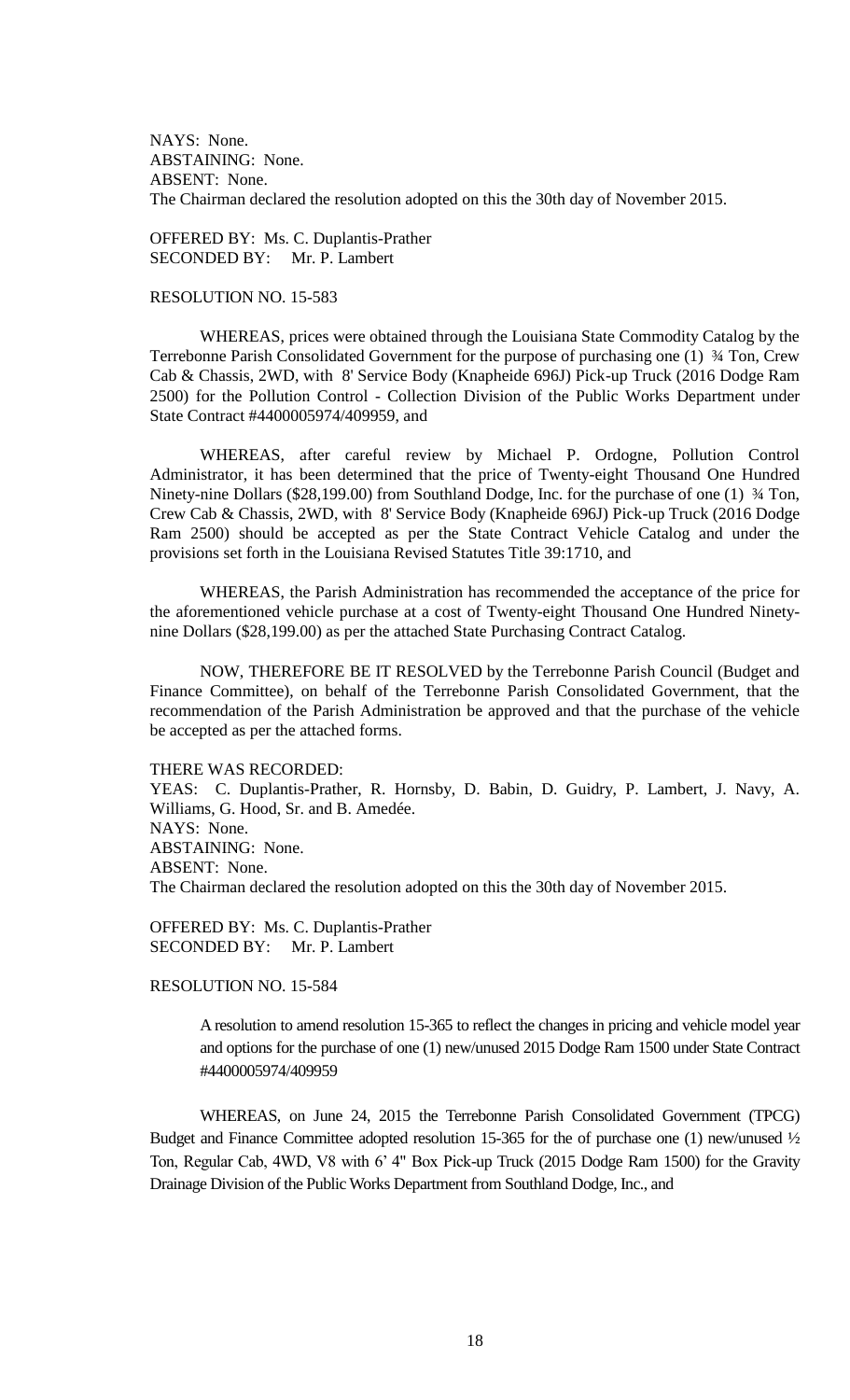WHEREAS, after correspondence with the vendor TPCG was made aware that the 2015 model was not available and that the 2016 model year would have a price increase, and

WHEREAS, after careful review by Angela Guidry, Purchasing Manager, Rory Sons, Gravity Drainage Superintendent, Perry Blanchard, Operations Manager it has been determined that the adjusted price of price of Twenty-Seven Thousand, Four Hundred Eighty-seven Dollars (\$27,487.00) from Southland Dodge, Inc. for the purchase of one (1) 2016 Dodge Ram 1500 be accepted as per the State Contract Vehicle Catalog and under the provisions set forth in the Louisiana Revised Statutes Title 39:1710, and

WHEREAS, Parish Administration has concurred with the recommendation that resolution 15- 365 be amended to reflect the change to a 2016 model Dodge Ram 1500 and the increase in pricing as per attached documents, and

NOW, THEREFORE BE IT RESOLVED by the Terrebonne Parish Council (Budget and Finance Committee), on behalf of the Terrebonne Parish Consolidated Government, that the recommendation of Parish Administration is approved and resolution 15-365 be amended to reflect the aforementioned changes as per attached documents.

#### THERE WAS RECORDED:

YEAS: C. Duplantis-Prather, R. Hornsby, D. Babin, D. Guidry, P. Lambert, J. Navy, A. Williams, G. Hood, Sr. and B. Amedée. NAYS: None. ABSTAINING: None. ABSENT: None. The Chairman declared the resolution adopted on this the 30th day of November 2015.

OFFERED BY: Mr. R. Hornsby SECONDED BY: Ms. A. Williams

RESOLUTION NO. 15-585

RESOLUTION TO AUTHORIZE THE PARISH PRESIDENT, MICHEL H. CLAUDET TO ENTER INTO A MULTI-JURISDICTIONAL CONSORTIUM AGREEMENT IN CONJUNCTION WITH WORKFORCE INNOVATIVE AND OPPORTUNITY ACT

WHEREAS, Terrebonne Parish Consolidated Government is desirous of participating in the workforce regional program to obtain workforce development as outlined in the attached agreement.

NOW therefore be it resolved that Parish President Michel H. Claudet is hereby authorized to enter into the attached multi-jurisdictional consortium agreement.

# THERE WAS RECORDED:

YEAS: C. Duplantis-Prather, R. Hornsby, D. Babin, D. Guidry, P. Lambert, J. Navy, A. Williams, G. Hood, Sr. and B. Amedée. NAYS: None. ABSTAINING: None. ABSENT: None. The Chairman declared the resolution adopted on this the 30th day of November 2015.

Upon questioning, Parish President Michel Claudet explained, for clarification purposes, that the aforementioned resolution was submitted by the State for approval. He mentioned that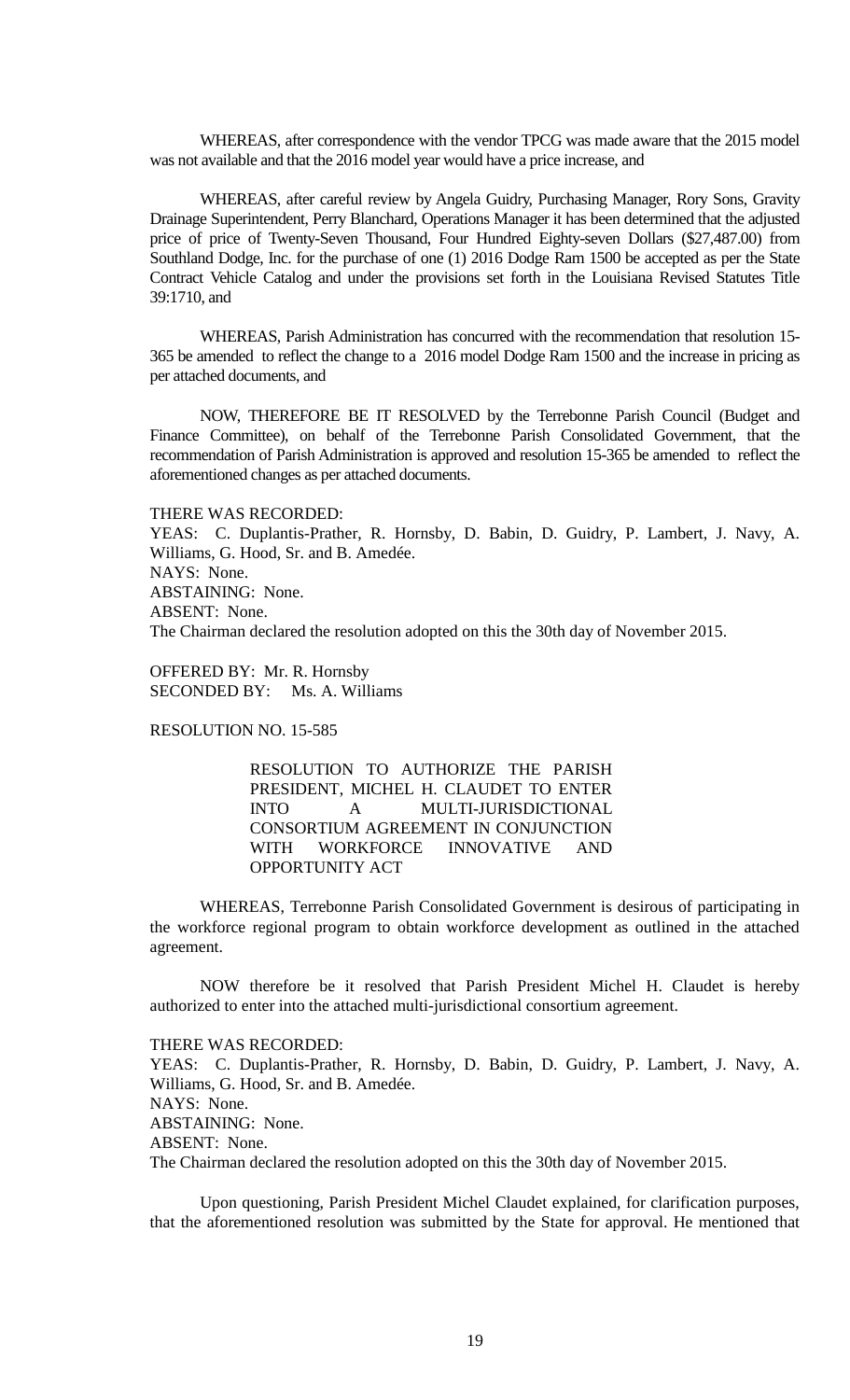Mr. Martin "Marty" Triche and a representative from the Workforce Regional Program Office have already signed the resolution; noted that this resolution presents no obligation to Terrebonne Parish; and added that it just rotates the agreement between Terrebonne and Lafourche Parishes, respectively.

Mr. G. Hood, Sr. moved, seconded by Ms. A. Williams, "THAT, there being no further business to come before the Budget & Finance Committee, the meeting be adjourned."

The Chairman called for the vote on the motion offered by Mr. G. Hood, Sr. THERE WAS RECORDED: YEAS: C. Duplantis-Prather, R. Hornsby, D. Babin, D. Guidry, P. Lambert, J. Navy, A. Williams, G. Hood, Sr. and B. Amedèe.

NAYS: None.

ABSENT: None.

The Chairman declared the motion adopted and the meeting was adjourned at 5:40 p.m.

John Navy, Chairman

Tammy E. Triggs, Minute Clerk

Mr. J. Navy moved, seconded by Mr. D. Guidry, "THAT, the Council accept and ratify the minutes of the Budget and Finance Committee meeting held on 11/30/15."

The Chairman called for a vote on the motion offered by J. Navy. THERE WAS RECORDED: YEAS: C. Duplantis-Prather, R. Hornsby, D. Babin, D. Guidry, P. Lambert, J. Navy, A. Williams, G. Hood, Sr. and B. Amedée. NAYS: None. ABSENT: None. The Chairman declared the motion adopted.

The Chairman called for a report on the Policy, Procedure and Legal Committee meeting held on 11/30/15, whereupon, the Committee Chairman rendered the following:

## POLICY, PROCEDURE, & LEGAL COMMITTEE

## NOVEMBER 30, 2015

The Chairman, Greg Hood, Sr., called the Policy, Procedure, & Legal Committee meeting to order at 5:43 p. m. in the Terrebonne Parish Council Meeting Room with an Invocation offered by Committee Member R. Hornsby and the Pledge of Allegiance led by Committee Member D. Guidry. Upon roll call, Committee Members recorded as present were: C. Duplantis-Prather, R. Hornsby, D. Babin, D. Guidry, P. Lambert, J. Navy, A. Williams, Capt. Greg Hood, Sr., HPD Ret. and B. Amedèe. A quorum was declared present.

Terrebonne Parish Human Resources and Risk Management Director J. Dana Ortego presented the 2016 renewal of Employee Benefits (medical, dental, pharmacy, short-term disability, long-term disability, basic life and voluntary life including all administrative cost for effective date of 01-01-2016). He explained that the TPCG insurance program is a self-insured plan which keeps the insurance rates and premiums relatively low and cost-efficient; and stated that after a review of the 2015 claims data, it was determined that the rates would increase slightly in 2016 to 8% and not the 12% that was in initially projected because of some prescription and medical "reimbursement".

Upon questioning, Mr. Ortego stated that on a standard plan, the increase would only be \$18.06 per month and the premium plan would only increase by \$23.52 per month; noted that the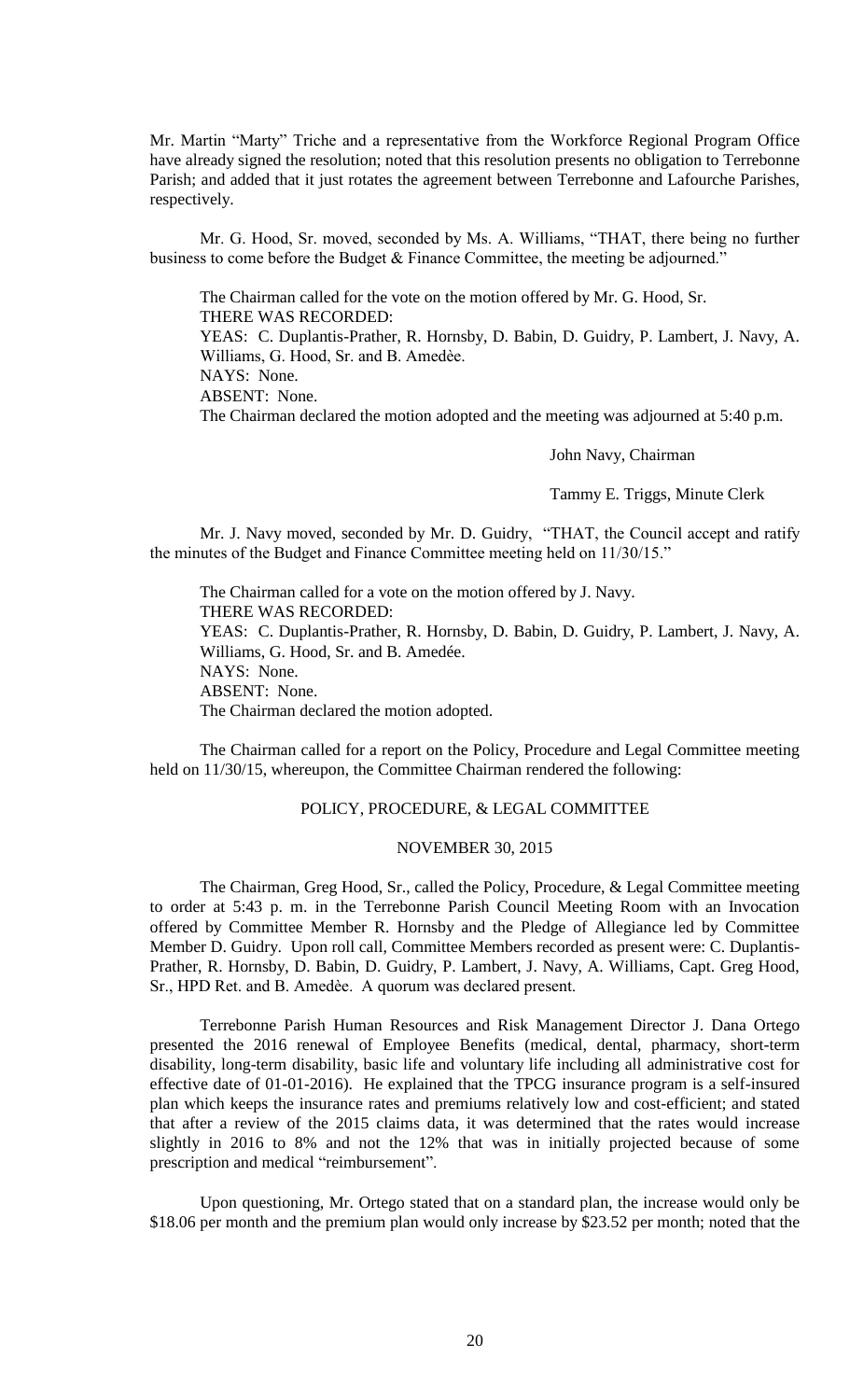Parish encourages employees to go to their primary care physicians or urgent care facilities when they become ill, instead of the using the emergency room, if possible, and continued that using generic medication and the wellness program offered which helps to drive the cost of insurance premiums down.

OFFERED BY: Ms. A. Williams SECONDED BY: Ms. B. Amedée and Mr. D. Guidry

RESOLUTION NO. 15-586

### Employee Benefit plan costs for 2016

WHEREAS, Terrebonne Parish Consolidated Government (TPCG) is authorized to provide Employee Benefits insurance coverage through its Department of Risk Management; and

WHEREAS, a review of estimated 2016 projections was completed for employee benefits (medical, dental, pharmacy, short term disability, long term disability, basic life and voluntary life including, also all administrative costs) for an effective date of 1/1/2016; and

WHEREAS, Administration and the Risk Management Department recommends Terrebonne Parish Consolidated Government through its self-insured health program renew the Administrative Contract and Re-insurance with United Health Care (UHC); Short Term and Long Term Disability through MetLife Insurance; and Life Insurance also through MetLife Insurance per the attached documents for calendar year 2016; and

WHEREAS, Administration and the Risk Management Department recommends accepting the attached rates and administrative cost scheduled for the Medical, Dental and Prescription package for Year 2016.

NOW THEREFORE BE IT RESOLVED by the Terrebonne Parish Consolidated Government (Policy, Procedure, and Legal Committee), on behalf of the Terrebonne Parish Consolidated Government that the recommendation of Administration and the Risk Management Department is to renew the attached rates and administrative contract for the entire employee benefits package beginning 1/1/2016.

#### THERE WAS RECORDED:

YEAS: C. Duplantis-Prather, R. Hornsby, D. Babin, D. Guidry, P. Lambert, J. Navy, A. Williams, G. Hood, Sr. and B. Amedée. NAYS: None. ABSTAINING: None. ABSENT: None. The Chairman declared the resolution adopted on this the 30th day of November 2015.

At this time in the proceedings (5:51 p.m.), Chairman G. Hood, Sr. relinquished the chair position to the Vice-Chairwoman B. Amedèe.

Committee member G. Hood, Sr. stated he asked that this item – (Discussion and possible action regarding revising the current Parish Bingo Laws) be placed on the agenda so that the parish ordinance can be reviewed to reflect the gambling ordinance that the State of Louisiana currently has in place; and noted that the only difference would be the number of bingo games that you can have per week and/or per month at any facility, which by state law is twenty (20) and parish ordinance is fifteen (15). Mr. Hood suggested that the Parish ordinance be changed to reflect the state law with six (6) bingo games maximum per week and/or twenty (20) bingo games maximum per month, which would be in conjunction with the state ordinance.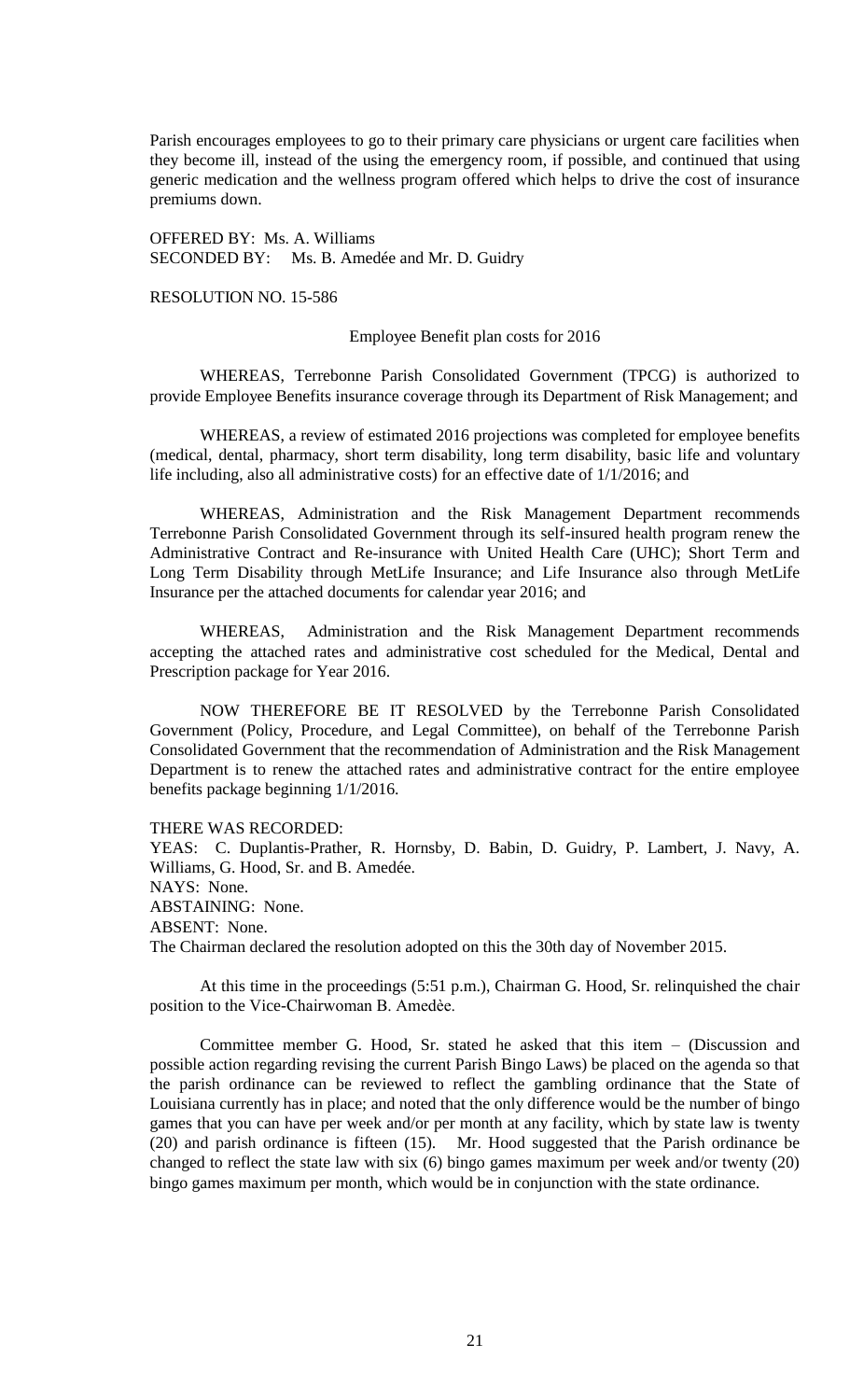Mr. Mark Black, a resident of Houma, stated that bingo has been around in Terrebonne Parish since the early 1980's and 1990's with additional bingo halls opening because of the "spurt" of attendance. He explained that with the increase of other gaming devices, such as video poker and casinos, the attendance and income revenue at the bingo halls has decreased sufficiently. Mr. Black stated that increasing the number of bingo days and adopting a new ordinance will only cause some bingo halls to close.

Mr. D. Babin moved, seconded by Mr. J. Navy, "THAT, the Policy, Procedure and Legal Committee extend Mr. Mark Black's time an additional minute."

The Vice-Chairwoman called for the vote on the motion offered by Mr. D. Babin. THERE WAS RECORDED: YEAS: C. Duplantis-Prather, R. Hornsby, D. Babin, D. Guidry, P. Lambert, J. Navy, A. Williams, G. Hood, Sr. and B. Amedèe. NAYS: None. ABSENT: None. The Vice-Chairwoman declared the motion adopted.

Mr. Black continued and explained that the supply and demand is not there anymore for bingo and to increase the number of days a facility can have bingo games will be detrimental to some of the existing bingo clubs. He expressed his opposition of changing the current ordinance to reflect the state gambling laws.

Ms. Charlette Black, a bingo hall owner, stated that she concurs with Mr. Mark Black and further indicated that increasing the number of bingo days is going to hurt some of the bingo clubs and increase the cost of operations for other clubs. Ms. Black expressed her opposition of increasing the number of bingo days and is not in favor of revising the current ordinance.

Ms. Charlotte Sanders, president of Evergreen Associates, stated that the building that they used to host bingo games was sold and that increasing the number of bingo games would increase revenue for her bingo club; noting that this increase would not interfere with the renting of the building for other events. Ms. Sanders expressed her support for amending the current bingo ordinance that would increase the number of bingo days.

Mr. Carl Cortez, president of the Evergreen Lions Club, stated that not increasing the number of bingo days will hurts bingo clubs. He expressed his support of changing the current ordinance and increasing the number of days.

Mr. Donald Tivet, a representative Knights of Columbus Council 5013, stated that they are in need of more bingo games to increase their funding; noting that the clubs cannot be sustained with club dues along. He expressed his support of increasing the number of days.

Ms. Maranda Trahan, a member of the T-Caillou Lions Club, explained that their organization is one of the nine clubs that host bingo at one of the halls; stating that when the halls are closed they are suffering financially. She expressed her support of changing the current legislation to increase the number of days.

Ms. Marlene Jewell, president of the Krewe of Mardi Gras and chairperson of the United Veterans League, stated that she opposes changing the current ordinance because increasing the number of days at one hall would be devastating to other bingo clubs. She asked that the current ordinance stay in place so that the other clubs will not be affected.

Mr. Greg Fakier, owner of Mardi Gras Hall, stated that increase the number of bingo games will cause some clubs to be at a disadvantage and other to increase their jackpot numbers and revenue. He expressed his opposition of changing the current ordinance.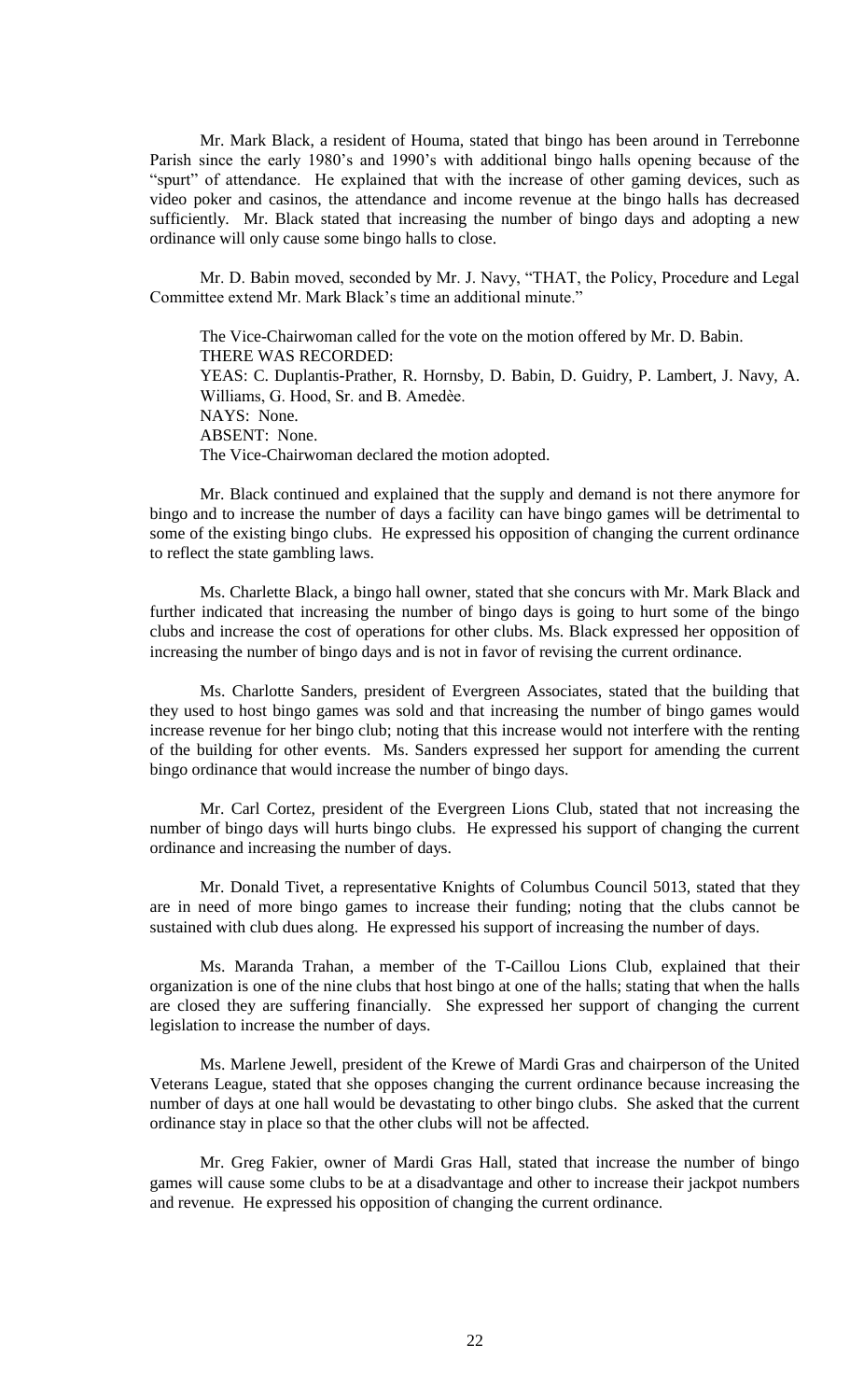A speaker card was submitted by Mr. Nick Hebert – when called upon by the Committee Vice-Chairwoman - he waived his chance to address the Committee pertaining to the bingo ordinance.

Discussion ensued with several Committee members asking for clarification about the number of days, the effect that it would have on all the bingo clubs and whether or not it is necessary to change the ordinance to be in conjunction with the state gambling ordinance; noting that further discussion will have to take place to find a viable solution for this issue.

Committee member A. Williams suggested that a committee be formed with herself, Committees members C. Duplantis-Prather, D. Guidry and J. Navy, and the presidents and/or heads of the bingo to address the issue of increasing the number of bingo days at bingo halls.

Ms. A. Williams moved, seconded by Ms. C. Duplantis-Prather and Mr. G. Hood, Sr., "THAT, the Policy, Procedure and Legal Committee form a committee to discuss and address the current parish ordinance as it relates to bingo."

The Vice-Chairwoman called for the vote on the motion offered by Ms. A. Williams. THERE WAS RECORDED: YEAS: C. Duplantis-Prather, R. Hornsby, D. Babin, D. Guidry, P. Lambert, J. Navy, A. Williams, G. Hood, Sr. and B. Amedèe. NAYS: None. ABSENT: None. The Vice-Chairwoman declared the motion adopted.

Committee member A. Williams asked that all of the bingo club owners in attendance give their information to Council Clerk V. Chauvin so that a meeting can be scheduled to find a viable solution pertaining to this matter.

Mr. G. Hood, Sr. moved, seconded by Ms. A. Williams, "THAT, there being no further business to come before the Policy, Procedure, & Legal Committee, the meeting be adjourned."

The Vice-Chairwoman called for the vote on the motion offered by Mr. G. Hood, Sr. THERE WAS RECORDED:

YEAS: C. Duplantis-Prather, R. Hornsby, D. Babin, D. Guidry, P. Lambert, J. Navy, A. Williams, G. Hood, Sr. and B. Amedèe.

NAYS: None.

ABSENT: None.

The Chairman declared the motion adopted and the meeting was adjourned at 6:29 p.m.

Greg Hood, Sr., Chairman

Tammy E. Triggs, Minute Clerk

Mr. G. Hood, Sr. moved, seconded by Mr. D. Guidry, "THAT, the Council accept and ratify the minutes of the Policy, Procedure and Legal Committee meeting held on 11/30/15."

The Chairman called for a vote on the motion offered by Mr. G. Hood, Sr. THERE WAS RECORDED: YEAS: C. Duplantis-Prather, R. Hornsby, D. Babin, D. Guidry, P. Lambert, J. Navy, A. Williams, G. Hood, Sr., and B. Amedée. NAYS: None. ABSENT: None. The Chairman declared the motion adopted.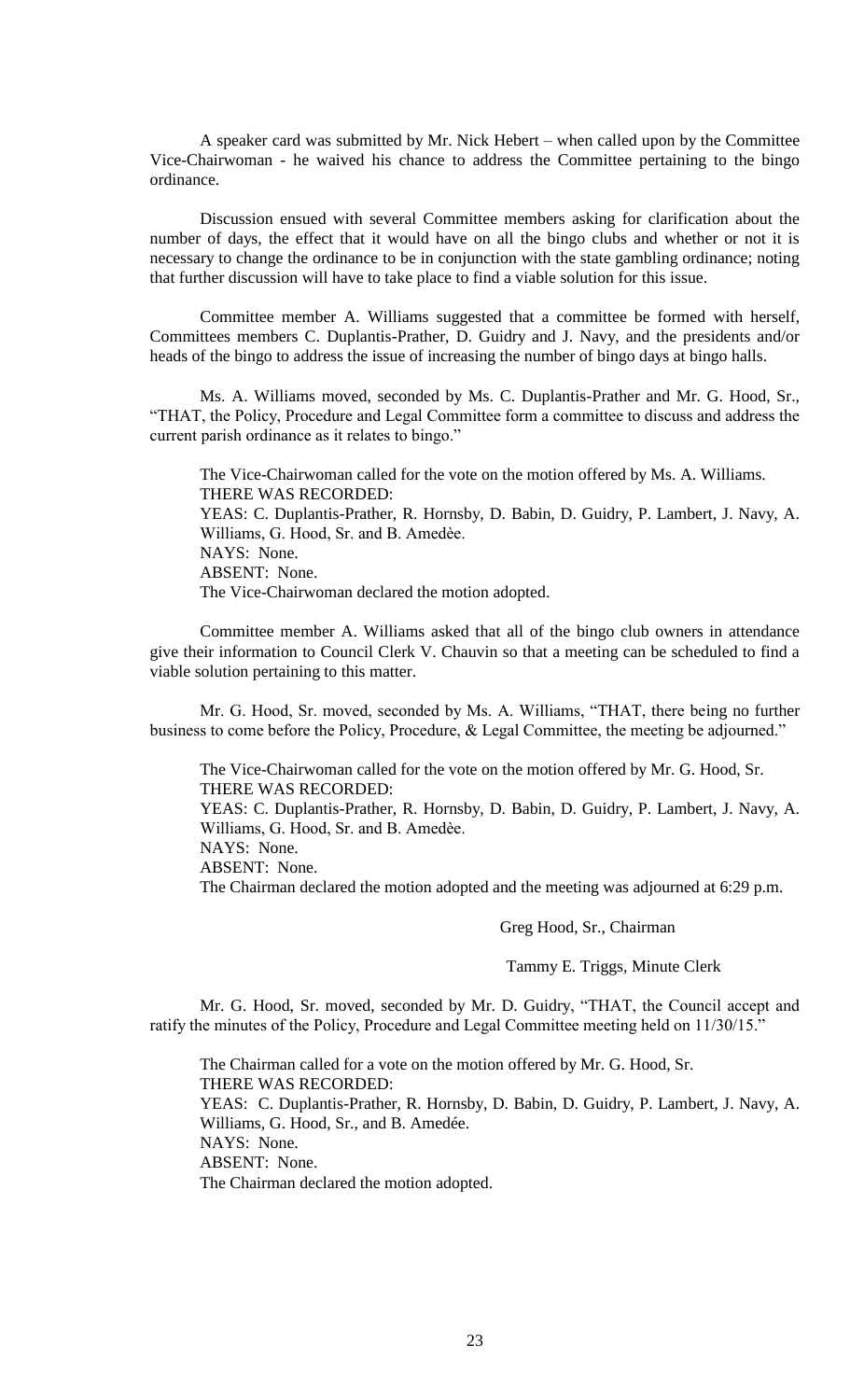The Chairman called for a report on the Public Services Committee meeting held on 11/30/15, whereupon the Committee Chairwoman rendered the following:

### PUBLIC SERVICES COMMITTEE

### NOVEMBER 30, 2015

The Chairwoman, A. Williams, called the Public Services Committee meeting to order at 6:30 p. m. in the Terrebonne Parish Council Meeting Room with an Invocation led by Committee Member J. Navy and the Pledge of Allegiance led by Committee Member D. Babin. Upon roll call, Committee Members recorded as present were: C. Duplantis-Prather, R. Hornsby, D. Babin, D. Guidry, P. Lambert, J. Navy, A. Williams, Capt. Greg Hood, Sr., HPD Ret. and B. Amedèe. A quorum was declared present.

OFFERED BY: Mr. P. Lambert SECONDED BY: Mr. D. Guidry

#### RESOLUTION NO. 15-587

A Resolution recommending the awarding and authorizing the signing of the Construction Contract for Parish Project No. 97- PAV-21, State Project No. H.007351, Federal Aid Project No. H007351, Country Drive Widening Project Phase A, Terrebonne Parish, Louisiana and authorizing the issuance of the Notice to Proceed to commence construction of said Project.

WHEREAS, the Terrebonne Parish Consolidated Government recommends the State award the bid for the Country Drive Widening Project Phase A, herein after known as Parish Project 97-PAV-21, State Project No. H.007351, Federal Aid Project No. H007351, and

WHEREAS, Bids have been received for the above referenced project, and

WHEREAS, the lowest and best bid was the submitted by Huey Stockstill, LLC in the bid amount of \$3,938,352.90, and

WHEREAS, the Terrebonne Parish Consolidated Government concurs with the State to authorize the award of the contract to the firm of Huey Stockstill, LLC, and

WHEREAS, the Parish Administration has recommended the State accept the bid by Huey Stockstill, LLC, in the bid amount of Three Million Nine Hundred Thirty Eight Thousand Three Hundred Fifty Two Dollars and Ninety Cents (\$3,938,352.90), as per attached bid forms.

WHEREAS, the Terrebonne Parish Consolidated Government has provided sufficient funds to complete the project.

NOW, THEREFORE BE IT RESOLVED, that all bid items necessary for the completion of Parish Project No. 97-PAV-21, State Project No. H.007351, Federal Aid Project No. H007351, Country Drive Widening Project Phase A, be awarded to the firm of Huey Stockstill, LLC, and

NOW, THEREFORE BE IT RESOLVED by the Terrebonne Parish Council, on behalf of the Terrebonne Parish Consolidated Government, that the concurrence with the State by the Parish Administration be approved, and that the bid of Huey Stockstill, LLC, in the amount of \$3,938,352.90 be accepted as per attached bid forms, and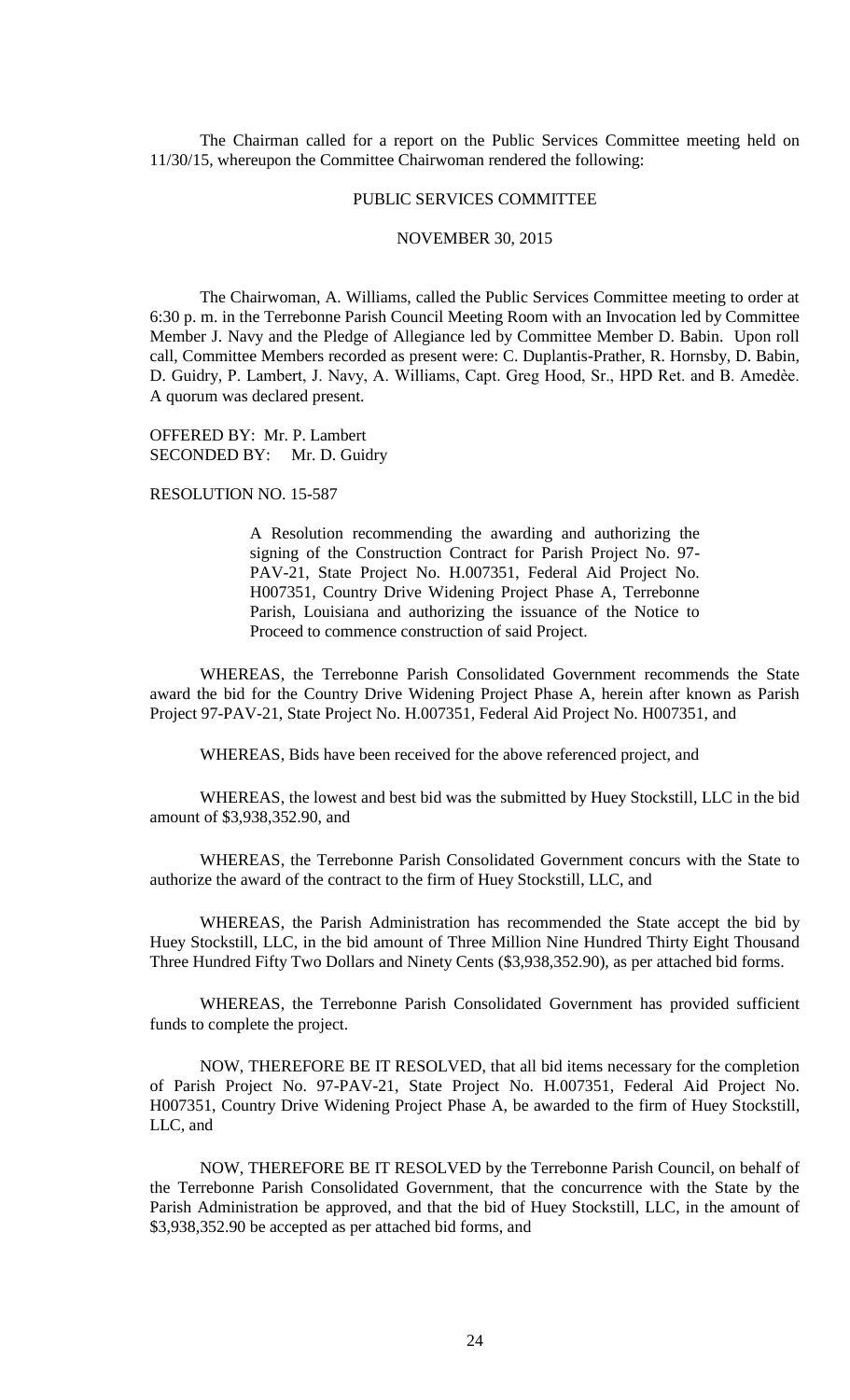BE IT FURTHER RESOLVED, that the Parish President be authorized to execute all necessary Contract Documents for the State to authorize Huey Stockstill, LLC, to proceed with all necessary services for the completion of the project.

### THERE WAS RECORDED:

YEAS: C. Duplantis-Prather, R. Hornsby, D. Babin, D. Guidry, P. Lambert, J. Navy, A. Williams, G. Hood, Sr. and B. Amedée. NAYS: None. ABSTAINING: None. ABSENT: None. The Chairwoman declared the resolution adopted on this the 30th day of November 2015.

At this time in the proceedings (6:33p.m.), Chairwoman A. Williams relinquished the chair position to the Vice-Chairman D. Babin.

The Chairwoman resumed the chair position at 6:36 p.m.

Committee member P. Lambert gave a brief history about the aforementioned project that began in the early 1990's; stating that the project was channeled into three phases with the final phase of this project coming to completion.

OFFERED BY: Ms. B. Amedée SECONDED BY: Ms. C. Duplantis-Prather

RESOLUTION NO. 15-588

A resolution authorizing the execution of Change Order No. 1 for Parish Project No. 11-JAIL-34, Criminal Justice Mechanical Renovations, Phases 1 & 2, Terrebonne Parish, Louisiana.

WHEREAS, the Terrebonne Parish Consolidated Government entered into a contract dated July 8, 2015 with Gallo Mechanical, LLC, Recordation Number 1484331, for Parish Project No. 11-JAIL-34, Criminal Justice Mechanical Renovations, Phases 1 & 2, and

WHEREAS, the Contractor requested 30 additional days to be added to the contract due to equipment delivery lead time of the air handler units, and

WHEREAS, the Engineer has recommended an additional Thirty (30) calendar days be added to the contract, and

WHEREAS, this Change Order No. 1 has been recommended by the Engineer, Castagnos Goodwin Utley Engineers, L.L.C., for this project.

NOW, THEREFORE, BE IT RESOLVED that the Terrebonne Parish Council on behalf of the Terrebonne Parish Consolidated Government, does hereby approve and authorize the execution by Terrebonne Parish President Michel Claudet of Change Order No. 1 to the construction agreement with Gallo Mechanical, LLC for Parish Project No. 11-JAIL-34, Criminal Justice Mechanical Renovations, Phases 1 & 2, Terrebonne Parish, Louisiana, for an increase of thirty (30) calendar days to the construction contract, and

BE IT FURTHER RESOLVED, that a certified copy of the resolution be forwarded to Engineer, Castagnos Goodwin Utley Engineers, L.L.C..

#### THERE WAS RECORDED:

YEAS: C. Duplantis-Prather, R. Hornsby, D. Babin, D. Guidry, P. Lambert, J. Navy, A. Williams, G. Hood, Sr. and B. Amedée.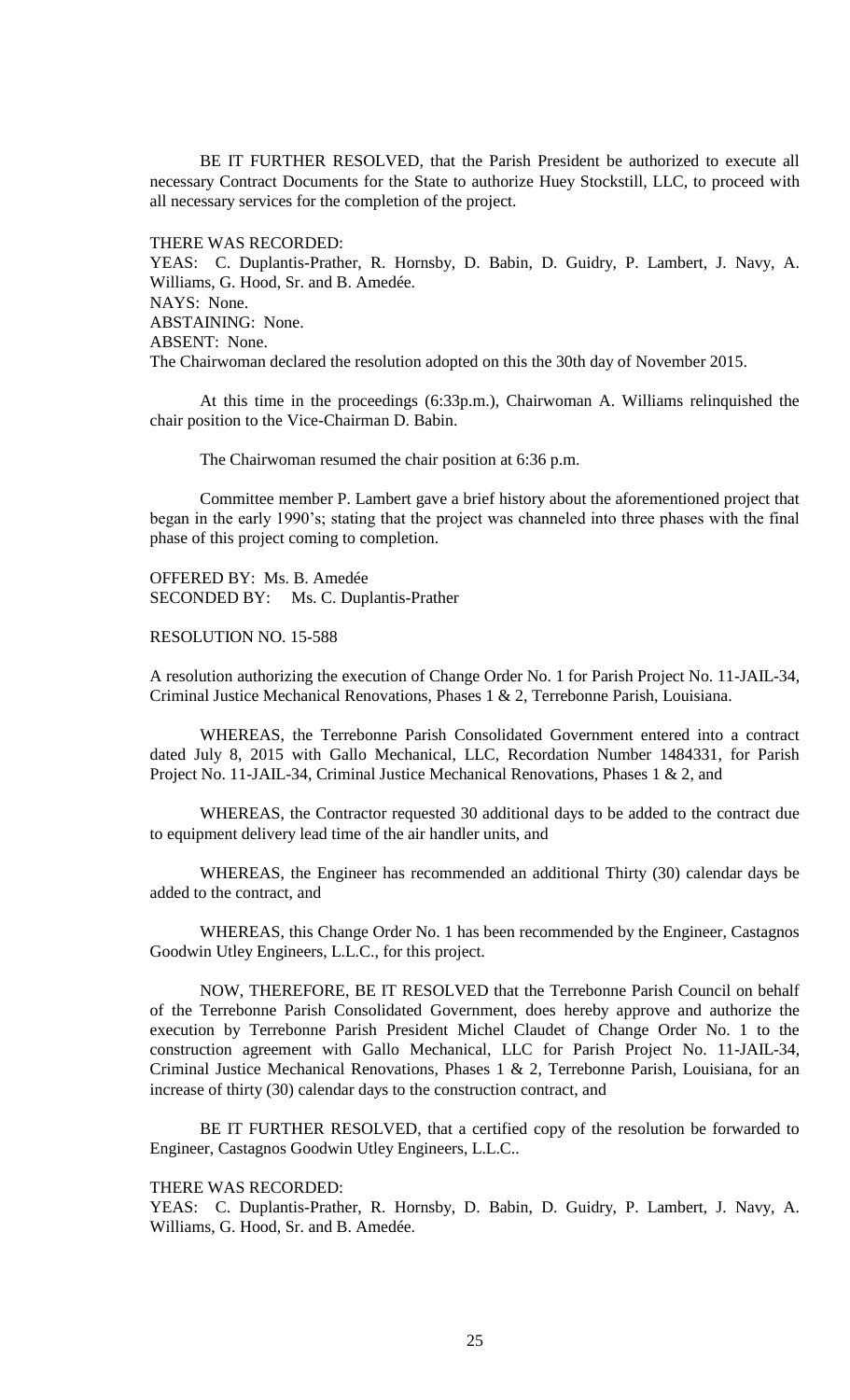NAYS: None. ABSTAINING: None. ABSENT: None. The Chairwoman declared the resolution adopted on this the 30th day of November 2015.

OFFERED BY: Mr. G. Hood, Sr. SECONDED BY: Ms. C. Duplantis-Prather

## RESOLUTION NO. 15-589

A resolution authorizing the execution of Change Order No. 2 for the Construction Agreement for Parish Project No. 13-BRG-47, Westside Blvd Bridge, Terrebonne Parish, Louisiana.

WHEREAS, the Terrebonne Parish Consolidated Government awarded the construction to Gray Construction Corporation, for Parish Project No. 13-BRG-47, Westside Blvd Bridge, Terrebonne Parish, Louisiana, and

WHEREAS, the Parish is desirous of completing the construction of the Westside Blvd Bridge Project, and

WHEREAS, the existing sewer force main location was not known, and

WHEREAS, the Contractor needed to probe around the existing bridge to determine the location of the sewer force main, and

WHEREAS, the existing concrete needed to be replaced, and

WHEREAS, the Engineer directed the Contractor to remove the existing concrete and pour 8" of concrete, and

WHEREAS, this change order will increase the overall contract price by Fifteen Thousand Four Hundred and Ninety-Nine Dollars and Ninety-One Cents (\$15,499.91), and

WHEREAS, Change Order No. 2 had been recommended by the Engineer, Providence/GSE Associates, LLC, for this project.

NOW, THEREFORE BE IT RESOLVED that the Terrebonne Parish Council on behalf of the Terrebonne Parish Consolidated Government, does hereby approve and authorize the execution by Terrebonne Parish President Michel Claudet of Change Order No. 2 to the construction agreement with Gray Construction Corporation for Parish Project No. 13-BRG-47, Westside Blvd. Bridge, Terrebonne Parish, Louisiana, for an increase in the overall contract price of Fifteen Thousand Four Hundred and Ninety-Nine Dollars and Ninety-One Cents (\$15,499.91), and

BE IT FURTHER RESOLVED that a certified copy of the resolution be forwarded to Engineer, Providence/GSE Associates, LLC.

THERE WAS RECORDED:

YEAS: C. Duplantis-Prather, R. Hornsby, D. Babin, D. Guidry, P. Lambert, J. Navy, A. Williams, G. Hood, Sr. and B. Amedée.

ABSTAINING: None.

ABSENT: None.

The Chairwoman declared the resolution adopted on this the 30th day of November 2015.

NAYS: None.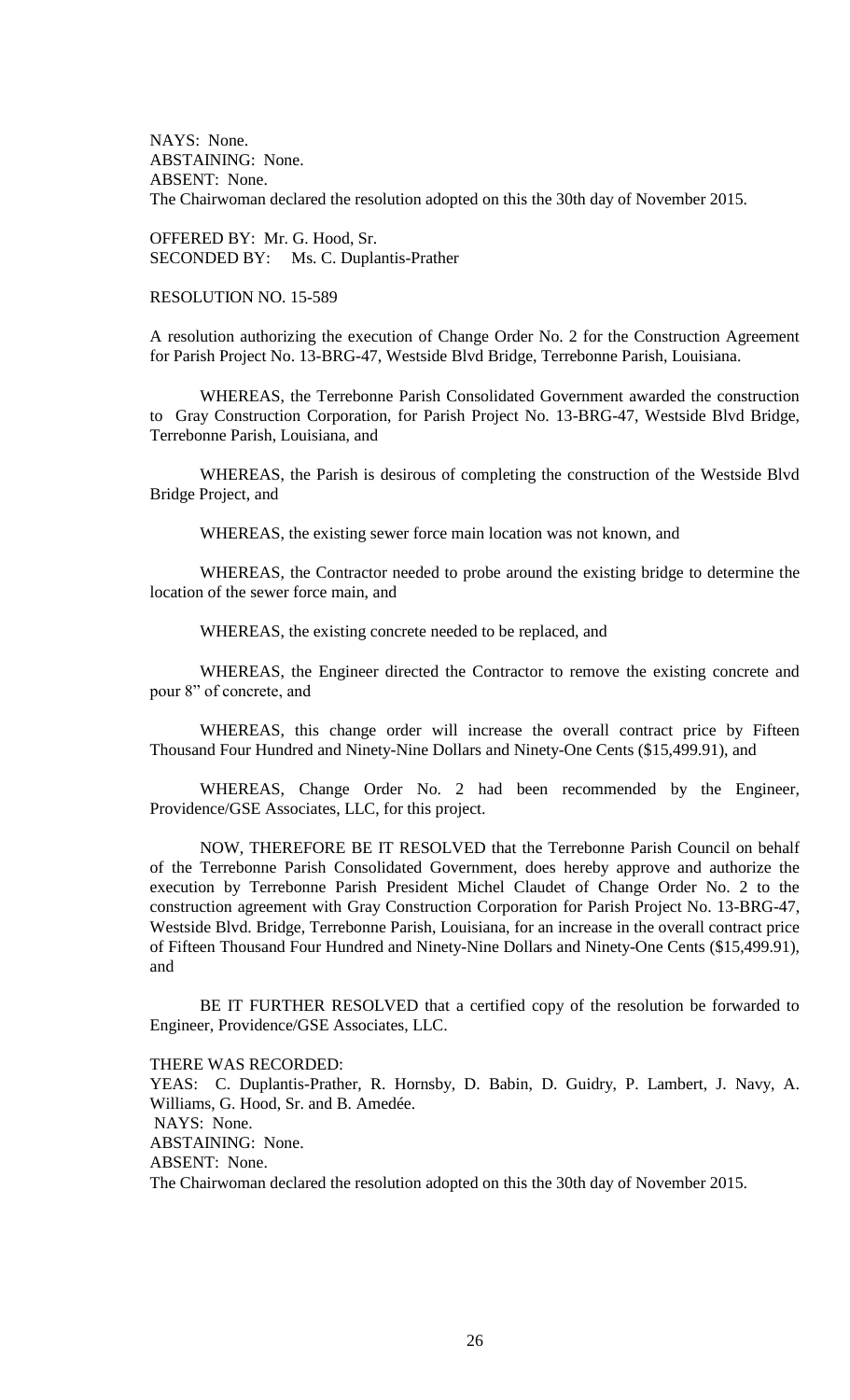Parish President Michel Claudet thanked everyone who helped with the aforementioned parish project, Dan Gray Construction of Morgan City, LA and GSE Engineers, for job well done.

Upon questioning, Parish President Michel Claudet explained that a request has been submitted to the state to have a left turn arrow placed on the bridge to alert motorist about oncoming traffic on Main Street; and noted that a feasibility study would have to be conducted to determine if this is necessary.

OFFERED BY: Ms. C. Duplantis-Prather SECONDED BY: Ms. B. Amedée

RESOLUTION NO. 15-590

A resolution providing for the acceptance of work performed by LA Contracting Enterprise, LLC, in accordance with the Certificate of Substantial Completion for Parish Project 14-DRA-50, Sylvia Street Drainage Improvements, Phase 3, Terrebonne Parish, Louisiana.

WHEREAS, the Terrebonne Parish Consolidated Government entered into a contract dated May 21, 2015 with LA Contracting Enterprise, LLC, for Parish Project 14-DRA-50, Sylvia Street Drainage Improvements, Phase 3, Terrebonne Parish, Louisiana, as will be seen by reference to said contract which is recorded under Entry No. 1472444 of the records of Terrebonne Parish, and

WHEREAS, the work performed has been inspected by authorized representatives of the Owner, Engineer, and Contractor and found to be substantially complete, and

WHEREAS, the Engineer for this project, Duplantis Design Group, PC, recommends the acceptance of the substantial completion,

NOW, THEREFORE BE IT RESOLVED that the Terrebonne Parish Council, on behalf of the Terrebonne Parish Consolidated Government, does hereby accept the work performed, effective as of the date of recording of this resolution, and does authorize and direct the Clerk of Court and Ex-Officio Recorder of Mortgages of Terrebonne Parish to note this acceptance thereof in the margin of the inscription of said contract under Entry No. 1472444 of the Records of Terrebonne Parish, Louisiana, and

BE IT FURTHER RESOLVED that a certified copy of the resolution be forwarded to the Engineer Duplantis Design Group, PC, and

BE IT FURTHER RESOLVED that a certified copy of the resolution be recorded in the office of the Clerk of Court of Terrebonne Parish to commence a 45-day clear lien period, and

BE IT FURTHER RESOLVED that the Administration is authorized to make payment of retainage upon the presentation of a Clear Lien Certificate.

THERE WAS RECORDED:

YEAS: C. Duplantis-Prather, R. Hornsby, D. Babin, D. Guidry, P. Lambert, J. Navy, A. Williams, G. Hood, Sr. and B. Amedée. NAYS: None. ABSTAINING: None. ABSENT: None. The Chairwoman declared the resolution adopted on this the 30th day of November 2015.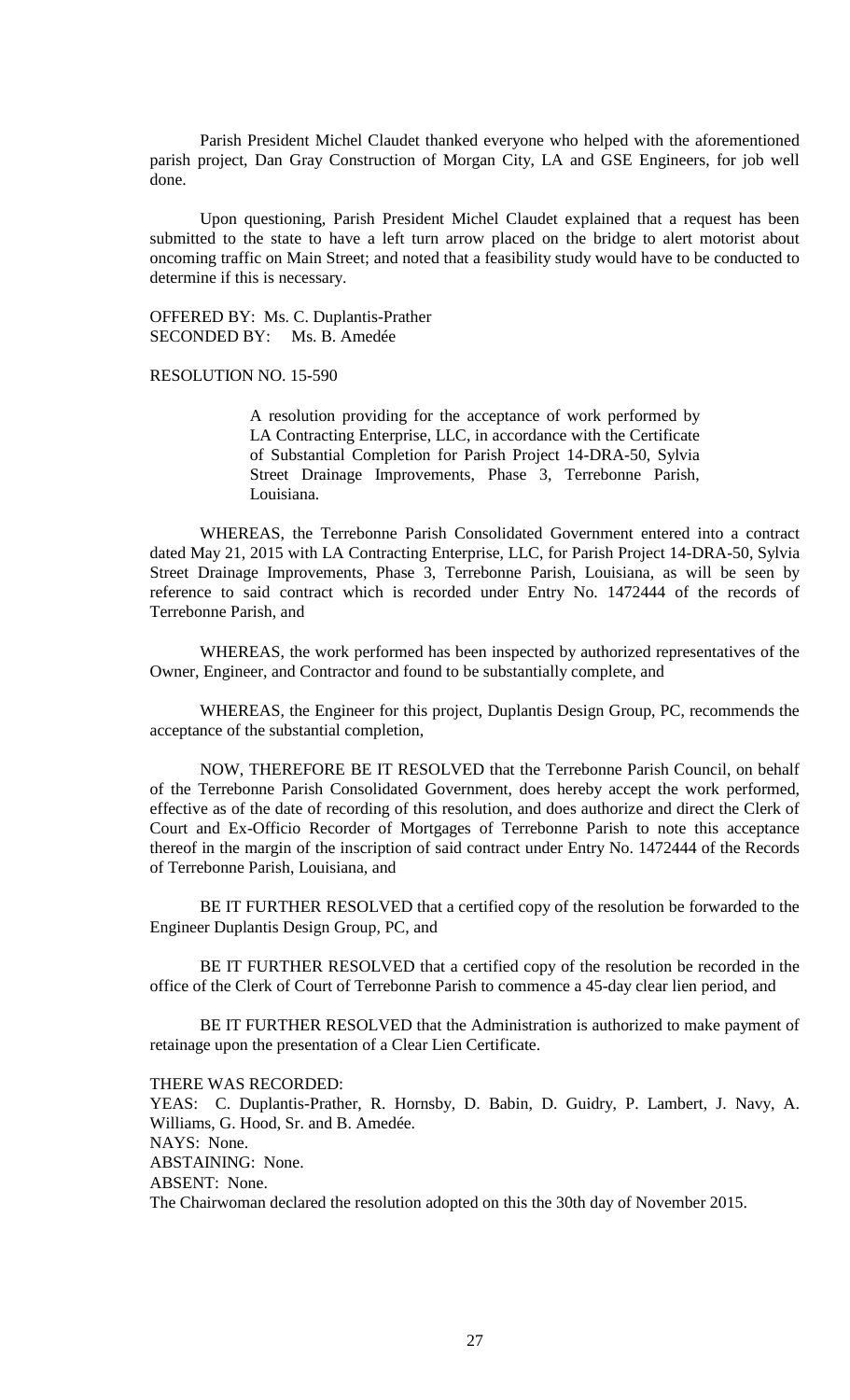OFFERED BY: Ms. C. Duplantis-Prather SECONDED BY: Ms. B. Amedée

## RESOLUTION NO. 15-591

# A RESOLUTION AUTHORIZING THE PARISH PRESIDENT TO SIGN AND SUBMIT AN AMENDMENT TO THE TERREBONNE PARISH GUSTAV/IKE DISASTER RECOVERY PLAN BUDGET TO THE STATE OF LOUISIANA AND HUD TO COMPLY WITH THE COMMUNITY DEVELOPMENT BLOCK GRANT DISASTER RECOVERY PROGRAM.

WHEREAS, the Terrebonne Parish Consolidated Government has been awarded Community Development Block Grant (CDBG) funding as a result of the damage caused by Hurricanes Gustav and Ike; and

WHEREAS, DPW Administration Building Project is in need of additional funds for a proposed change order; and

WHEREAS, the bid for Gray Sewers submitted was under budget; and

WHEREAS, funds from Gray Sewers will be transferred to cover the shortfall for the DPW Administration Building Project; and

WHEREAS, through the proper public approval process the funds can be reallocated from one project to another as reflected in Attachment A; and

NOW, THEREFORE, BE IT RESOLVED by the Terrebonne Parish Council, on behalf of the Terrebonne Parish Consolidated Government, that that the Parish President, Michel H. Claudet, is authorized to sign, submit and implement the recommended amendment to the Terrebonne Parish Gustav/Ike Disaster Recovery Plan regarding the projects in Attachment A.

#### THERE WAS RECORDED:

YEAS: C. Duplantis-Prather, R. Hornsby, D. Babin, D. Guidry, P. Lambert, J. Navy, A. Williams, G. Hood, Sr. and B. Amedée. NAYS: None. ABSTAINING: None. ABSENT: None. The Chairwoman declared the resolution adopted on this the 30th day of November 2015.

OFFERED BY: Ms. C. Duplantis-Prather SECONDED BY: Mr. G. Hood, Sr.

RESOLUTION NO. 15-592

A resolution providing for the ratification of the appointment by Parish President Michel Claudet of the firm of Providence/GSE Associates, LLC to provide engineering services for the Bayou LaCarpe Drainage Improvements, Phase C, Popeyes Pump Station Project, and also authorizing Parish President Michel Claudet to execute the appropriate engineering contract documents for this project.

WHEREAS, Terrebonne Parish wishes to construct the Bayou LaCarpe Drainage Improvements, Phase C, Popeye's Pump Station Project, and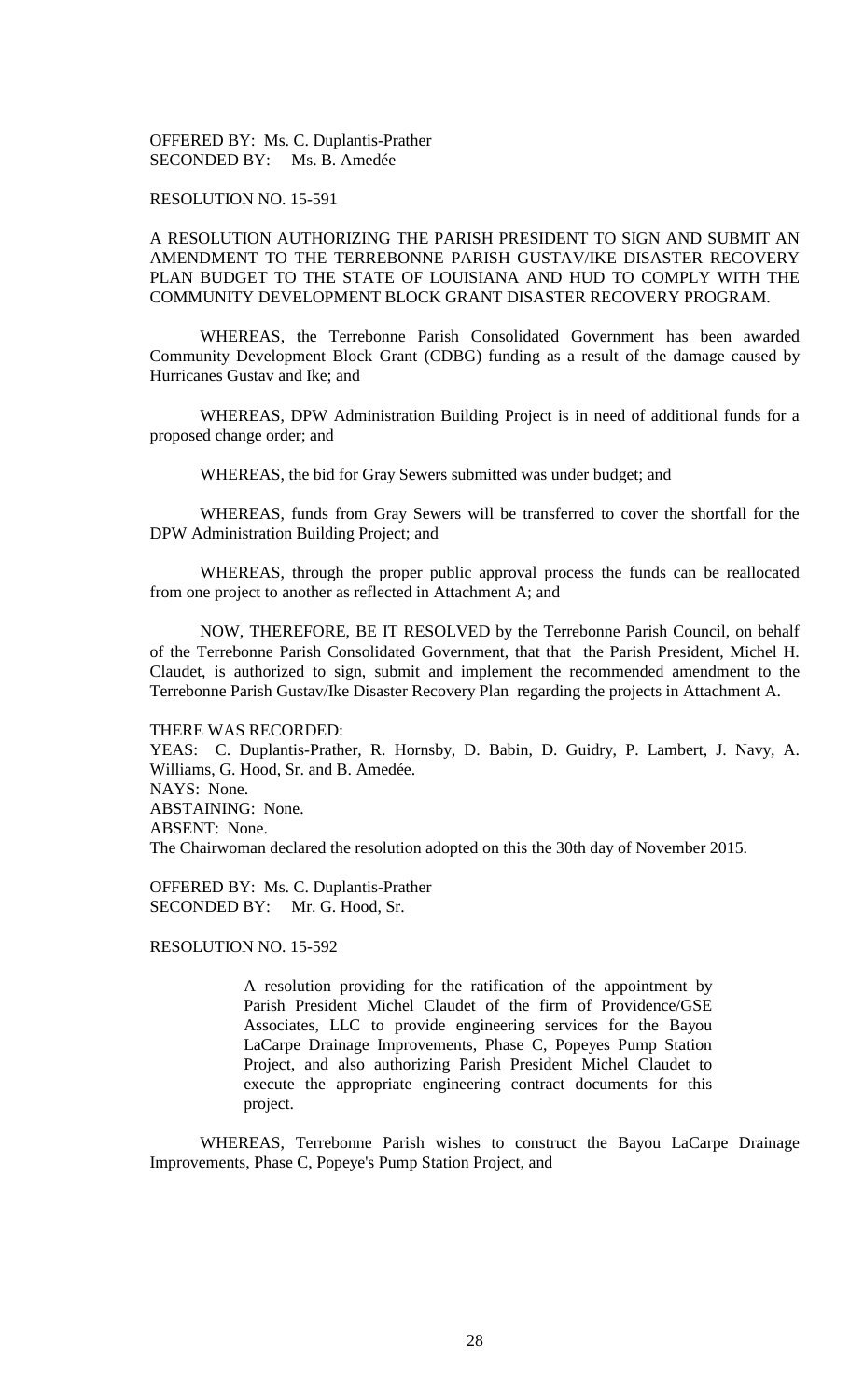WHEREAS, Parish President Michel Claudet has recommended that the firm of Providence/GSE Associates, LLC be retained to provide the necessary professional services for this project, and

NOW, THEREFORE BE IT RESOLVED, that the Terrebonne Parish Council, on behalf of the Terrebonne Parish Consolidated Government, that the Parish President Michel Claudet be ratified and that the engineering firm of GSE Associates, LLC be retained to provide the necessary professional services for the Bayou LaCarpe Drainage Improvements, Phase C, Popeyes Pump Station Project, and that Parish President Michel Claudet be authorized to execute any and all documents with said firm for this project.

THERE WAS RECORDED:

YEAS: C. Duplantis-Prather, R. Hornsby, D. Babin, D. Guidry, P. Lambert, J. Navy, A. Williams, G. Hood, Sr. and B. Amedée, NAYS: None. ABSTAINING: None. ABSENT: None. The Chairwoman declared the resolution adopted on this the 30th day of November 2015.

OFFERED BY: Mr. D. Guidry SECONDED BY: Mr. P. Lambert and Mr. R. Hornsby

RESOLUTION NO. 15-593

A Resolution awarding and authorizing the signing of a Construction Contract to the firm of Phylway Construction, LLC. for Parish Project No. 10-CDBG- R-LEV-63, Ward 7 Levee Improvements & Extension Phase III Boudreaux Canal to Lashbrook Pump Station, Terrebonne Parish, Louisiana and authorizing the issuance of the Notice to Proceed to commence construction of said Project.

WHEREAS, the Terrebonne Parish Consolidated Government did receive bids for Parish Project No. 10-CDBG- R-LEV-63, Ward 7 Levee Improvements & Extension Phase III Boudreaux Canal to Lashbrook Pump Station, Terrebonne Parish, Louisiana, and

WHEREAS, the lowest, responsive and responsible bid for the construction of the project was that submitted by the firm of Phylway Construction, LLC., in the amount of \$6,700,610.00 and

WHEREAS, the Engineer for this project, CB&I, Inc. has recommended that the award of the contract be made to Phylway Construction LLC., and

NOW, THEREFORE BE IT RESOLVED by the Terrebonne Parish Council, on behalf of the Terrebonne Parish Consolidated Government, does hereby accept the lowest, responsive and responsible base bid submitted by the firm of Phylway Construction LLC. in the total bid amount of \$6,700,610.00 as per attached bid forms, for Ward 7 Levee Improvements & Extension Phase III Boudreaux Canal to Lashbrook Pump Station, Terrebonne Parish, Louisiana, and

BE IT FURTHER RESOLVED, the President of Terrebonne Parish Consolidated Government, be authorized and empowered to sign a construction contract for and on behalf of the Terrebonne Parish Consolidated Government with Phylway Construction LLC., and

BE IT FURTHER RESOLVED, that upon receipt of the required Certificate of Insurance evidencing coverage as provided in the project specifications and upon execution and recordation of all contract documents, CB&I, Inc. is hereby authorized to issue the Notice to Proceed to Phylway Construction LLC. to commence construction of said project, and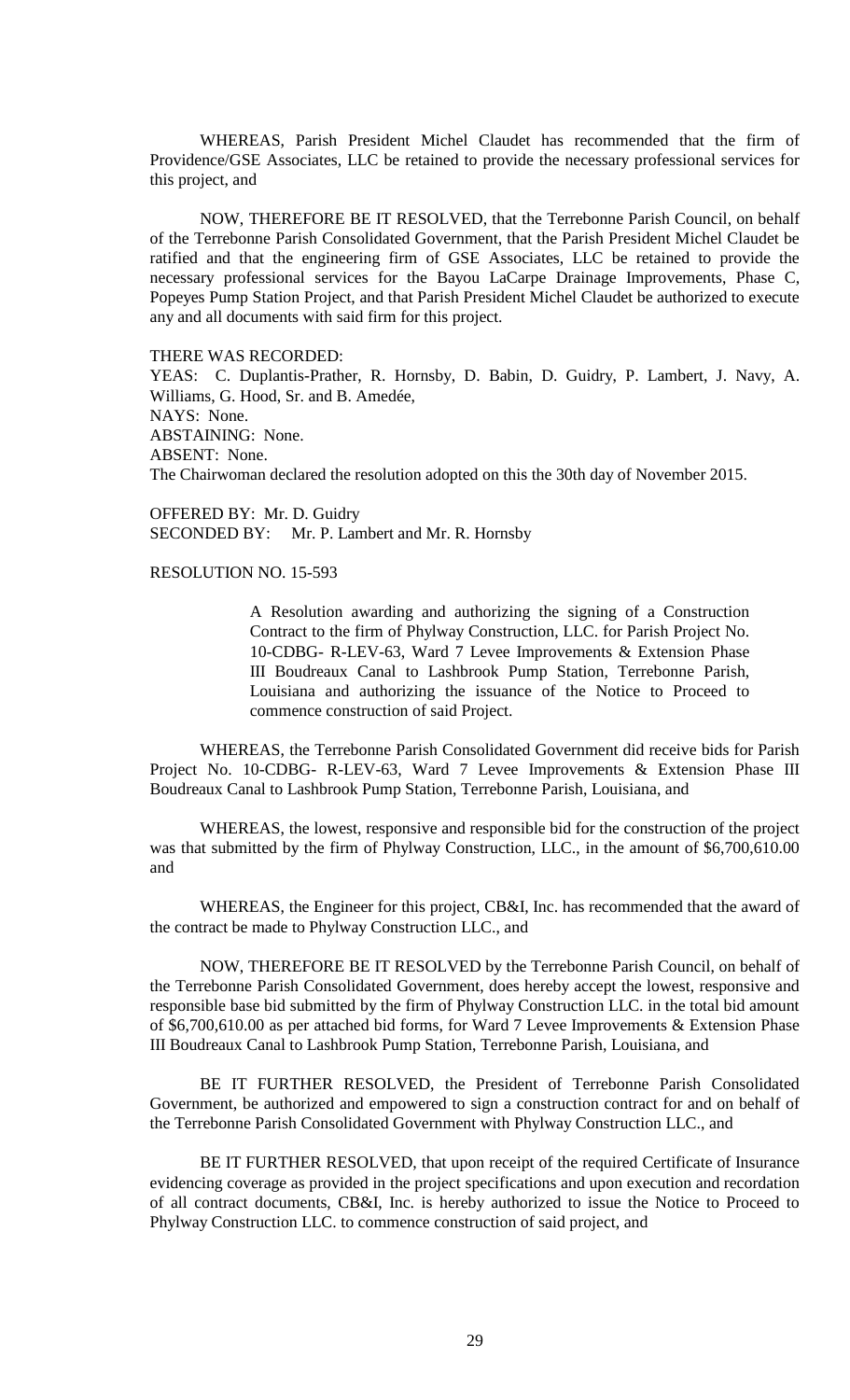BE IT FURTHER RESOLVED, that a certified copy of this resolution be forwarded to the Engineer, CB&I, Inc.

THERE WAS RECORDED:

YEAS: C. Duplantis-Prather, R. Hornsby, D. Babin, D. Guidry, P. Lambert, J. Navy, A. Williams, G. Hood, Sr. and B. Amedée. NAYS: None. ABSTAINING: None. ABSENT: None. The Chairwoman declared the resolution adopted on this the 30th day of November 2015.

Committee member D. Guidry thanked everyone who worked diligently on the aforementioned project stating that this elevation will protect the Chauvin area as well as the Eastside of Houma and the barrier island areas of Terrebonne Parish from storm surges.

OFFERED BY: Mr. D. Guidry SECONDED BY: Mr. G. Hood, Sr.

### RESOLUTION NO. 15-594

A resolution authorizing the execution of Change Order No. 2 for the Construction Agreement for Parish Project No. 10-CDBG-R-LEV-63; Ward 7 Levee Improvements & Extension Phase II, Lashbrook Pump Station to Bayou Neuf Pump Station, Terrebonne Parish, Louisiana.

WHEREAS, the Terrebonne Parish Consolidated Government entered into a contract dated May 7, 2014, with Ceres Environmental Services, Inc., for the Ward 7 Levee Improvements & Extension Phase II, Lashbrook Pump Station to Bayou Neuf Pump Station, Parish Project No. 10-CDBG-R-LEV-63, Terrebonne Parish, Louisiana, and

WHEREAS, this change order is required to increase contract time by Sixty Three (63) calendar days due to abnormal weather conditions above the expected days lost due to rain and the need for additional contract time to perform bank stabilization work with no change in expenditure, and

WHEREAS, this change order has been approved by the Louisiana Office of Community Development (OCD), and

WHEREAS, this Change Order No. 2 has been recommended by the ENGINEER for this project, CB&I Coastal, Inc.

NOW, THEREFORE BE IT RESOLVED that the Terrebonne Parish Council, on behalf of the Terrebonne Parish Consolidated Government, does hereby approve and authorize the execution by Terrebonne Parish President Michel Claudet of Change Order No. 2 to the construction agreement with Ceres Environmental Services, Inc., increases the construction time by sixty three (63) calendar days with no increase in expenditure, and

BE IT FURTHER RESOLVED that a certified copy of the resolution be forwarded to the Engineer, CB&I Coastal, Inc.

THERE WAS RECORDED:

YEAS: C. Duplantis-Prather, R. Hornsby, D. Babin, D. Guidry, P. Lambert, J. Navy, A. Williams, G. Hood, Sr. and B. Amedée. NAYS: None.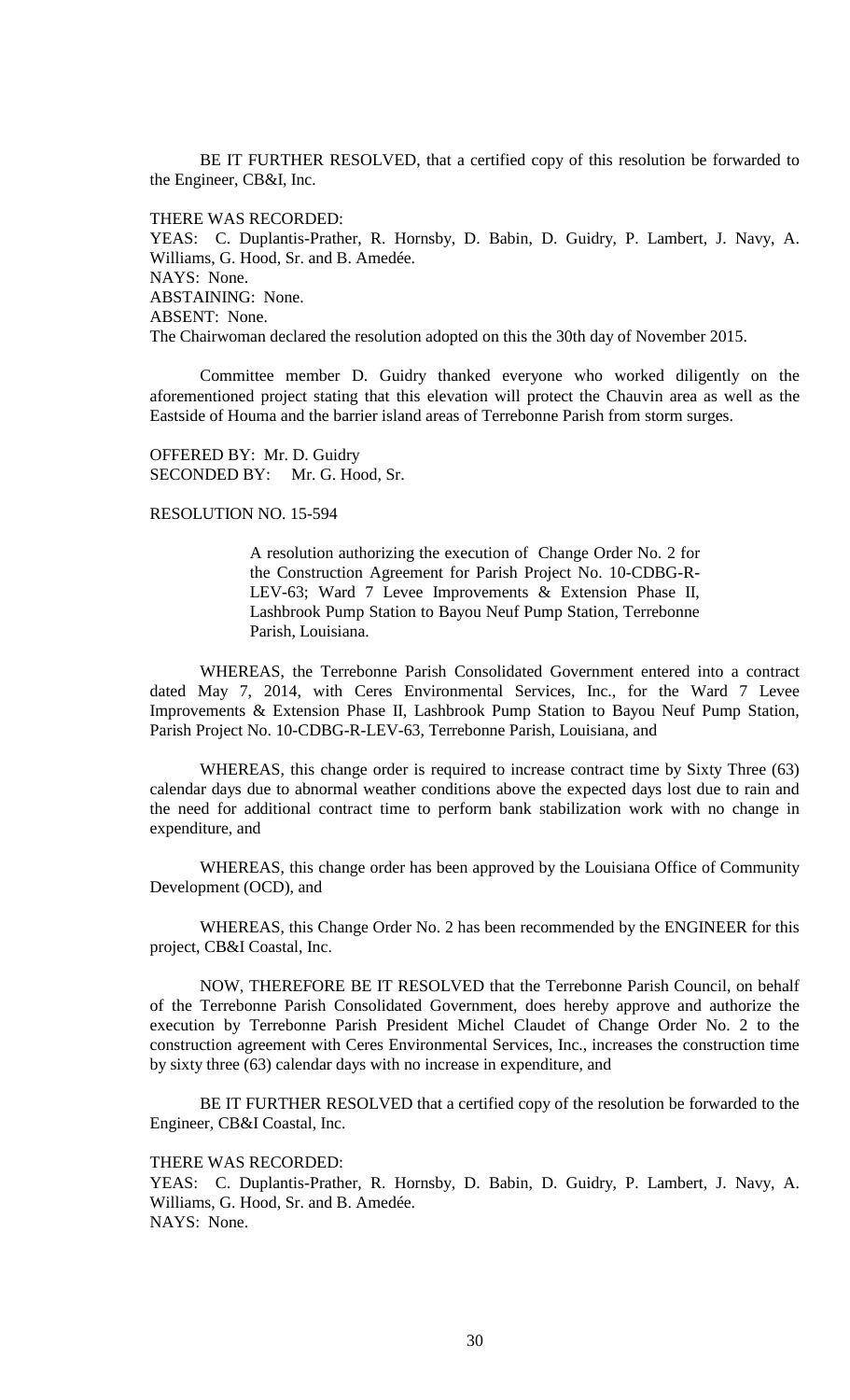ABSTAINING: None. ABSENT: None. The Chairwoman declared the resolution adopted on this the 30th day of November 2015.

OFFERED BY: Mr. G. Hood, Sr. SECONDED BY: Ms. B. Amedée

# RESOLUTION NO. 15-595

A resolution providing approval of Amendment No. 1 to the Engineering Agreement for Parish Project No.14-SEW-21, North Wastewater Treatment Electrical Improvements, Terrebonne Parish, Louisiana.

WHEREAS, the Terrebonne Parish Consolidated Government did enter into an original engineering agreement with Providence/GSE Associates, LLC dated July 11, 2014 , recordation number 1458023, for the North Wastewater Treatment Electrical Improvements Project identified as Parish Project 14-SEW-21, and

WHEREAS, the Engineering Agreement between OWNER and ENGINEER provides for certain limitations for Additional Services, and

WHEREAS, the engineer has informed the Terrebonne Parish Consolidated Government that the arc flash labeling is a requirement of the National Electrical Code, and

WHEREAS, Amendment No. 1 proposes to increase the fees to include the proper labeling, and

WHEREAS, this above work will increase the Additional Services by \$15,000.00, and

NOW, THEREFORE BE IT RESOLVED that the Terrebonne Parish Council, on behalf of the Terrebonne Parish Consolidated Government, does hereby approve this Amendment No. 1 to the Engineering Agreement for an overall increase of \$15,000.00 and authorizes Parish President Michel Claudet to execute this Amendment No. 1 to the Engineering Agreement for the North Wastewater Treatment Electrical Improvements, Parish Project No. 14-SEW-21, with Providence/GSE Associates, LLC, and

BE IT FURTHER RESOLVED that a certified copy of the resolution be forwarded to the Engineer, Providence/GSE Associates, LLC

THERE WAS RECORDED:

YEAS: C. Duplantis-Prather, R. Hornsby, D. Babin, D. Guidry, P. Lambert, J. Navy, A. Williams, G. Hood, Sr. and B. Amedée. NAYS: None. ABSTAINING: None.

ABSENT: None.

The Chairwoman declared the resolution adopted on this the 30th day of November 2015.

Mr. G. Hood, Sr. moved, seconded by Ms. B. Amedèe, "THAT, there being no further business to come before the Public Services Committee, the meeting be adjourned."

The Chairwoman called for the vote on the motion offered by Mr. G. Hood, Sr. THERE WAS RECORDED: YEAS: C. Duplantis-Prather, R. Hornsby, D. Babin, D. Guidry, P. Lambert, J. Navy, A. Williams, G. Hood, Sr. and B. Amedèe. NAYS: None. ABSENT: None.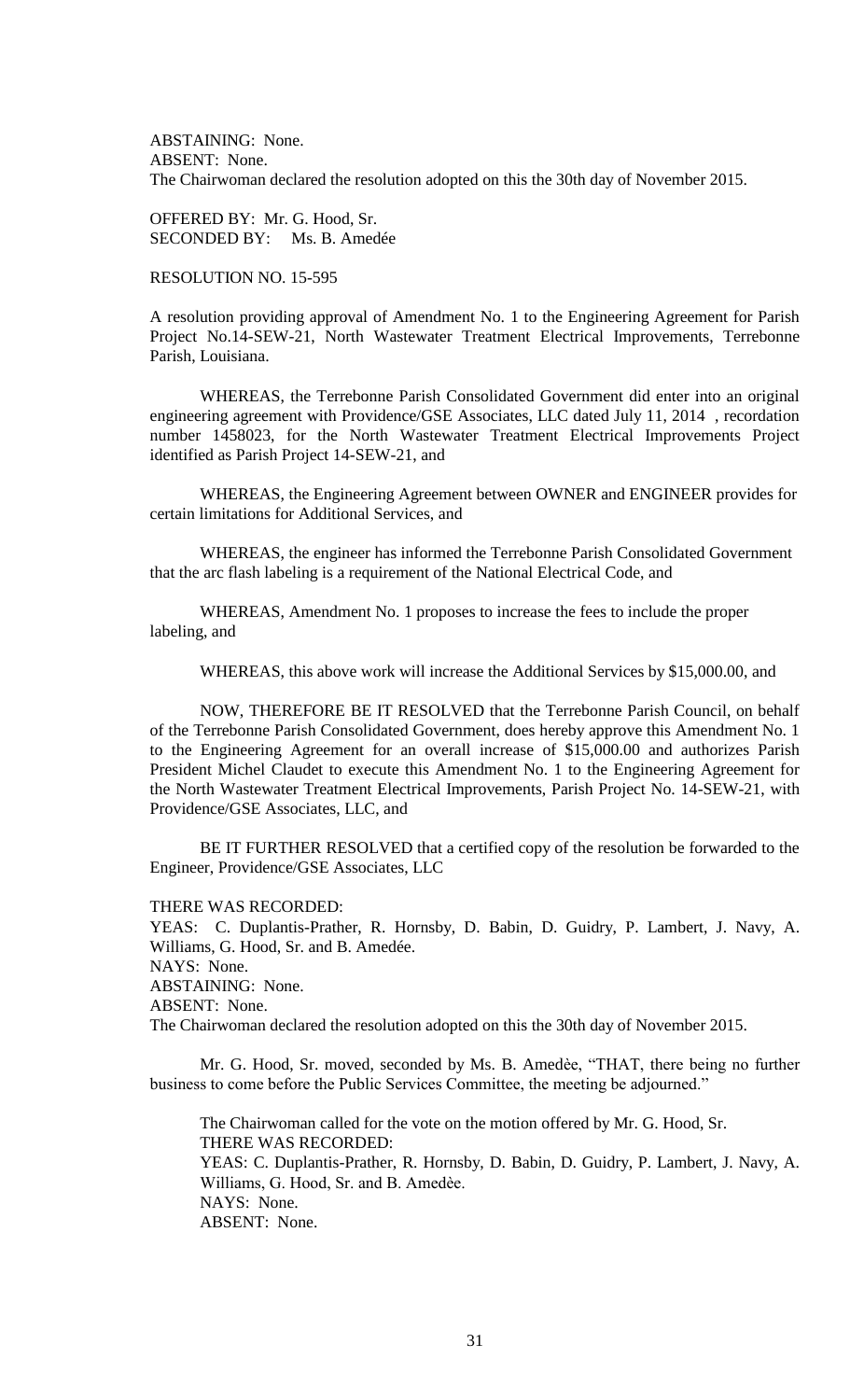The Chairwoman declared the motion adopted and the meeting was adjourned at 6:44p.m.

Arlanda Williams, Chairwoman

Tammy E. Triggs, Minute Clerk

Ms. A. Williams moved, seconded by Mr. G. Hood, Sr., "THAT, the Council accept and ratify the minutes of the Public Services Committee meeting held on 11/30/15."

The Chairman called for a vote on the motion offered by Ms. A. Williams. THERE WAS RECORDED: YEAS: C. Duplantis-Prather, R. Hornsby, D. Babin, D. Guidry, P. Lambert, J. Navy, A. Williams, G. Hood, Sr., and B. Amedée. NAYS: None. ABSENT: None. The Chairman declared the motion adopted.

The Chairman called for a report on the Community Development and Planning Committee meeting held on 11/30/15, whereupon the Committee Chairwoman noting ratification of minutes calls public hearings on December 16, 2015 at 6:30 p.m., rendered the following:

### COMMUNITY DEVELOPMENT & PLANNING COMMITTEE

### NOVEMBER 30, 2015

The Chairwoman, C. Duplantis-Prather, called the Community Development & Planning Committee meeting to order at 6:45 p. m. in the Terrebonne Parish Council Meeting Room with an Invocation offered by Committee Member B. Amedѐe and the Pledge of Allegiance led by Committee Member D. Guidry. Upon roll call, Committee Members recorded as present were: C. Duplantis-Prather, R. Hornsby, D. Babin, D. Guidry, P. Lambert, J. Navy, A. Williams, Capt. Greg Hood, Sr., HPD Ret. and B. Amedѐe. A quorum was declared present.

Mr. J. Navy moved, seconded by Mr. R. Hornsby, "THAT, the Community Development and Planning Committee introduce an ordinance to authorize the Parish President to execute a cooperative endeavor agreement for ground lease for the old Houma Elementary building with Houma School Apartment, LLC and call a public hearing on December 16, 2015 at 6:30 p.m."

The Chairwoman called for the vote on the motion offered by Mr. J. Navy. THERE WAS RECORDED: YEAS: C. Duplantis-Prather, R. Hornsby, D. Babin, D. Guidry, P. Lambert, J. Navy, A. Williams, G. Hood, Sr. and B. Amedèe. NAYS: None. ABSENT: None. The Chairwoman declared the motion adopted.

OFFERED BY: Ms. A. Williams SECONDED BY: Mr. G. Hood, Sr.

RESOLUTION NO. 15-596

A resolution authorizing the Parish President to sign and submit the Low Income Home Energy Assistance Program (LIHEAP) Agreement with the Louisiana Housing Corporation for Grant Period 10/1/2015-9/30/2017.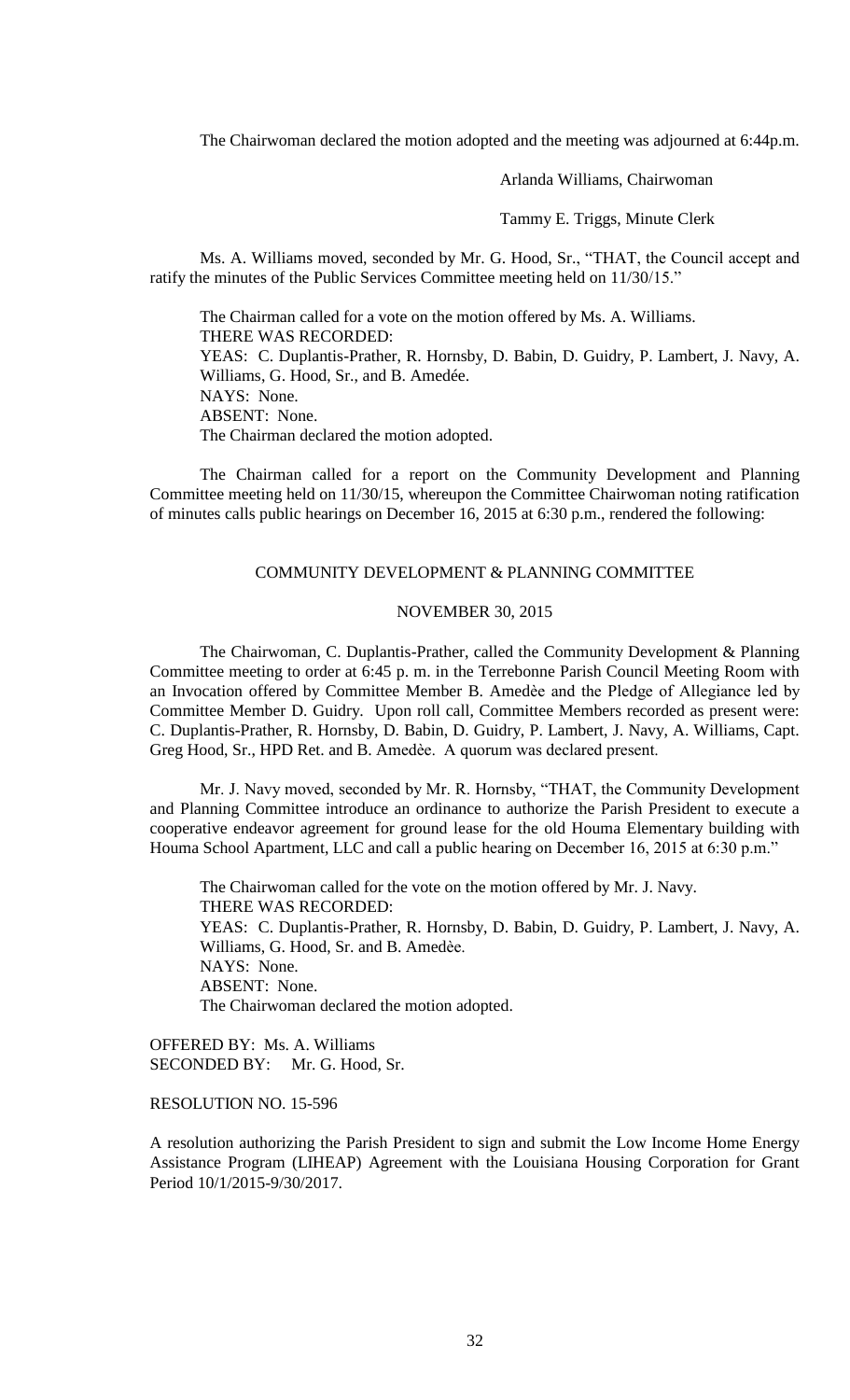WHEREAS, the contract in the amount of \$750,192.50 is available to the Terrebonne Parish Consolidated Government for the contract period beginning October 1, 2015 through September 30, 2017.

NOW, THEREFORE BE IT RESOLVED that the Terrebonne Parish Council (Community Development and Planning Committee), on behalf of the Terrebonne Parish Consolidated Government, does hereby authorize the Parish President, Michel H. Claudet, to sign and submit the LIHEAP Agreement ; and

NOW, THEREFORE BE IT FURTHER RESOLVED that the Terrebonne Parish Council, on behalf of the Terrebonne Parish Consolidated Government, does hereby authorize the Parish President, Michel H. Claudet, to execute any and all grant agreements, certifications, amendments, modifications, and all documents necessary between Terrebonne Parish Consolidated Government and the Louisiana Housing Corporation.

THERE WAS RECORDED:

YEAS: C. Duplantis-Prather, R. Hornsby, D. Babin, D. Guidry, P. Lambert, J. Navy, A. Williams, G. Hood, Sr. and B. Amedée. NAYS: None. ABSTAINING: None. ABSENT: None. The Chairwoman declared the resolution adopted on this the 30th day of November 2015.

Committee Chairwoman C. Duplantis-Prather announced that Agenda Item 3 (RESOLUTION: To co-sponsor eight (8) "Downtown Live After 5" events throughout 2016 beginning with March 18, 2016 and ending with October 21, 2016) was "pulled" from tonight's agenda, per Administration.

Mr. G. Hood, Sr. moved, seconded by Ms. A. Williams and Mr. R. Hornsby, "THAT, there being no further business to come before the Community Development & Planning Committee, the meeting be adjourned."

The Chairwoman called for the vote on the motion offered by Mr. G. Hood, Sr. THERE WAS RECORDED:

YEAS: C. Duplantis-Prather, R. Hornsby, D. Babin, D. Guidry, P. Lambert, J. Navy, A. Williams, G. Hood, Sr. and B. Amedèe.

NAYS: None.

ABSENT: None.

The Chairwoman declared the motion adopted and the meeting was adjourned at 6:48 p. m.

C. Duplantis-Prather, Chairwoman

Tammy E. Triggs, Minute Clerk

Ms. C. Duplantis-Prather moved, seconded by Mr. D. Guidry, "THAT, the Council accept and ratify the minutes of the Community Development and Planning Committee meeting held on 11/30/15."

The Chairman called for a vote on the motion offered by Ms. C. Duplantis-Prather. THERE WAS RECORDED:

YEAS: C. Duplantis-Prather, R. Hornsby, D. Babin, D. Guidry, P. Lambert, J. Navy, A. Williams, G. Hood, Sr., and B. Amedée. NAYS: None.

ABSENT: None.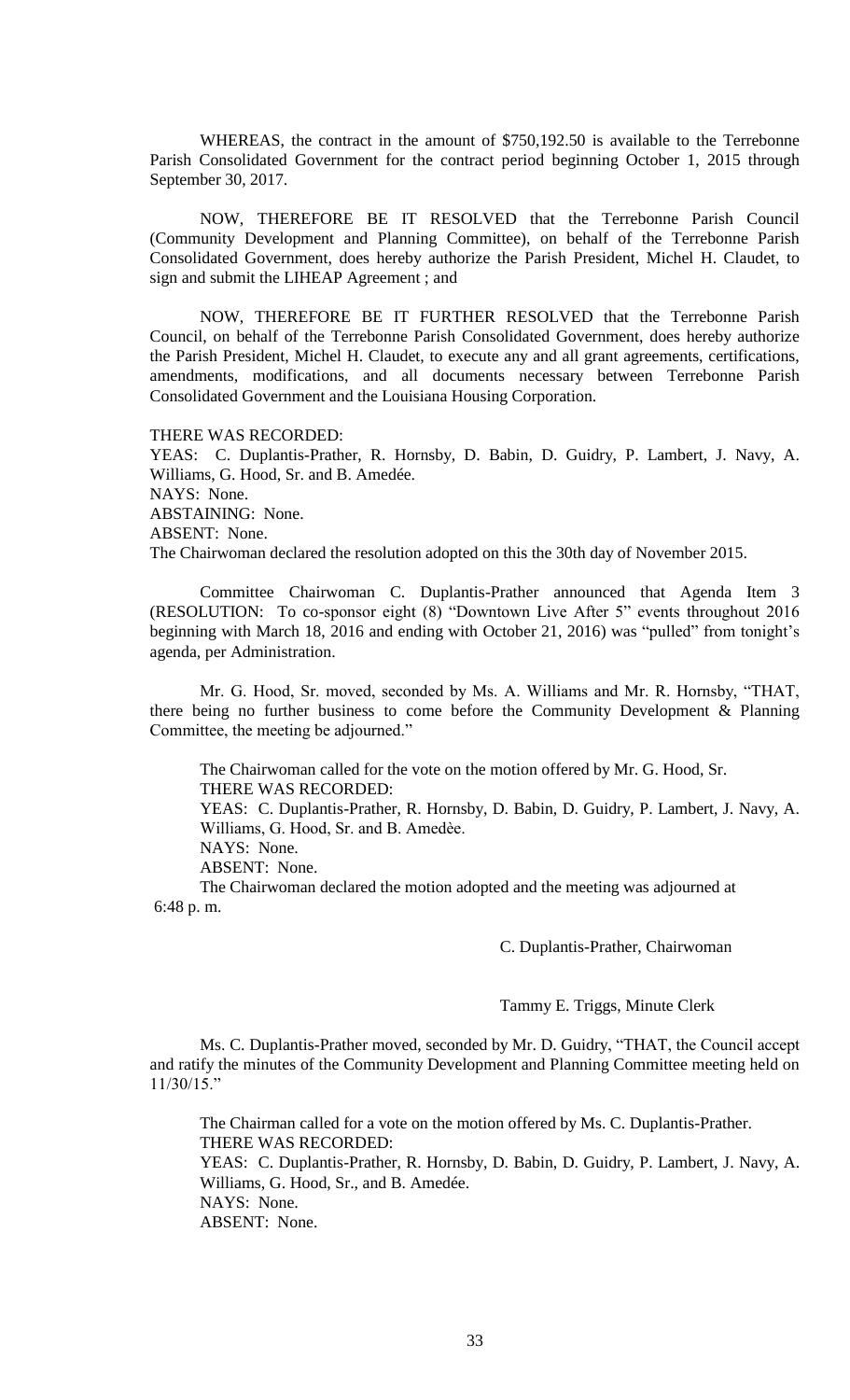The Chairman declared the motion adopted.

Mr. R. Hornsby moved, seconded by Mr. G. Hood, Sr., "THAT, the Council approve the following street light list:

# INSTALL STREET LIGHT AT 737 EAST WOODLAWN RANCH RD.; RLD #7; ENTERGY; DISTRICT 8; DIRK GUIDRY

INSTALL 250 –WATT HPS STREET LIGHT ON EXISTING POLE AT 861 HIGHWAY 55, ON BAYOU SIDE, (POLE IS MARKED WITH RED RIBBON); **LA. DOTD PERMIT NEEDED;** RLD # 6; ENTERGY; DISTRICT 9; PETE LAMBERT."

The Chairman called for a vote on the motion offered by Mr. R. Hornsby. THERE WAS RECORDED: YEAS: C. Duplantis-Prather, R. Hornsby, D. Babin, D. Guidry, P. Lambert, J. Navy, A. Williams, G. Hood, Sr. and B. Amedée. NAYS: None. ABSENT: None. The Chairman declared the motion adopted.

The Chairman announced the following vacancies, which he noted will be handled as per usual procedure:

- Bayou Blue Fire Protection District Board: One long-standing vacancy.
- Recreation District No. 3A Board: One vacancy due to a resignation.
- Houma Area Convention & Visitors' Bureau: One expiring term on 12/31/15, representing the Historical/Cultural Society.
- Municipal Civil Service Board: Two expiring terms on 11/29/15. (both nominated by NSU).
- Terrebonne Parish Children & Youth Services Planning Board: Nine terms expire in November 2015.
- Terrebonne Parish Tree Board: One vacancy due to a resignation.
- Recreation District No. 10 Board: One expiring term on 12/31/15.
- Houma-Terrebonne Public Finance Trust: Two expiring terms on 12/26/15.
- 911 Communications District Board: One expiring term on 12/31/15. (North Terrebonne Parish area, outside City Limits of Houma).
- South Central Human Service Authority: Two expiring terms on 12/17/15.
- Bayou Cane Fire District Board: Five expiring terms on  $1/1/16$ .
- Coteau Fire Protection District Board: Three expiring terms on 1/1/16.
- Fire Protection District No. 4 Board: Three expiring terms on  $1/1/19$ .
- Fire Protection District No. 5 Board: Three expiring terms on  $1/1/19$ .
- Fire Protection District No. 6 Board: Two expiring terms on  $1/1/19$ .
- Fire Protection District No. 7 Board: Three expiring terms on 1/1/19.
- Fire Protection District No. 8 Board: Three expiring terms on 1/1/19.
- Fire Protection District No. 9 Board: Three expiring terms on 1/1/19.
- Fire Protection District No. 10 Board: Two expiring terms on  $1/1/19$ .
- Schriever Fire Protection District Board: Two expiring terms on 1/1/19.
- Village East Fire Protection District Board: Three expiring terms on 1/1/16.
- Recreation District No. 7 Board: One expiring term on 1/6/16.

Under Agenda Item 5A - Announcements, Council members:

- Councilman G. Hood, Sr. announced that the Westside Blvd. Bridge has been opened; noting that DOTD has put out signs and to also use caution.
- Councilwoman B. Amedée announced that she will not be present for the next Council meeting on December 16 due to the State Legislature having an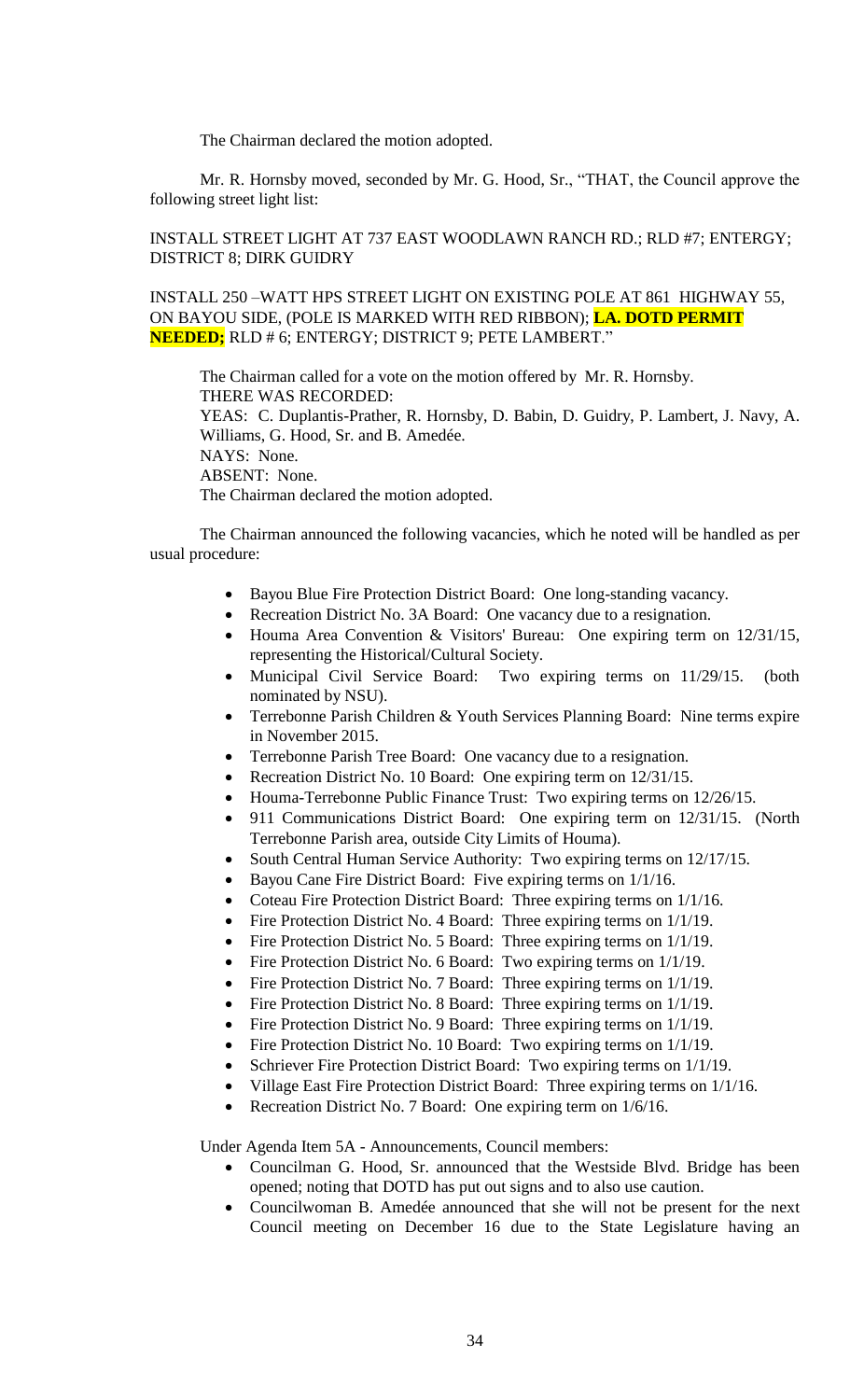orientation for new members. Ms. Amedée continued and gave special thanks to President Claudet, the Council Staff and her fellow Council members, stating it has been more than a pleasure working with all and thanked them for the hard work they do to make Terrebonne Parish wonderful.

- Councilwoman C. Duplantis-Prather encouraged every pet owner to have their pets spayed or neutered to help control the pet population and asked that if a stray animal is found, please contact the Animal Shelter at (985) 873-6709.
- Councilwoman C. Duplantis-Prather thanked Councilwoman B. Amedée for the kind words, and wished her the best of luck.
- Councilwoman A. Williams announced that the Annual Christmas Parade will be this Friday at 6:30.
- Councilwoman A. Williams thanked Council member B. Amedée for her touching words and noted that she is looking forward to working with her.
- Councilman P. Lambert announced that the bids were accepted for the first phase of Country Drive, from Presque Isle to Jeff Drive and that construction should begin in late January 2016.

Under Agenda Item 7B - Announcements, Parish President

- Stated that he has enjoyed working with Councilwoman B. Amedée and wished her well in Baton Rouge.
- October Sales Tax is down 20.23 percent and that the motor vehicle tax in our area is also down 31 percent, noting that the budget is balanced and is fiscally sound for 2016, and is confident that the newly reformed TEDA will move the Parish into the right direction.
- Animal Shelter offers a program for low cost spading and neutering; noting that 5,000 pets have been spaded or neutered and that there is a decrease in intake at the animal shelter. The animal shelter's new facility will open in early 2016.
- Construction for road damage by the Buquet Street bridge will be done on Thursday, December 3, 2016; bridge will be closed on the westbound lane from 8 a.m. until 5 p.m.
- Houma Terrebonne Community Band will perform at 6:30 p.m. on December 12 at the JC Penny court at the South Land Mall which is free and open to the public.
- Will be receiving bids for the Westside Blvd extension to extend through Martin Luther King Blvd., which will be a major milestone for Terrebonne Parish.

Mr. R. Hornsby moved, seconded by Ms. A. Williams, "THAT, the Council approve the following Monthly Engineering Reports:

A. Milford & Associates, Inc.

B. T. Baker Smith, LLC."

The Chairman called for a vote on the motion offered by Mr. R. Hornsby. THERE WAS RECORDED: YEAS: C. Duplantis-Prather, R. Hornsby, D. Babin, D. Guidry, P. Lambert, J. Navy, A. Williams, G. Hood, Sr., and B. Amedée. NAYS: None. ABSENT: None. The Chairman declared the motion adopted.

Mr. G. Hood, Sr. moved, seconded by Ms. A. Williams, "THAT, there being no further business to come before the Council the meeting be adjourned."

The Chairman called for a vote on the motion offered by Mr. G. Hood, Sr. THERE WAS RECORDED: